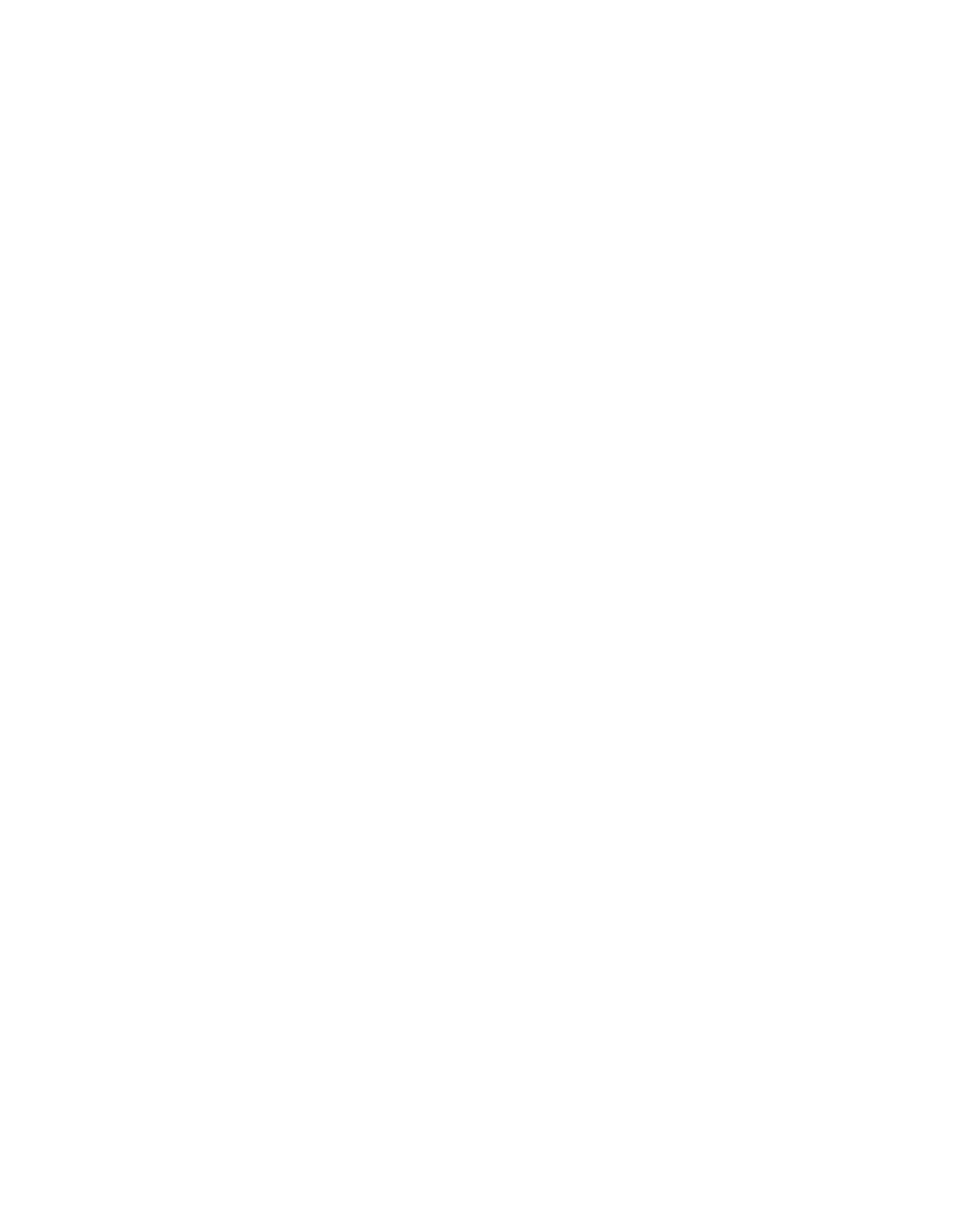

# Office of the Auditor General of Ontario

To the Honourable Speaker of the Legislative Assembly

I am pleased to submit to you my Special Report on Ontario's Electronic Health Records Initiative to lay before the Assembly, in accordance with Section 17 of the *Auditor General Act*.

Jim McCarter Auditor General

October 2009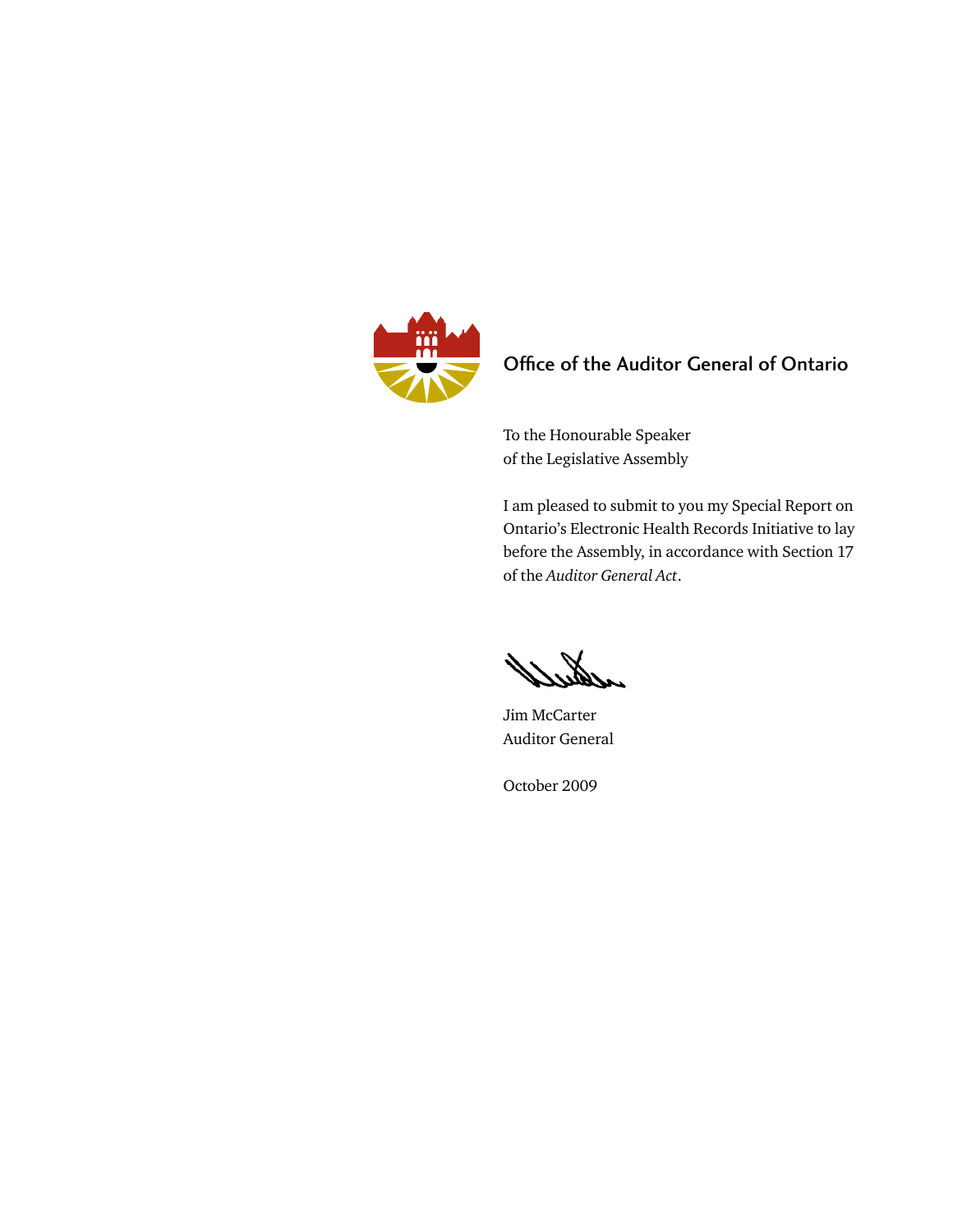© 2009, Queen's Printer for Ontario

Ce document est également disponible en français.

**ISBN 978-1-4435-1037-0 (Print) ISBN 978-1-4435-1038-7 (PDF)**

Cover photograph: © iStockphoto.com/Pixelbrat Imagery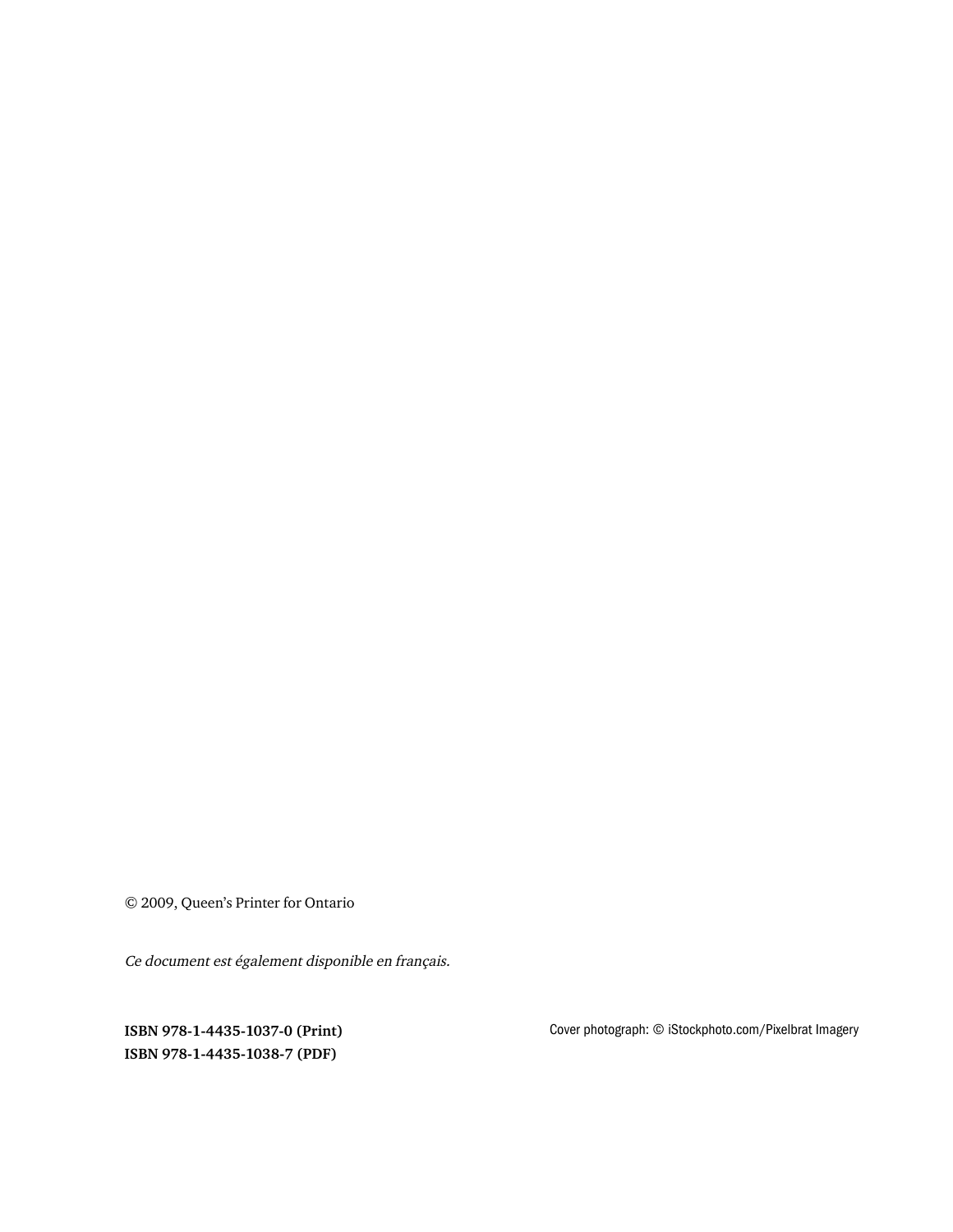

# Table of Contents

| <b>Background</b>                                                               | 5  |
|---------------------------------------------------------------------------------|----|
| REQUEST BY THE MINISTER AND THE STANDING COMMITTEE<br><b>ON PUBLIC ACCOUNTS</b> | 6  |
| <b>Audit Objective and Scope</b>                                                | 6  |
| <b>DELAY IN STARTING OUR AUDIT</b>                                              | 7  |
| <b>Summary</b>                                                                  | 8  |
| <b>STRATEGIC PLANNING</b>                                                       | 8  |
| <b>OVERSIGHT</b>                                                                | 9  |
| <b>PROGRESS ON EHR PROJECTS</b>                                                 | 10 |
| THE USE AND PROCUREMENT OF CONSULTANTS                                          | 11 |
| <b>Extent of Reliance on Consultants</b>                                        | 11 |
| <b>Procurement</b>                                                              | 11 |
| <b>Procurement at eHealth Ontario</b>                                           | 11 |
| Procurement at the Ministry's eHealth Program Branch                            | 13 |
| <b>EXPENDITURE MANAGEMENT</b>                                                   | 14 |
| <b>RECENT ACTIONS TAKEN BY EHEALTH ONTARIO</b><br><b>AND THE MINISTRY</b>       | 14 |
| <b>RECOMMENDATIONS</b>                                                          | 14 |
| <b>Detailed Audit Observations</b>                                              | 15 |
| <b>STRATEGIC PLANNING</b>                                                       | 16 |
| Consequences of Not Having a Strategic Plan-2002 to 2008                        | 18 |
| The 2009 Strategic Plan                                                         | 19 |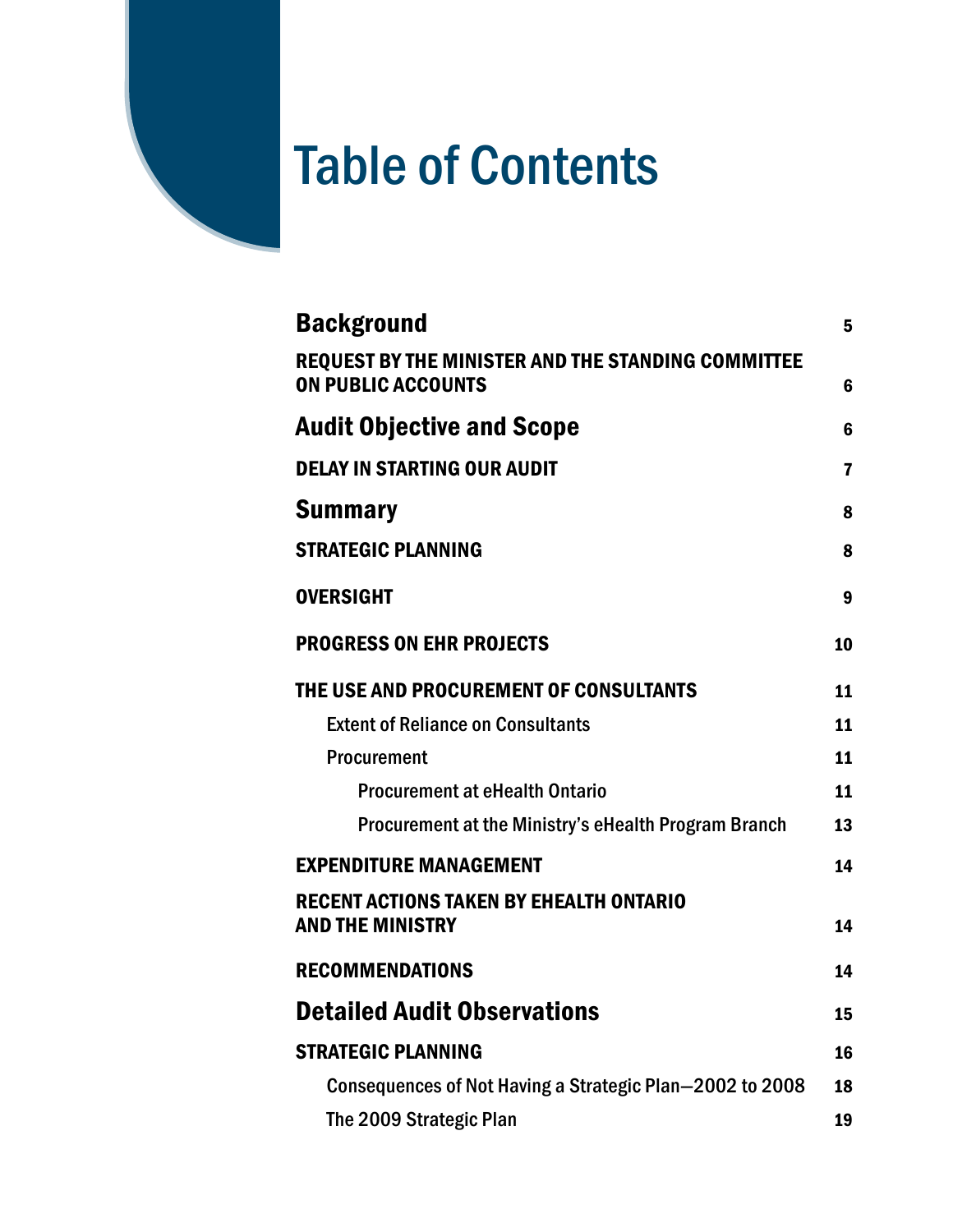| <b>OVERSIGHT</b>                                                                            | 21 |
|---------------------------------------------------------------------------------------------|----|
| <b>Ministry and SSHA Roles and Responsibilities</b>                                         | 21 |
| <b>Ministry Oversight of SSHA</b>                                                           | 22 |
| eHealth Ontario Agency Governance                                                           | 22 |
| <b>PROGRESS ON EHR PROJECTS</b>                                                             | 24 |
| <b>Project-management Concerns</b>                                                          | 27 |
| The EHR Network and Related Products and Services                                           | 27 |
| The Client Registry                                                                         | 29 |
| The Diagnostic Imaging System                                                               | 30 |
| <b>The Drug Information System</b>                                                          | 30 |
| The Laboratory Information System                                                           | 31 |
| <b>Electronic Medical Record Systems</b>                                                    | 32 |
| The electronic Child Health Network                                                         | 33 |
| <b>The Diabetes Registry</b>                                                                | 33 |
| Integrating the Systems and Linking to a Portal                                             | 34 |
| <b>Implementation and Adoption Program</b>                                                  | 35 |
| THE USE AND PROCUREMENT OF CONSULTANTS                                                      | 35 |
| <b>Extent of Reliance on Consultants</b>                                                    | 36 |
| <b>Procurement at the eHealth Ontario Agency</b>                                            | 37 |
| Procurement at the Ministry's eHealth Program Branch                                        | 40 |
| <b>Procurement at SSHA</b>                                                                  | 42 |
| <b>EXPENDITURE MANAGEMENT</b>                                                               | 45 |
| Appendix-Chronology of Events Relating to the<br><b>Electronic Health Record Initiative</b> | 47 |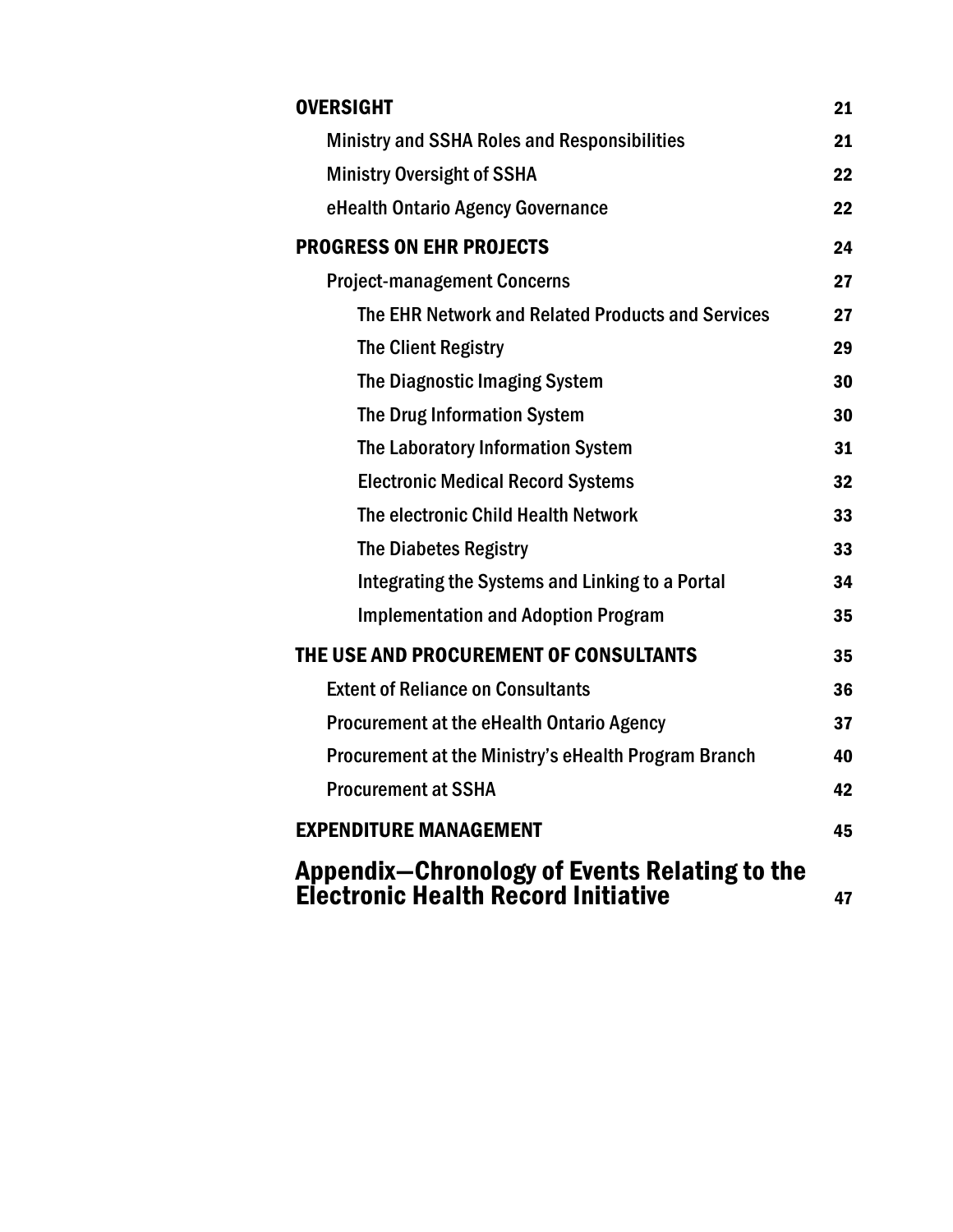# <span id="page-6-0"></span>Report **Ontario's Electronic** Health Records Initiative Special

# Background

In September 2000, Canada's federal and provincial ministers of health agreed to develop an Electronic Health Record (EHR)—defined by the Ministry of Health and Long-Term Care (Ministry) as "a secure and private lifetime record of an individual's health and care history, available electronically to authorized health providers." All 10 provinces and three territories have been working with the assistance of the federal government to develop EHR systems that, it is hoped, will eventually interconnect, to allow, for instance, a physician in Toronto who is treating a patient to instantly access that patient's health records, whether that patient lives just down the street or in another province.

One Canadian study estimates it will cost about \$10 billion to fully develop an EHR for all Canadians but that such a system could save the country \$6 billion in health-care costs each year. Canadian Health Infoway (Infoway), an organization created by the federal government in 2001 to help the provinces develop EHRs, concurs with these estimates. The Infoway's stated goal is that 50% of Canadians will have an EHR by 2010 and 100% by 2016. Although it is funded by the federal government, the Infoway reports to all federal, provincial, and territorial deputy ministers of health.

The Infoway estimates that there are about 2,000 health-care "transactions" in Canada every minute, or more than 1 billion transactions each year, including:

- 440 million laboratory tests;
- 382 million drug prescriptions;
- 332 million visits to physicians' offices;
- 35 million diagnostic images; and
- 2.8 million in-patient hospitalizations.

The vast majority of these transactions are recorded on paper or other media, such as x-ray film, and then physically stored. The Ministry envisions a system where all of these records could eventually be collected, stored, and retrieved in digital form, and then made available on-line to authorized health-care providers, with all Ontario citizens having access to their own EHR.

In order to work as envisioned, an EHR system requires four fundamental components:

- 1. a secure network on which patient data can travel;
- 2. applications that enable users to record, store, and retrieve that patient data;
- 3. patient data, such as treatment history, test results, diagnostic images, and prescribed medications, in digital form; and
- 4. terminals or access points from which users can input and retrieve patient data.

In Ontario, planning for EHRs began in the late 1990s. In 2002, the Ministry created the Smart Systems for Health Agency (SSHA). SSHA was to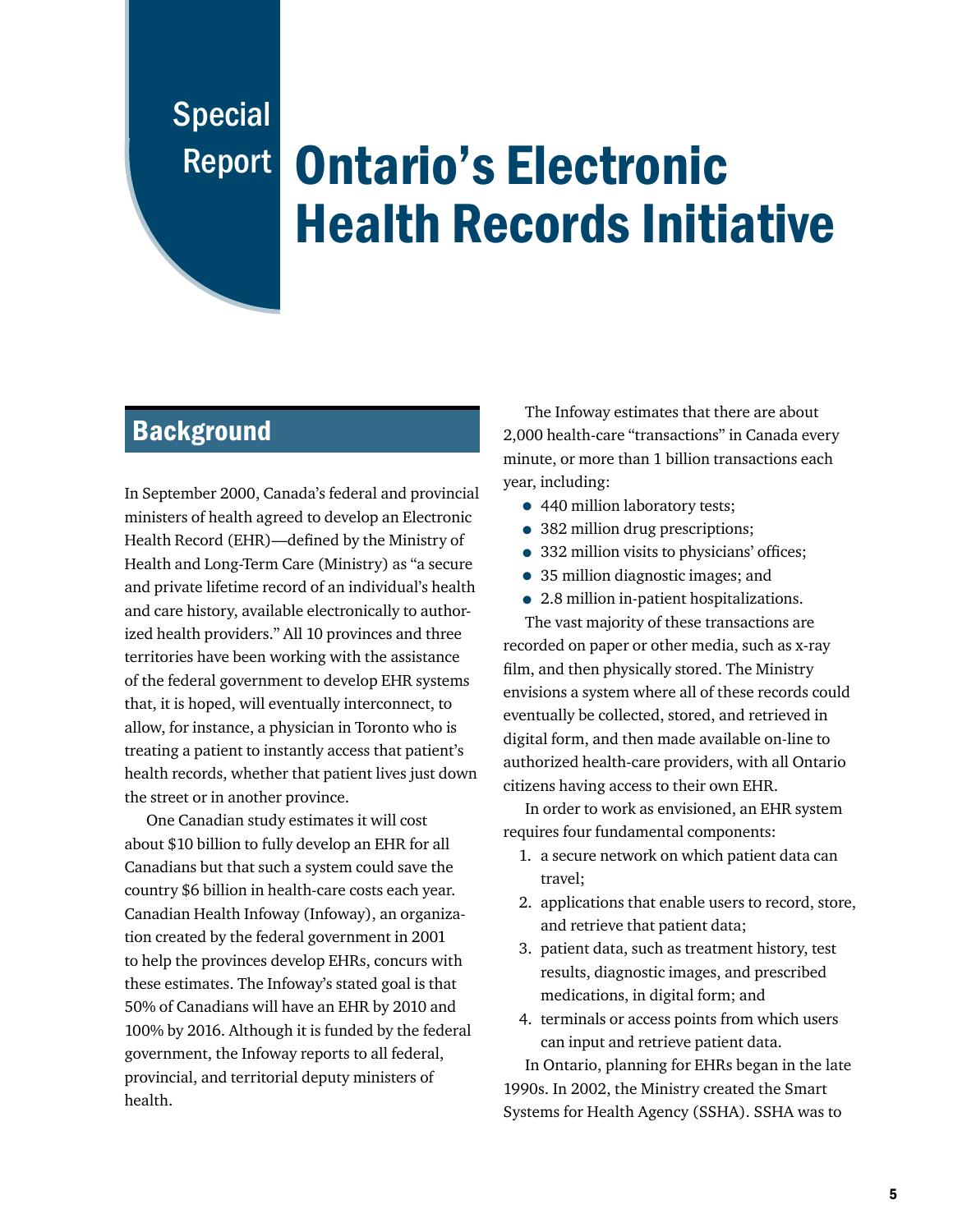<span id="page-7-0"></span>oversee the creation of a secure electronic network and the connecting of the medical community to this network, while the Ministry was to be responsible for the overall EHR strategy and the development of the clinical applications and associated databases that would run on the network. The province has spent more than \$1 billion since 2002 on EHR-related activities, with SSHA accounting for about \$800 million of these expenditures.

In September 2008, the Ministry created the eHealth Ontario agency to take over both SSHA and the Ministry's own EHR initiatives. The agency's mandate is to have an Electronic Health Record in place for Ontarians by 2015.

Shortly after it began operations, the eHealth Ontario agency found itself embroiled in controversy when it was widely reported that it had handed out millions of dollars in untendered contracts to consultants. This controversy led to the resignation of the eHealth Ontario agency's CEO and the Chair of the board of directors.

A more detailed chronology of events relating to the province's EHR initiative is provided in the Appendix.

# request by the minister and the standing committee on public **ACCOUNTS**

In response to questions in the Legislature in April and May 2009 regarding procurement issues at the eHealth Ontario agency, both the Premier and the Minister of Health and Long-Term Care advised the House that one of the audits already under way by my Office related to eHealth. On June 2, 2009, the Minister called me to ask when the results of this audit could be made public.

I advised the Minister that under section 12 of the *Auditor General Act*, I was required to report the results of all audit work for the year in my Annual Report, which is normally tabled in early December. However, I also advised the Minister that if he was to make a formal request under section 17 of the Act, then I would be able to issue this audit as a

special report when it was completed and make it public. Later that same day I received a letter from the Minister formally requesting under section 17 of the Act that I issue this audit as a special report as soon as it was complete and make it publicly available at that time.

On June 3, 2009, the day following the formal request from the Minister, the Standing Committee on Public Accounts met and passed the following motion by unanimous vote:

> That following the Auditor General's completion of his value-for-money audit of eHealth Ontario, the Standing Committee on Public Accounts of the Legislative Assembly of Ontario calls on the Auditor General to release that chapter of his Annual Report in a Special Report to the Speaker; and that prior to the tabling of this report, the Auditor General may inform the Deputy Minister of Health and Long-Term Care of his opinions, observations, or recommendations.

# Audit Objective and Scope

The objective of our audit, which was established months before the controversy arose, was to assess whether the Ministry of Health and Long-Term Care (Ministry) and the new eHealth Ontario agency had adequate systems and procedures in place to help ensure that an Electronic Health Record (EHR) for Ontarians was being implemented in a costeffective manner, and to assess progress in meeting the government's commitment to develop an EHR.

In conducting our audit work, we consulted with the Office of the Auditor General of Canada and five other provincial legislative audit offices that were also examining EHR-related activities in their respective jurisdictions. Each of the provincial audit offices planned to table their own EHR report in their provinces. The federal Auditor General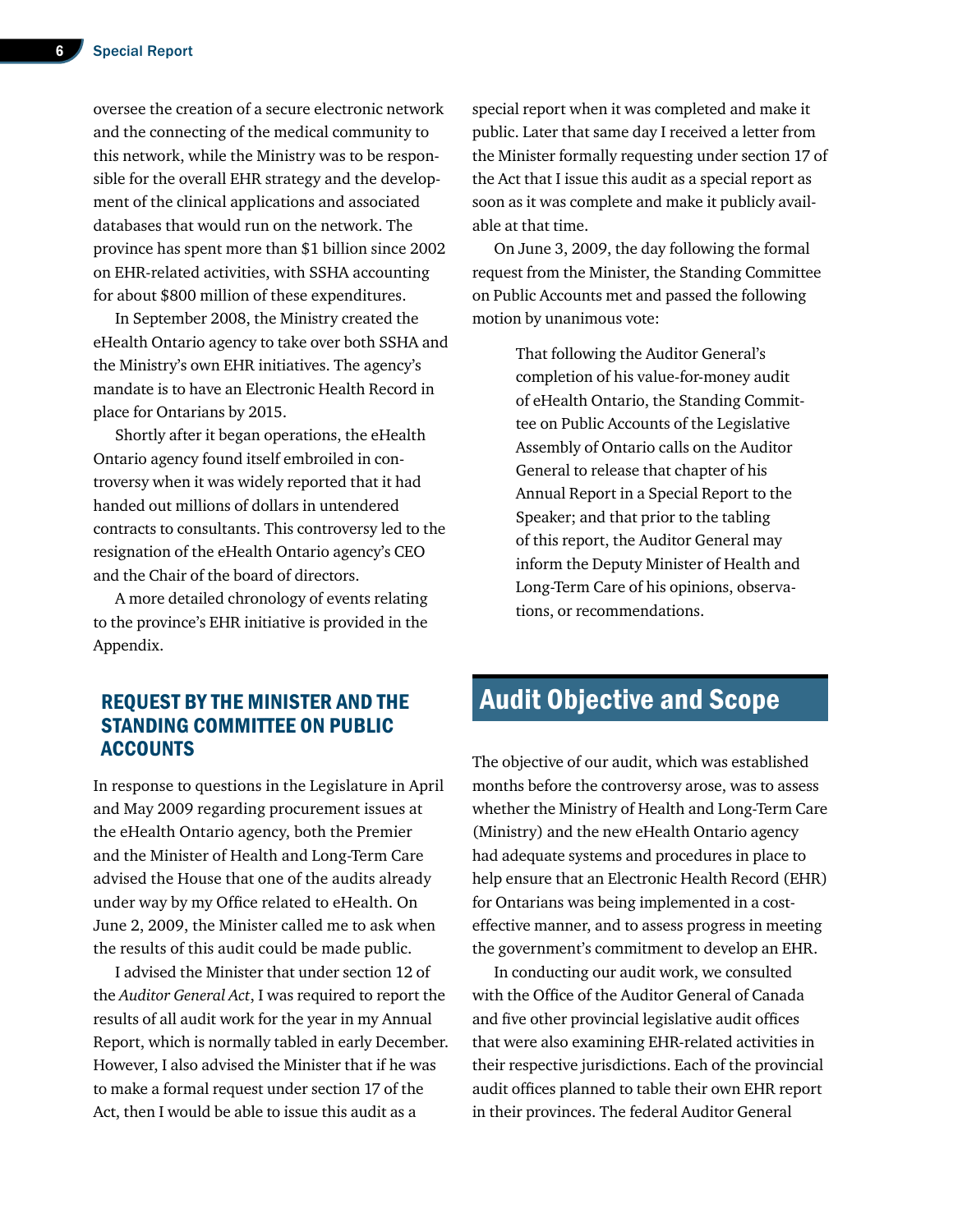<span id="page-8-0"></span>anticipates tabling her report, which may include observations from the various provincial reports, in Parliament in spring 2010.

We did not examine the privacy aspects of Ontario's EHR initiative. The Office of the Information and Privacy Commissioner conducted a comprehensive privacy review of SSHA in 2007 based on the *Personal Health Information and Privacy Act, 2004*. We hired a privacy consultant recommended by the Commissioner to help us determine what privacy-assessment work we should consider, given the review that had already been undertaken. The consultant observed that the eHealth Ontario agency's work on privacy was still at a preliminary stage and concluded that it would not be useful to review it at this time. We accepted this recommendation and, accordingly, excluded privacy from the scope of our audit.

The documents we examined included applicable legislation and regulations, requests for proposals, submitted proposals from vendors, proposal evaluations, contracts, invoices, payment records, expenditure reports, board minutes, project charters, progress reports, network utilization data, service agreements, correspondence, and agreements respecting the relationship between the Ministry and both SSHA and the eHealth Ontario agency. In addition, we met with many EHR stakeholders, both inside and outside the government, including members of the former senior management of SSHA, the management of the eHealth Ontario agency, the eHealth Ontario agency's board of directors, the former CEO of the eHealth Ontario agency, and the former Chair of the eHealth Ontario agency. We also talked to representatives of some of the consulting firms involved, who willingly provided us with certain additional documentation.

It should be noted that our observations about procurement practices involving private-sector consultants apply only to the actions of public servants. They are in no way intended to pertain to or reflect on any practices that consultants followed or their performance.

Our audit followed the professional standards of the Canadian Institute of Chartered Accountants for assessing value for money and compliance. We set an objective for what we wanted to achieve in the audit and developed audit criteria that covered the key systems, policies, and procedures that should be in place and operating effectively. These criteria were discussed with senior management. We then designed and conducted tests and procedures to address our audit objective and criteria.

We noted that while Internal Audit completed due-diligence reviews of two of the larger EHR projects at the planning stage before they were approved to proceed, it conducted no other audit work of significance at the Ministry regarding its eHealth activities, at SSHA, or at the eHealth Ontario agency. Accordingly, we did not rely on the work of Internal Audit in conducting our work.

#### Delay in Starting Our Audit

We typically complete several value-for-money audits annually at the Ministry of Health and Long-Term Care, and normally we receive the full co-operation of Ministry staff. Unfortunately, this was not the case for this audit.

I first wrote to the Deputy Minister in the late summer of 2008, advising him of this audit. I stated that the EHR was to be the subject of the audit. We had planned on starting fieldwork in the fall. As our planning proceeded, we requested access to the Ministry's eHealth Program Branch office and working accommodations for our field auditors, as is our normal practice. Despite repeated efforts over the course of several months, we were granted neither access nor accommodations until early February 2009.

Initially, the reason cited for the lack of access was space limitations, so my staff conducted research and received information relating to our audit from the Ministry while waiting for an acceptable working area to be freed up for their use. However, once the space was finally made available in late December, we were surprised to learn that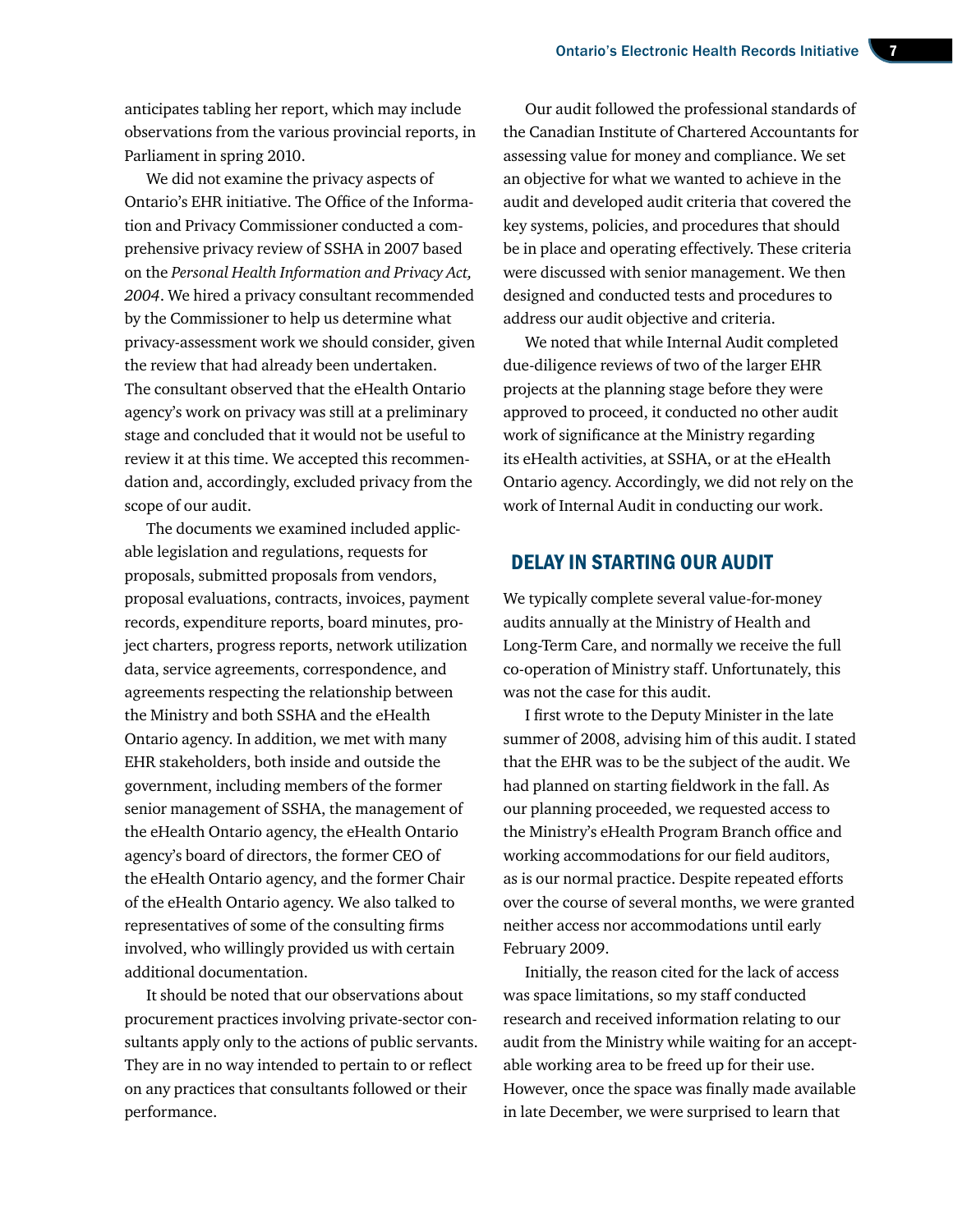<span id="page-9-0"></span>access was still being denied us, this time on the grounds that the Ministry had not yet agreed to the scope of our audit or to the overall audit objective of assessing progress on its EHR initiative. Senior management informed us that under the new eHealth Ontario agency strategy, in development at the time, the government planned to focus on "quick-win" projects—in diabetes management, medication management, and wait times—that had more immediate clinical value. We were told that, since the Ontario government "does not have an EHR strategy," but rather is working on a broader eHealth strategy, its progress on the EHR should not be our focus, and, until this was resolved, we did not have the Ministry's approval to commence our audit fieldwork. We were granted access only after I intervened directly with the Deputy Minister.

# **Summary**

The focus of members of the Legislature and the media with respect to Ontario's Electronic Health Record (EHR) initiative over the last few months has primarily been on the awarding of contracts at the eHealth Ontario agency without an open competitive process. In essence, allegations were made that contracts were sole-sourced to a number of consulting firms or individual consultants by the CEO of the eHealth Ontario agency or her appointees. Our work indicated that this was undoubtedly the case. But we also noted questionable procurement practices at the Ministry of Health and Long-Term Care's (Ministry's) eHealth Program Branch and at the Smart Systems for Health Agency (SSHA), albeit to a lesser extent. However, the main focus of our work as originally planned was not on consultant procurement but rather on the overall progress of the EHR initiative given the \$1 billion in EHR expenditures made over the past seven years. In this summary, we first discuss our observations on that issue, then our observations on procurement.

It is important to remember what the "e" in eHealth stands for—"electronic." In other words, Ontario's EHR initiative is essentially a number of large, complex, and interrelated information technology (IT) projects. The most important standard for judging the ultimate success of any IT project is not whether it was delivered on time or on budget, or what technology was used, but rather whether the system meets the needs of its users. Although some applications, such as Telemedicine, have been developed, there is no doubt that Ontario does not yet have an eHealth system that is meeting the needs of medical practitioners or the public. In terms of EHR progress, the Canada Health Infoway (Infoway) has reported that Ontario is near the back of the pack compared to most other provinces.

About \$800 million of the total \$1 billion that has been invested in the EHR initiative was incurred by SSHA, primarily in building and operating a private IT network and connecting the medical community to it. The value of this investment, at least to date, has not been realized. Part of the problem lies in operational issues, and we noted areas where costs could have been reduced. But our main concern is that the network remains significantly underutilized because as yet there is insufficient health-related information on it. Although some of the broader EHR applications were begun earlier, many of the critical EHR application projects were not begun until 2008. Responsibility for this rested with the Ministry.

We grouped our observations into five main themes: strategic planning, oversight, progress on EHR projects, the use and procurement of consultants, and expenditure management.

# Strategic Planning

Upfront strategic planning, essential to a major initiative like the EHR, had not been properly completed until years after the government launched the initiative in the early 2000s. What such a strategic plan should have clearly defined were:

• the specific needs of users;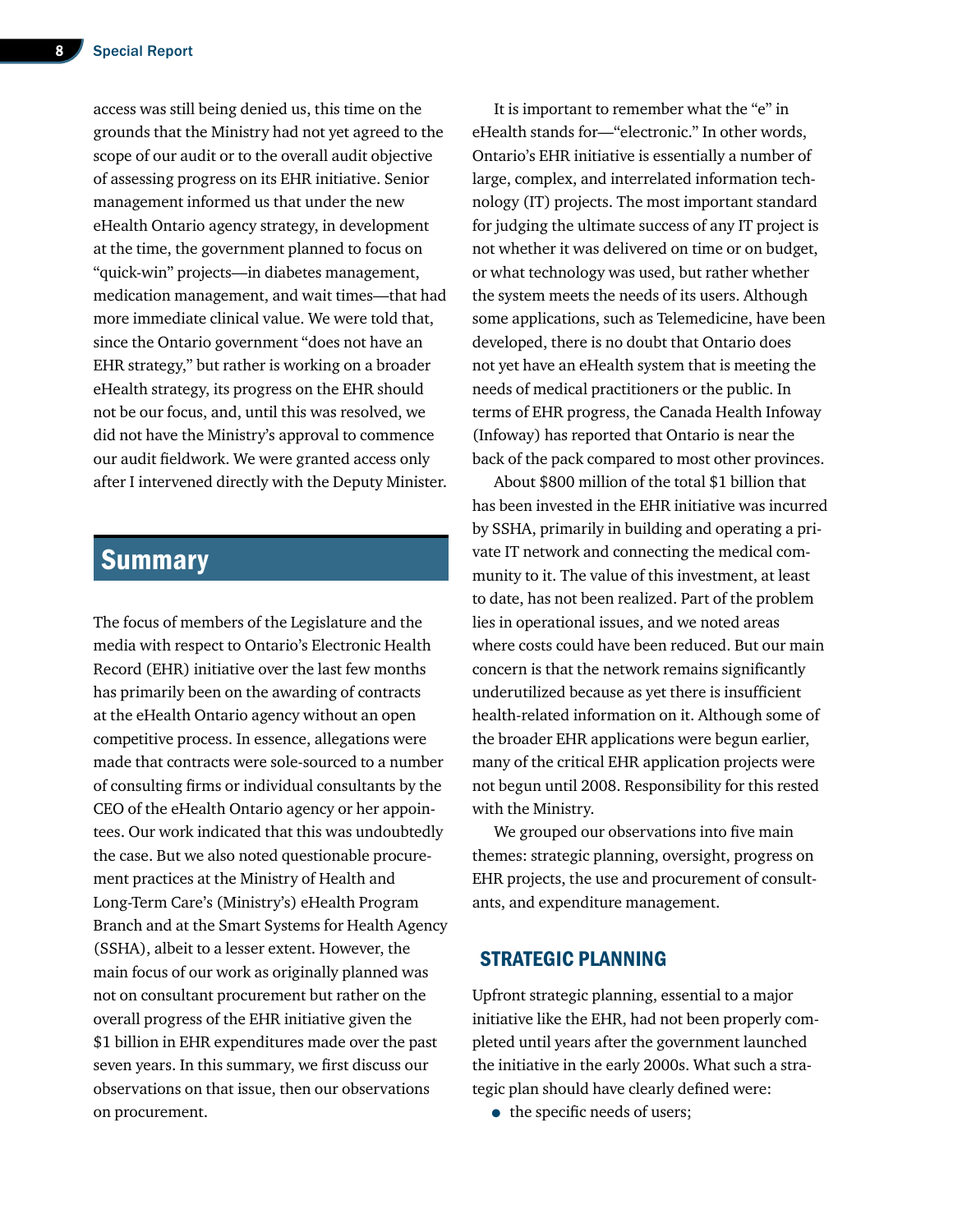- <span id="page-10-0"></span>• how these needs would be met;
- who would be accountable for delivery;
- what the timelines would be; and
- how much each component of the system was expected to cost.

It was only in March of 2009 that the first-ever eHealth strategic plan was finalized and approved. Although we welcome this plan, it is an overall eHealth strategic plan, not an EHR plan. We believe it needs to be supplemented with a plan that more specifically addresses the 2015 EHR target.

SSHA's job—to use a highway transportation analogy—was to build and operate a wellmaintained, secure "super-highway" to which medical practitioners would be connected and on which the EHR and other eHealth applications would run. However, partly because of shortcomings in upfront strategic planning, the clinical information that medical practitioners need for decision-making is not available. The underlying applications with the clinical information (that is, the vehicles and their loads) simply are not there. With few vehicles capable of travelling on the highway and few goods to deliver, it is not surprising that, notwithstanding the approximately \$72 million in direct operating costs annually being spent to keep the highway up and running and the \$800 million incurred by SSHA to date, there has been little traffic on it. It appeared to us that the Ministry did not anticipate the risk of having the IT infrastructure operational but having no applications available for some time—a situation that may have been avoided had there been an overall strategic plan driving the EHR initiative from the very beginning.

In addition, the fact that SSHA was participating in an initiative whose endpoint was to deliver an Electronic Health Record to all Ontarians was not satisfactorily addressed. SSHA developed its private network for use only by the health-care community; it will need to integrate securely and effectively with other networks such as the Internet in order to link all Ontarians as users.

#### **OVERSIGHT**

Throughout the years, oversight of the EHR initiative has not been effective. This was reflected in the relationship between the Ministry and SSHA, which was unproductive. This was also reflected in governance problems at the new eHealth Ontario agency that enabled the CEO to wield considerable power.

The decision to have two entities at arm's length from each other deliver the EHR solution—SSHA responsible for the underlying infrastructure and the Ministry's eHealth Program Branch responsible for the overall EHR strategy and the related applications—was, in our opinion, inherently problematic. The success of this plan depended on both parties having a cohesive and co-operative working relationship. This was never the case. There was little co-ordination or co-operation between SSHA and the Ministry's eHealth Program Branch. We were informed by numerous parties on both sides that the relationship was marred by mutual mistrust and confusion over roles and responsibilities. The dysfunctional relationship between the two entities and the evident discontent of the medical community should have "raised the red flag" sooner that something needed to be done.

SSHA has been blamed for spending more than \$800 million and getting little in return. In essence, SSHA has been made the scapegoat for the lack of progress to date on the whole EHR agenda. In our opinion, this is somewhat unfair. SSHA must certainly take its share of the responsibility for building a system that has consistently had operational problems and could have been run more cost-effectively. And while SSHA did begin to examine the potential of advances such as more secure Internet technologies that could contribute to fixing the problems, these have yet to be implemented. Deloitte Consulting highlighted user dissatisfaction with the network in its 2006 review of SSHA, reporting that there had been an "erosion of confidence" in the user community. However, SSHA did develop and deliver a secure electronic network,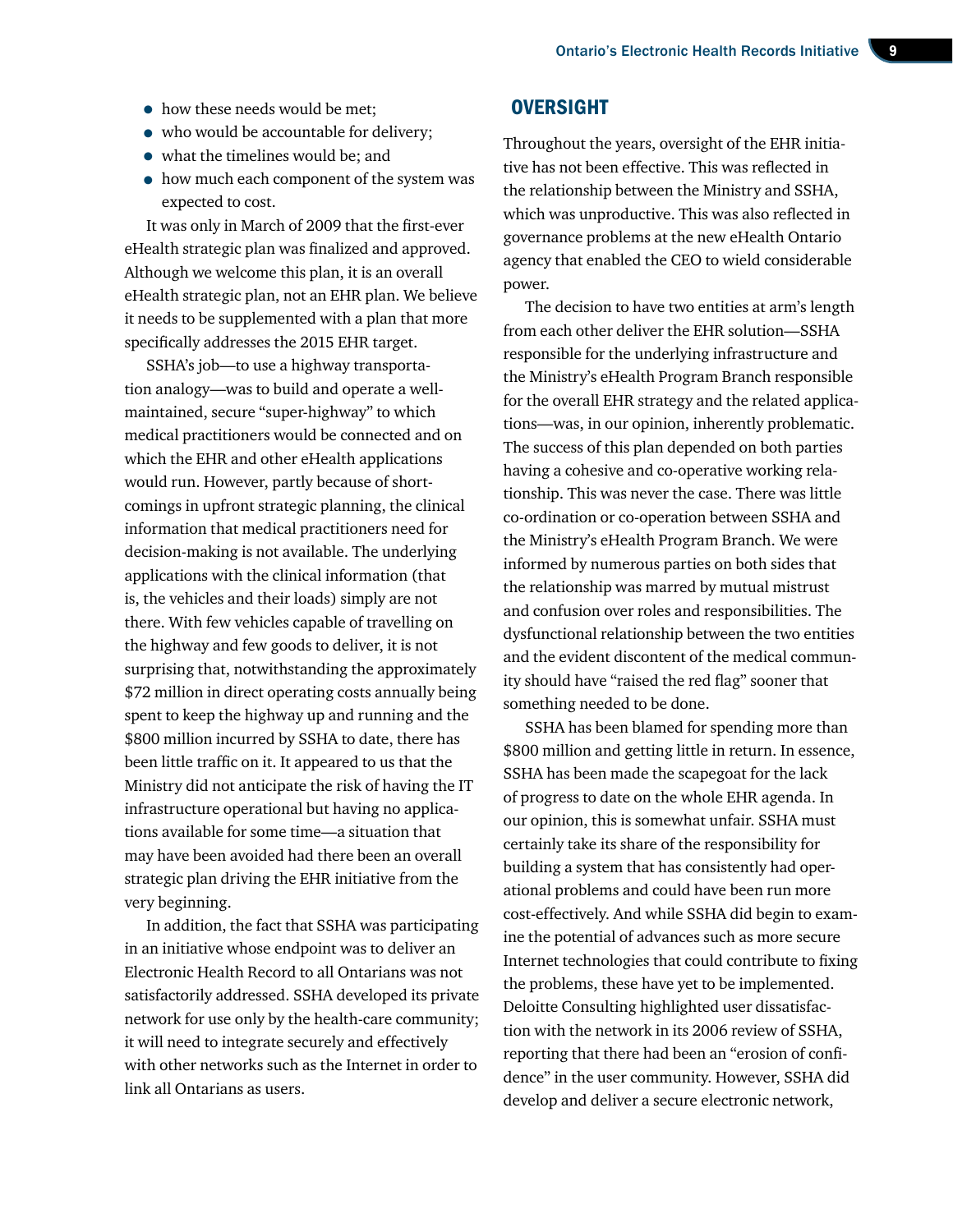<span id="page-11-0"></span>and we suspect that users would have been much more willing to put up with network operational issues if the network was providing them with more useful clinical information.

Although we support the eventual decision to make the delivery of the EHR system the responsibility of just one entity, we believe that more rigorous oversight of the eHealth agenda would have resulted in this decision being made much earlier. Two factors contributed to such oversight not being sufficiently rigorous—SSHA's status as a Crown agency, operating in a more arm's-length capacity; and the lack of clearly defined eHealth deliverables linked to an approved strategic plan. We also noted that the decision to give responsibility for the EHR to a new agency in the absence of effective mechanisms for monitoring the agency's operations empowered the agency's CEO and her appointed team, allowing them to bypass standard procurement practices and make the decisions and award the contracts that so captured public attention. We present examples of these issues in the The Procurement and Use of Consultants section of this Summary.

# Progress on EHR Projects

Progress on EHR projects has been slow, and details of implementation delays are provided on a projectby-project basis later in the report. Two overall observations were:

• Although by March 31, 2007, more than \$400 million had been spent building the EHR network and connecting the health-care community to it, investments in the EHR applications that would run on the network amounted to only about \$100 million. As well, the medical community can use few of these applications as yet because most have yet to be completed. Only in the last year, with the completion of the eHealth Strategic Plan and the approval of the funds necessary to execute it, have investments in EHR applications approached the level of investment in the network itself. Work on the applications should have proceeded more in tandem with work on the network, but the timing of application development was out of sync with the spending on the IT infrastructure.

• From October 2008 through June 2009—the transition period when the eHealth Ontario agency was established—many EHR projects were put on hold awaiting clarification as to their scope and direction. Revised project charters for all EHR projects were not completed until July 2009. This contributed to the pushing back of a number of expected completion dates for various projects.

It should be noted that the recent replacements of eHealth Ontario's board Chair and CEO mark the fourth such overhaul of leadership at eHealth Ontario and its predecessor, SSHA. Each of these overhauls brought with it its own period of transition where progress on the initiative's objectives was slowed or, at times, halted. Such slowdowns are somewhat to be expected, as a new management team naturally must assess the organization it has inherited before restructuring it in a manner that will mitigate the problems and errors that caused the management turnover in the first place. Nevertheless, with each such change there is a price to be paid in terms of lost time, little perceived benefit for the costs incurred during the transition period, weakened employee morale, and loss of stakeholder confidence in the organization.

• EHR projects have for the most part not met expectations. We questioned the depth of the upfront planning before EHR projects were initiated. Such planning should have included identifying all of the resources—staff hours, consultant hours, and other costs such as equipment and software—needed to complete the projects and a strategy for procuring them in the most economic and efficient manner. Instead, resource needs were all too often identified and filled on an ad hoc basis as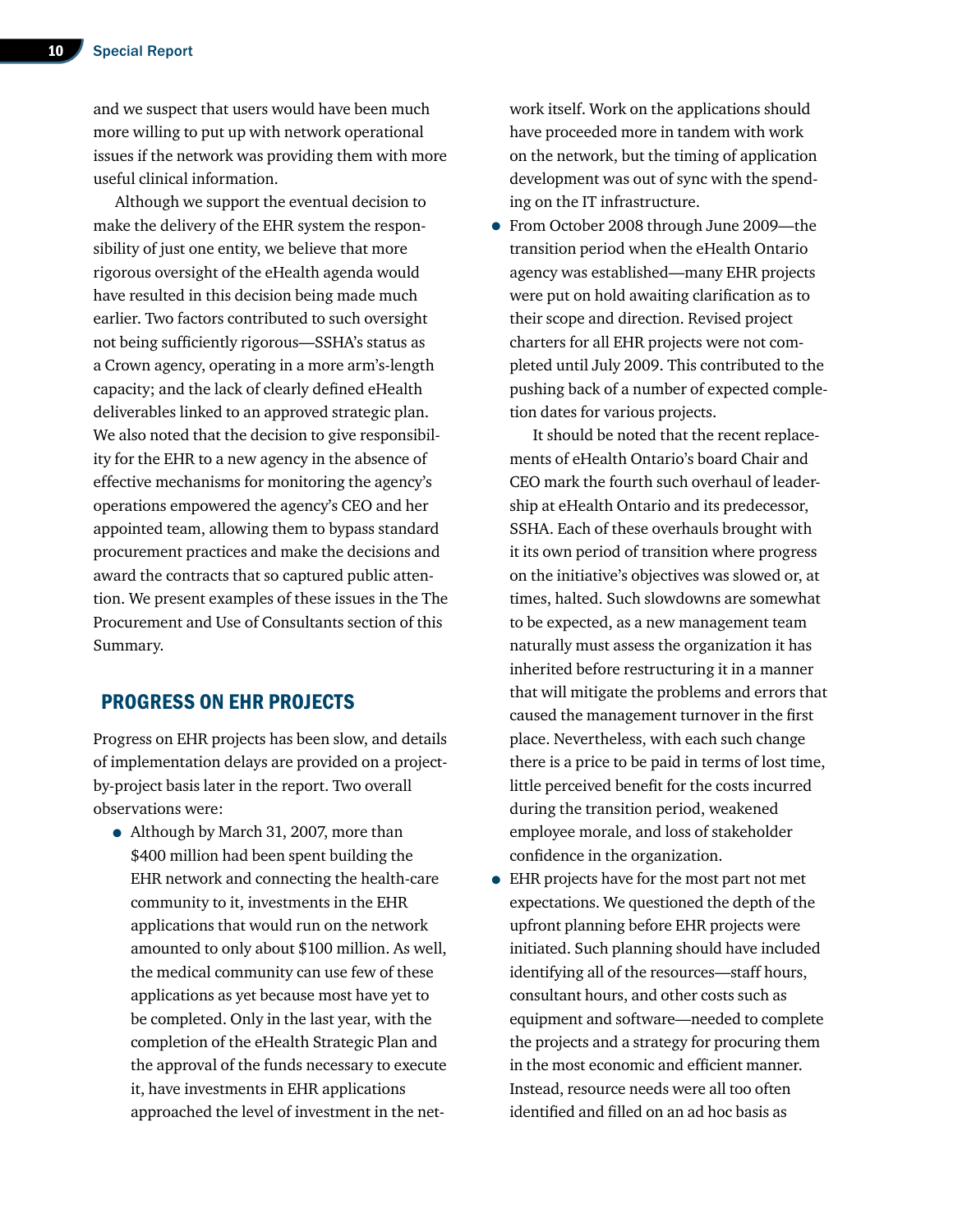<span id="page-12-0"></span>projects progressed from one phase to another. Further, these resource needs were usually met via costly short-term consulting engagements that often were continuously renewed. In addition, project expenditures and deliverables were tracked separately without an adequate oversight mechanism to integrate this information and thus ensure that deliverables were completed as the related costs were incurred. We also noted projects with significant "scope creep," projects with unrealistic timelines that could not be met, projects where the requirement for integration with other components of the EHR was not adequately considered, and perhaps most importantly, projects where the end product is not yet meeting user requirements.

• The network built by SSHA is not being managed cost-effectively. For instance, the agency is paying \$2.5 million per month to maintain circuits that are either inactive, almost inactive, or significantly underutilized.

# the use and procurement of **CONSULTANTS**

#### Extent of Reliance on Consultants

Although we acknowledge that the highly technical nature of the EHR initiative necessitates some degree of specialist consulting advice, the fact that the development of an EHR had been on the government's agenda as far back as the early 2000s caused us to question the heavy, and in some cases almost total, reliance on consultants. This reliance continued to increase over time. This was particularly the case at the Ministry, which in 2007 consolidated all of its eHealth projects into an eHealth Program Branch. By 2008, the Branch was engaging more than 300 consultants compared to fewer than 30 full-time ministry employees—even a number of senior management positions were held by consultants. Consultants were not only managing other consultants but also at times had

the authority to hire more consultants, sometimes from their own firm. Numerous consultants had been retained for a number of years to work on a variety of different assignments. For instance, one consultant had been employed for seven years and his firm had been paid \$2 million; another had been employed for six years and the firm had been paid \$2.4 million, and \$6.9 million had been paid with respect to six other consultants who have been engaged continuously on EHR projects since 2005.

#### **Procurement**

As noted at the beginning of this Summary, it was the procurement practices of the eHealth Ontario agency that first captured the attention of the media and the Legislature. However, we found that procurement problems were not exclusive to eHealth Ontario; the Ministry's eHealth Program Branch and SSHA also engaged in certain questionable procurement practices.

#### Procurement at eHealth Ontario

In our opinion, the allegations that contracts were awarded to certain consultants and vendors without giving other firms the chance to compete for the business are largely true. In fact, we estimate that two-thirds of the value of all eHealth Ontario contracts was sole-sourced. Allegations that the agency showed favouritism in awarding some of these contracts are also true. In addition, we were aware of the allegations that "party politics" may have entered into the awarding of contracts and that those awarding the contracts may have obtained a personal benefit from the firms getting the work but we saw no evidence of this during our work.

The CEO of the eHealth Ontario agency was appointed in October 2008 and reportedly told that there were serious problems with the eHealth agenda and that overcoming these problems required urgent action. She wanted to build her own team—people she had worked with in the past or whom she personally recruited—rather than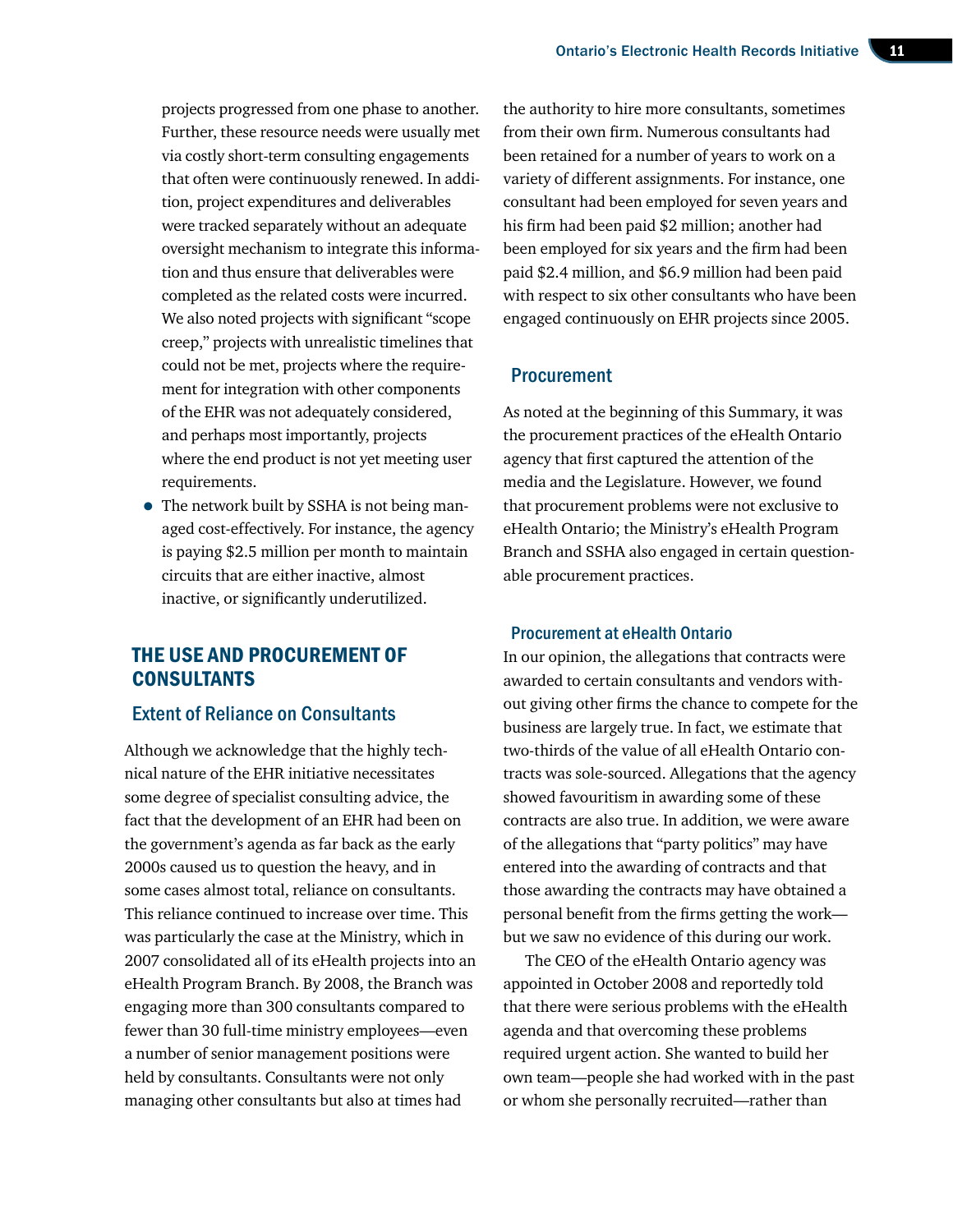rely on ministry or SSHA staff or their consultants. The CEO felt she had the implied, if not the formal, authority to do whatever was necessary to get the job done. If this meant personally selecting the firms and individual consultants that she wanted, so be it. In our opinion, the CEO's prior relationships with a number of the firms and individuals were one of the factors in her hiring and procurement decisions, and this does constitute favouritism.

We do not accept "urgency" or the fact that the consultants had relevant experience as valid reasons for this sole-sourcing of contracts; neither do we accept the contention that the procurement policies in place, or Treasury Board's earlier granting of a short-term exemption from competitive tendering for certain contracts, justified the solesourcing.

The eHealth Ontario agency had procurement policies that allowed exceptions to competitive tendering when, for example, the need for the work was so urgent that there was no time to competitively tender or only one vendor was available for the service required. However, the sole-sourced contracts we reviewed did not, in our opinion, meet any of these exception criteria. For example:

- An external recruiting firm was hired directly by the CEO on a sole-sourced basis for \$1 million to help in the hiring for 15 senior management positions. In our opinion, there was no reason why this contract could not have been competitively tendered. As well, the eHealth Ontario agency paid most of these fees up front. We noted that only five of the 15 positions were filled when the contract was terminated—yet no money had been requested by or returned to the eHealth Ontario agency.
- For one significant contract, there was an appearance of a competitive-tendering process, when in reality senior management already knew to whom it wanted to award the contract. After receiving responses to an invitation to tender for the project, a firm was

selected as the successful bidder even though its bid price of \$3.1 million was more than five times higher than another qualified bidder's price of \$570,000 and well above the project's approved budget of \$700,000. Only this highest-bidding firm was asked to resubmit its bid to bring it in line with the approved budget. The firm revised its proposal, reduced its total quote to \$737,000, reduced the time frame over which the work would be performed, and significantly reduced the resources it would devote to the two main deliverables.

The firm's original proposal was to employ essentially all of its available staff. Although the revised proposal removed three of these personnel, at about the same time the firm submitted an unsolicited proposal to engage these three consultants. The next day, the eHealth Ontario agency prepared an exception-to-competitive-procurement request, and these three consultants were procured for \$594,000 to conduct the proposed work, with the work to commence on the same date as the work under the original contract. In our opinion, the agency's intent was obviously to award this work to the favoured firm, regardless of the responses received to the request for proposals it issued.

We also considered the extent to which the eHealth Ontario agency's board Chair and board members were aware of the procurements that management was making. Had they condoned, either directly or implicitly, how business with the agency's suppliers was being conducted? We reviewed all board minutes and other related documentation and had discussions with the board as a whole, with the board Chair, and with individual board members.

We believe that the Chair, an individual with a credible record in health-care transformation, accepted the position of Chair of the eHealth Ontario agency in good faith and that his sole interest in doing so was to help move the EHR agenda forward. Although we saw no evidence that the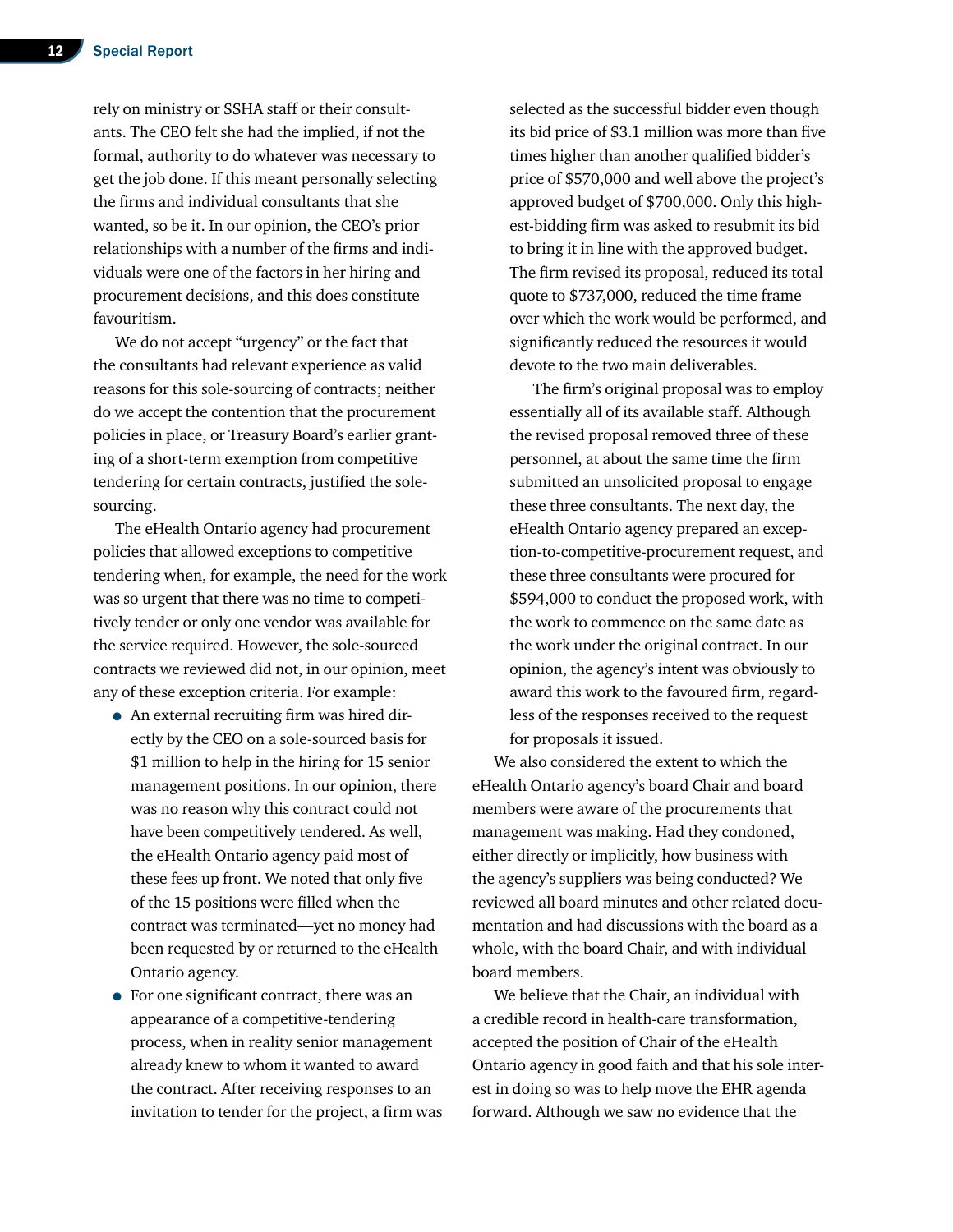<span id="page-14-0"></span>board asked for any details on procurements, we believe that the board was under the impression, based on information provided to it, that consultants and other vendors were being procured in accordance with established policies.

## Procurement at the Ministry's eHealth Program Branch

The eHealth Ontario agency was not alone in using questionable procurement practices. At the Ministry's eHealth Program Branch, we noted the following:

- Over a four-month period, a consultant holding a key management position inside the Ministry was involved in awarding five additional contracts with a total value of \$1.3 million to the consulting firm he was associated with.
- Vendor proposals were not properly evaluated for a significant number of the contracts we sampled, and many were approved without sign-off by all appropriate parties. For example, a single individual chose which vendors to invite and made the sole decision on whom to hire for more than 30% of the contracts we sampled. We noted contracts that were signed on the same date as the closing date of the request for service, and work performed prior to the contracts being awarded. These are indications that, even if a competitive process was followed, it was more of a formality than a true competition—the decision as to which firm should get the work had already been made.
- The Ministry's procurement policies stipulate that contracts above a certain amount should be put to tender. We found that contracts were often subdivided into multiple contracts for smaller amounts, which resulted in the tendering requirements being bypassed.
- Ministry requests-for-services proposals were often incomplete and unclear as to what deliverables were expected. This at times

resulted in large variances in the submitted proposals' projected costs. In one noteworthy case, the Ministry received two proposals in response to a request for services—one with estimated costs of \$60,000 and the second with estimated costs of \$600,000. The Ministry selected the most expensive vendor without any documented explanation. In other cases, even for large contracts that, with extensions, accumulated to over \$1 million, the deliverables were not clearly specified and it was often difficult to determine what work had been performed with respect to those contracts.

• The Ministry allowed one consulting firm, which was initially awarded work on several projects through an exemption from competitive procurement, to obtain significant followup work, largely owing to its entrenched position. For one project, it was awarded 10 related contracts for a value totalling \$4.1 million over a period of 24 months and eight related contracts associated with another project for a total of \$2.9 million over a period of eight months.

To sum up, too many procurements at the eHealth Ontario agency and, to a lesser extent, at the Ministry's eHealth Program Branch and at SSHA were the product of rushed decision-making; the acceptance of expediency over thoroughness; the routine defence that the work was of an emergency nature and therefore justified the bypassing of normal procurement controls; procedural shortcuts; poor, absent, or contradictory documentation; and, of particular concern, the concentration of decision-making power in the hands of a few individuals with no compensating controls to ensure their decisions were appropriate. Sound and reasonable policies were in place to ensure that all suppliers could fairly compete for government business and that tax dollars would be prudently spent, but all too often the rules were not followed. We have come across this in other audits—ineffective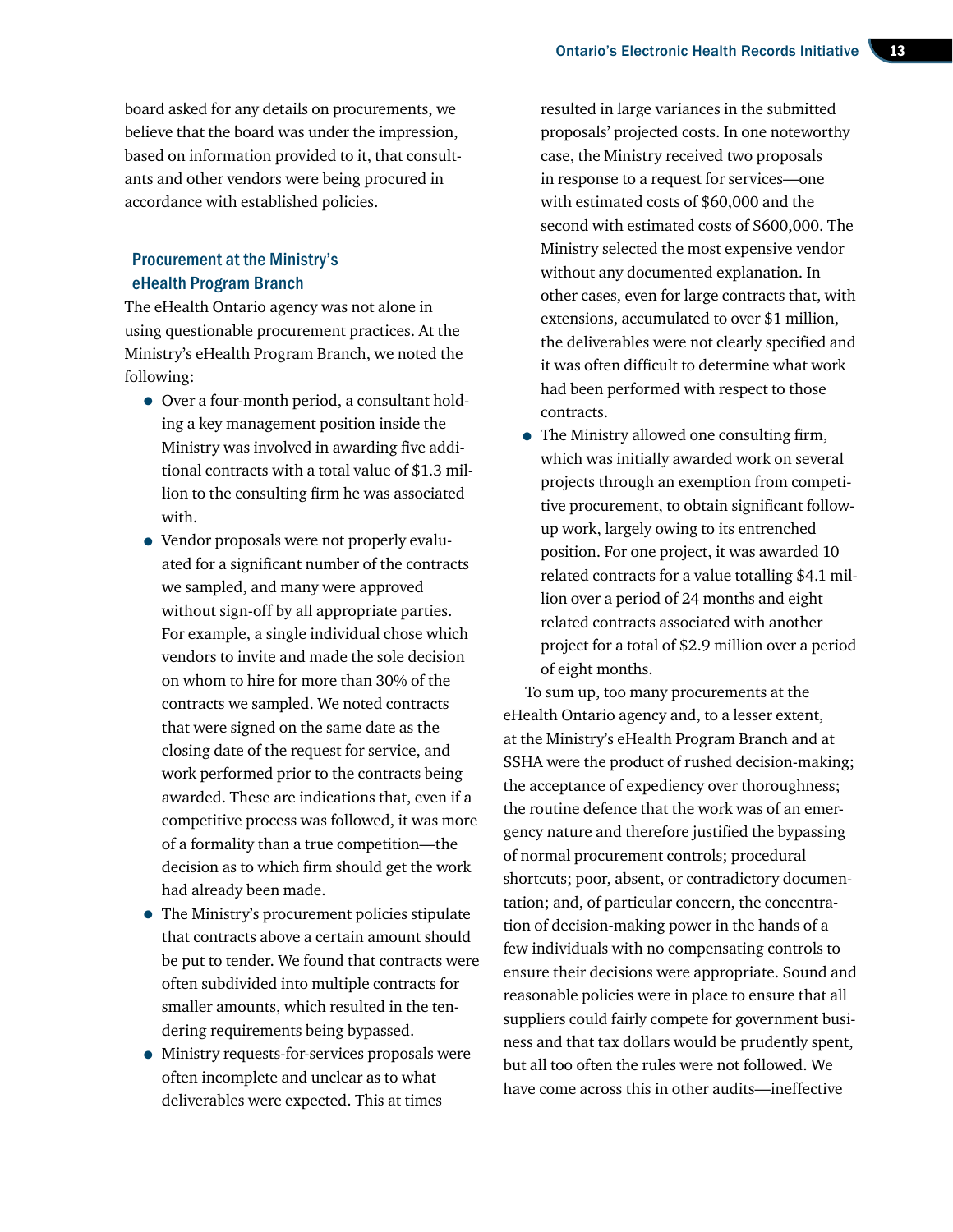<span id="page-15-0"></span>oversight and broken rules go together like a horse and carriage.

# Expenditure Management

At both agencies and the Ministry's eHealth Program Branch, we noted that policies and procedures for approving and monitoring payments to consultants were inadequate. For instance, consultant invoices were routinely paid on the basis of the number of hours billed. Although we were advised that progress on work was monitored in informal ways, there was little evidence—or documentation to show—that payments had been related to the completion of project deliverables.

# Recent Actions Taken by eHealth Ontario and the Ministry

Management at the eHealth Ontario agency has informed us that it has taken a number of actions since the completion of our fieldwork to improve operations. Among them are the following:

- New policies on procurement and delegation of authority have been approved.
- The procurement function has been strengthened—all areas must now develop plans identifying anticipated annual procurements, and quarterly procurement reports will be provided to the board.
- Fee-for-service consultants will be eliminated in all areas other than program development and implementation, with the number of consultants being reduced from more than 330 to less than 170 by the end of the current fiscal year.
- An eHealth Privacy Strategy with targets for the 2009/10 fiscal year has been developed.
- A network service cost-reduction strategy has been put in place, with savings of \$1.2 million annually secured through negotiations with one of the agency's major network service providers.

The Ministry informed us that it also has recently introduced measures to improve its procurement controls:

- It has created a Financial Management Branch to oversee its workforce, including consultants, and to centralize all transfer payments.
- It recently restructured its Supply and Financial Services Branch to enhance oversight capacity for all procurement within the Ministry and to centralize its procurement process.
- An annual business plan that aligns with the eHealth Ontario Strategic Plan will be developed.
- It has initiated discussions to improve the government-wide accounting system to facilitate enhanced oversight of contract and payment processes.

These recent actions will help address many of the concerns that we have identified throughout our report.

# Recommendations

We took these recent actions into consideration in making our recommendations. Other provinces and many other countries around the world have recognized the benefits of EHRs—both from a health-care and a fiscal perspective. Accordingly, our recommendations, interspersed throughout the report, focus primarily on what we believe to be the most important steps that eHealth Ontario and the Ministry must take if they are to meet their goal of having a fully functional EHR for all Ontarians in place by 2015.

# overall response from the ministry and ehealth ontario

The Ministry of Health and Long-Term Care (Ministry) and eHealth Ontario welcome the report of the Auditor General and his recommendations on how to further improve the delivery of Ontario's Electronic Health Record (EHR).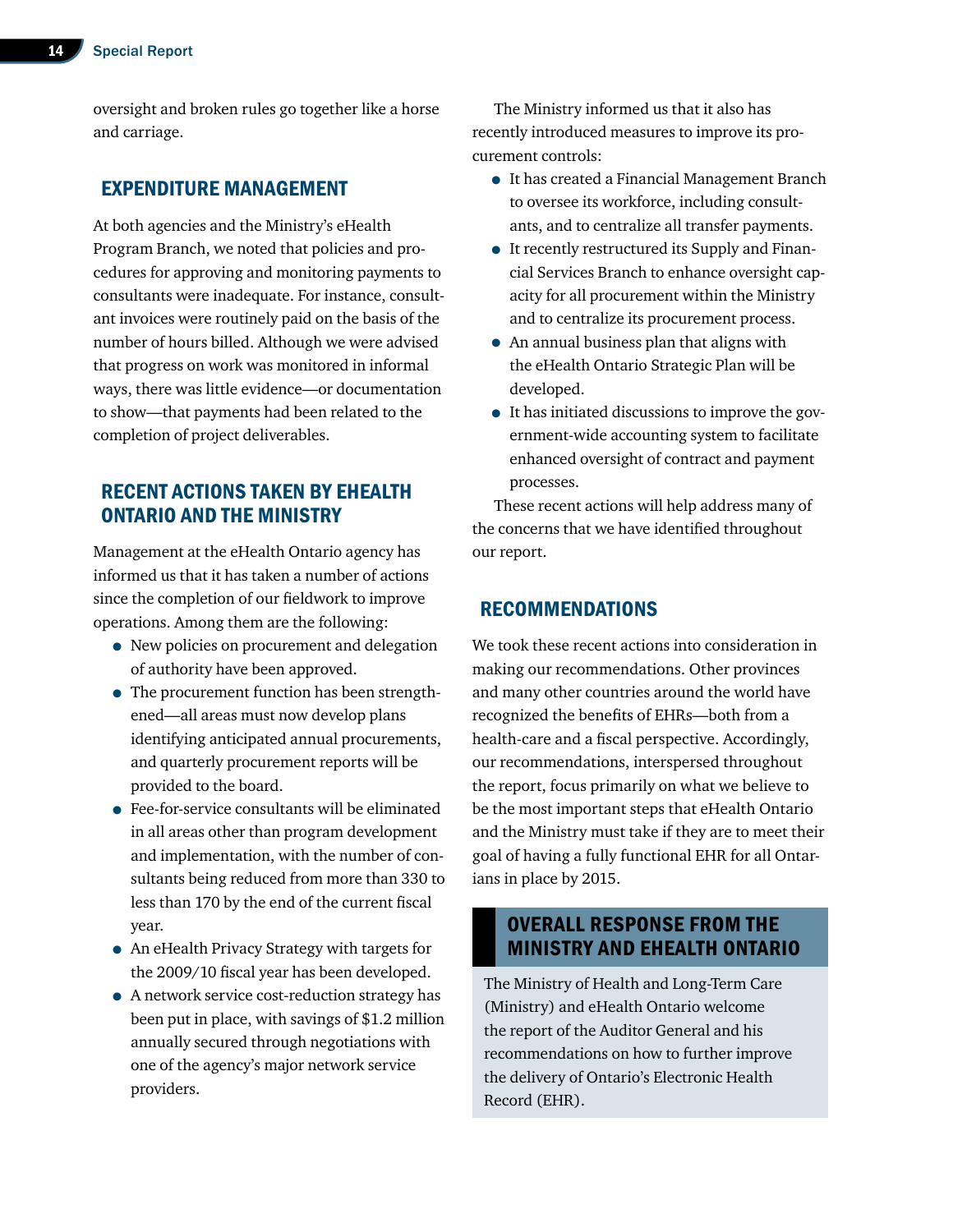<span id="page-16-0"></span>The Ontario government's eHealth agenda is broader than the EHR and focuses on dramatically improving patient care through the delivery of innovative health information systems. eHealth applications are vital tools that will support improved access to quality health care and health-care innovation and include public health surveillance systems, electronic medical records in physicians' offices, diagnostic medical imaging, and telemedicine services. Significant progress has been made in developing each of these systems.

The government continues to be committed to the eHealth agenda and eHealth Ontario's role in establishing EHRs for diabetes patients and, in future, for patients with other chronic diseases, leading to an EHR for all Ontarians.

The government is committed to ensuring that the money spent on eHealth is for initiatives that will strengthen and modernize Ontario's health-care system.

The Ministry and eHealth Ontario have introduced new policies and procedures to address each of the recommendations contained in the Auditor General's report.

The government issued a new Procurement Directive in July 2009 that requires a competitive procurement process be used for the acquisition of all consulting services and prohibits consultants from being paid for hospitality, food, and incidental expenses.

In September 2009, the government issued a new Travel and Expenses Directive that simplifies the rules for these expenses; mandates on-line training on expense claims for Ontario Public Service staff and employees in large agencies; and requires that the expenses of Ontario Public Service senior managers, cabinet ministers, political staff, and agency senior executives be posted on-line starting in April 2010.

# Detailed Audit Observations

Health-care experts say Electronic Health Record (EHR) systems have the potential to save lives, reduce health-care costs, and improve patient service. Some of the cited advantages of EHRs over traditional paper-based record systems are:

- improved legibility, availability, and retrievability of data;
- reduced likelihood of duplicate or unnecessary medical tests;
- shorter patient waiting lists;
- more effective physician diagnosis and treatment;
- reduced incidence of prescription errors, multiple prescriptions, and inappropriate drug combinations that can cause adverse drug reactions; and
- more efficient delivery of health services.

There are four essential components to an EHR system: the network, the applications, the data, and the terminals.

The following outline explains how these four components interact, using the analogy of highway transportation:

• *The network*—The network consists of the routes and connections via which EHRs are to be shared. A developer of an EHR system could build its own private network through which to channel EHRs or it could make use of pre-existing networks built by others. An example of the former is the SSHA-built network, a high-capacity government-controlled secure network that is perhaps best akin to an Ontario 400 series highway. The best example of the latter is the Internet, which is perhaps best akin to the vast series of smaller county and municipal roads that currently connect Ontarians. When it comes to EHRs, choosing the latter makes it much easier to connect all health-care providers and every Ontarian to the system. However, the Internet is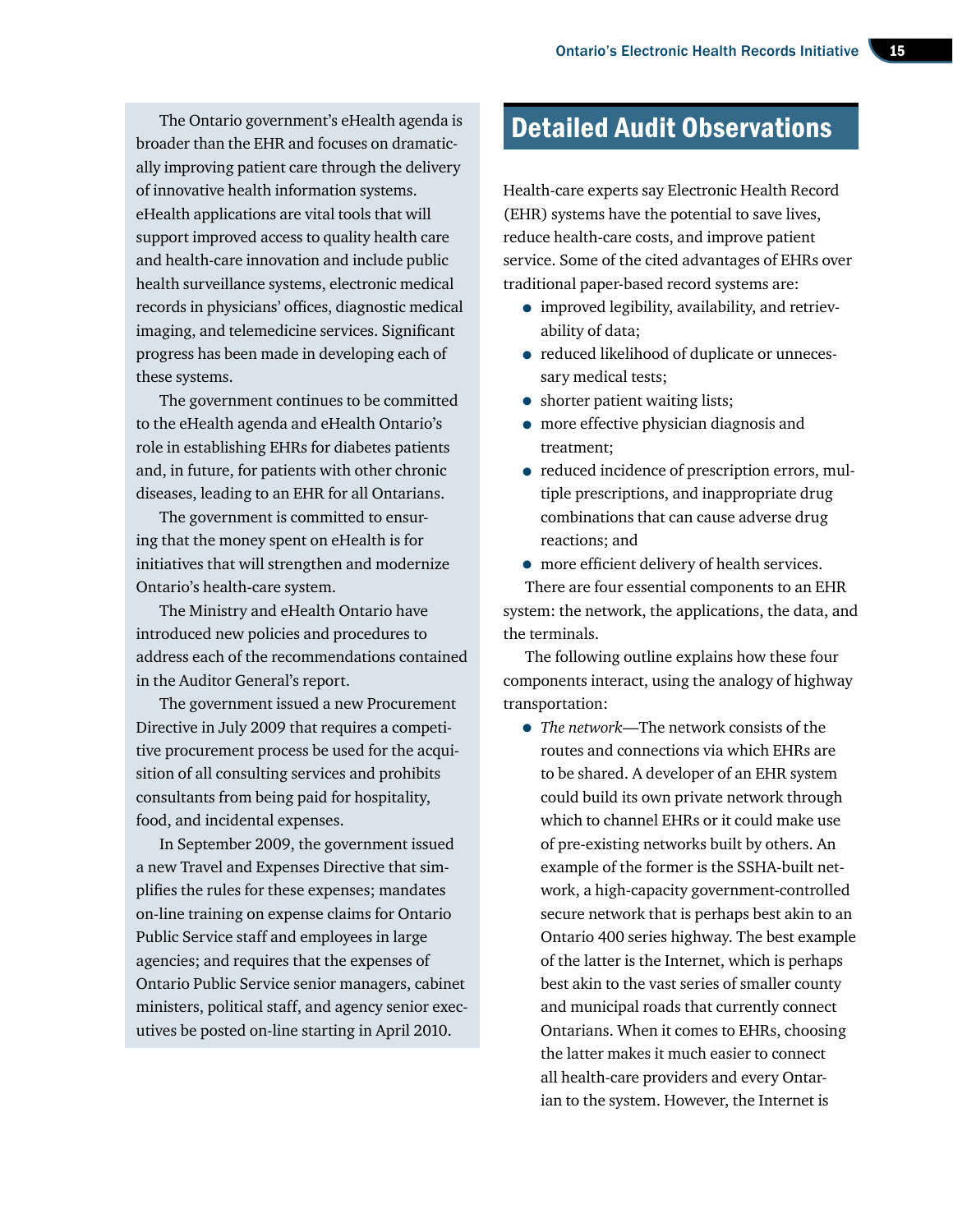<span id="page-17-0"></span>inherently less secure than the type of private network built by SSHA.

- *The applications*—The applications are the instruments through which EHR data are to be shared on the network. They are akin to the various transport vehicles that travel our highways daily, delivering the vast variety of goods Ontarians need. Different types of vehicles deliver different types of goods; likewise, different applications will allow the different parts of the EHR to be shared. The application that allows diagnostic images such as MRI scans to be shared will not be the same as the application that allows prescription medication data to be shared—just as a milk truck is different from a cement mixer. But they can both use the same highway.
- *The data*—The data consist of the information that people want to share and are akin to the goods that are delivered on our highways. Data could consist of, for example, a patient's lab test result, a list of medications he or she is on, or the patient's latest x-ray. All of these data have to be accurately and reliably compiled and available in updatable electronic databases so that the applications can share the data. Most of the EHR initiative's databases will be separate from each other, but when an individual's EHR appears on the computer screen, the applicable data from all the different databases will appear in one place, as illustrated in Figure 1.
- *The terminals*—The terminals are the destination points being connected via the network. In terms of our analogy, the terminals are where we want the goods—the data—to be delivered. Some of the key terminal points for EHRs are the hospitals, clinics, and physician's offices where Ontario's health-care providers do their professional work. One ultimate aim of the EHR initiative is to allow Ontarians access to their own personal health-care record—every Ontario home that has a computer

through which residents access the Internet is envisioned as an eventual EHR terminal point.

# Strategic Planning

The first, and perhaps most critical, question to answer before undertaking any major IT investment is, "How will it address a clearly defined business need?" This is often spelled out in a business case supporting the decision to invest. In the case of EHRs, the need for the system appears well established—and this is reflected in the cross-Canada governmental support for it (see the Appendix for more details).

One of the most critical issues, and one that needs to be resolved early, is how centralized an IT system should be. A more centralized system, which often focuses more on developing the technology capable of serving the widest range of users, may well provide more consistent service and data access. The risk, however, is that technological and structural issues become more important than whether the applications are truly meeting user needs. A decentralized system makes more allowance for stand-alone applications customized to specific user needs. But there is also a risk that a decentralized system would engender information silos—subsystems and applications incapable of interacting, or being integrated, with related subsystems and applications; subsystems and applications may also be duplicated, and it may be difficult to identify the problems that need to be solved and the priorities that need to be set.

A key step in addressing user needs and developing the appropriate underlying IT infrastructure is a well-defined strategy. In arriving at this strategy, it is essential that the key stakeholders and users of the end product be actively involved up front. All too often, those proposing a new system, whether they be senior management or individuals from the technology side of the business, drive the investment agenda without adequate input from those who will actually be affected by, or use, the new system. Only once these needs are well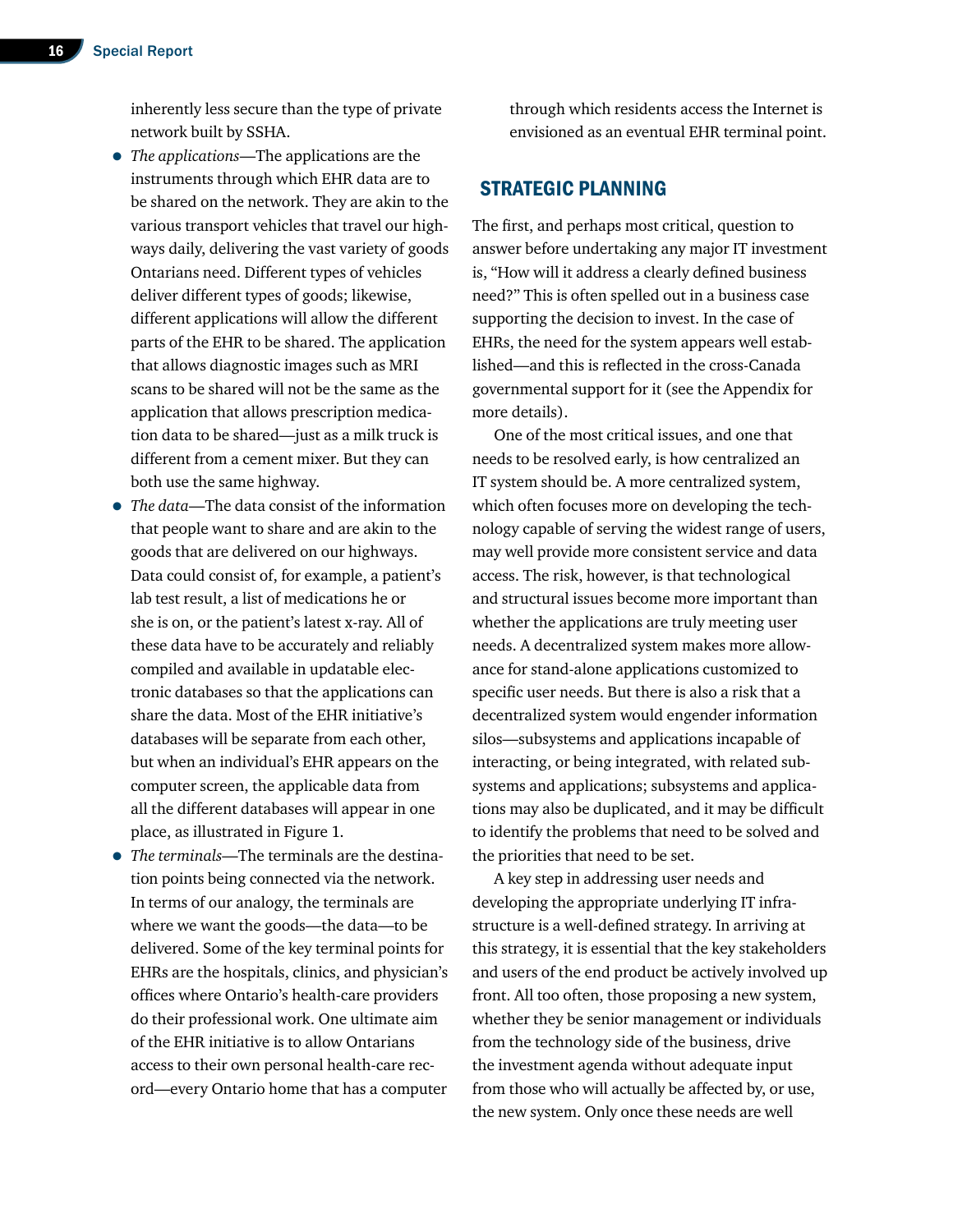#### Figure 1: Possible Layout of an Electronic Health Record

Source of figure: the eHealth Ontario agency



understood should work proceed. In the case of the EHR system, there would be little argument that the size, complexity, and diversity of the stakeholder and user community made it essential to carefully consider in detail the full range of their needs. A solid strategy also considers and addresses all relevant project risks. For instance, do those with the assigned responsibility for executing the strategy have the necessary depth of experience and project management capability?

A well-articulated strategy also needs to lay out a road map for how the various components are to be developed, the time frame for completion of each component of the system or phase of the work, and the estimated costs of each component or phase of the system. In the case of an EHR, integration of all the different components and privacy issues are also key pieces of the puzzle.

Once completed, the strategy becomes a valuable tool, not just for securing funding and getting the project off the ground, but also for evaluating progress against the benchmarks contained in it throughout the life of the project. This helps ensure that major problems, such as costs getting out of hand, project deadlines being missed, or products not matching up with users' needs, can be identified early and corrective action taken before the problems worsen.

The Ministry did not adequately addressed all these key elements of effective strategic planning when it launched its EHR initiative or even in the subsequent years. Although it did obtain approvals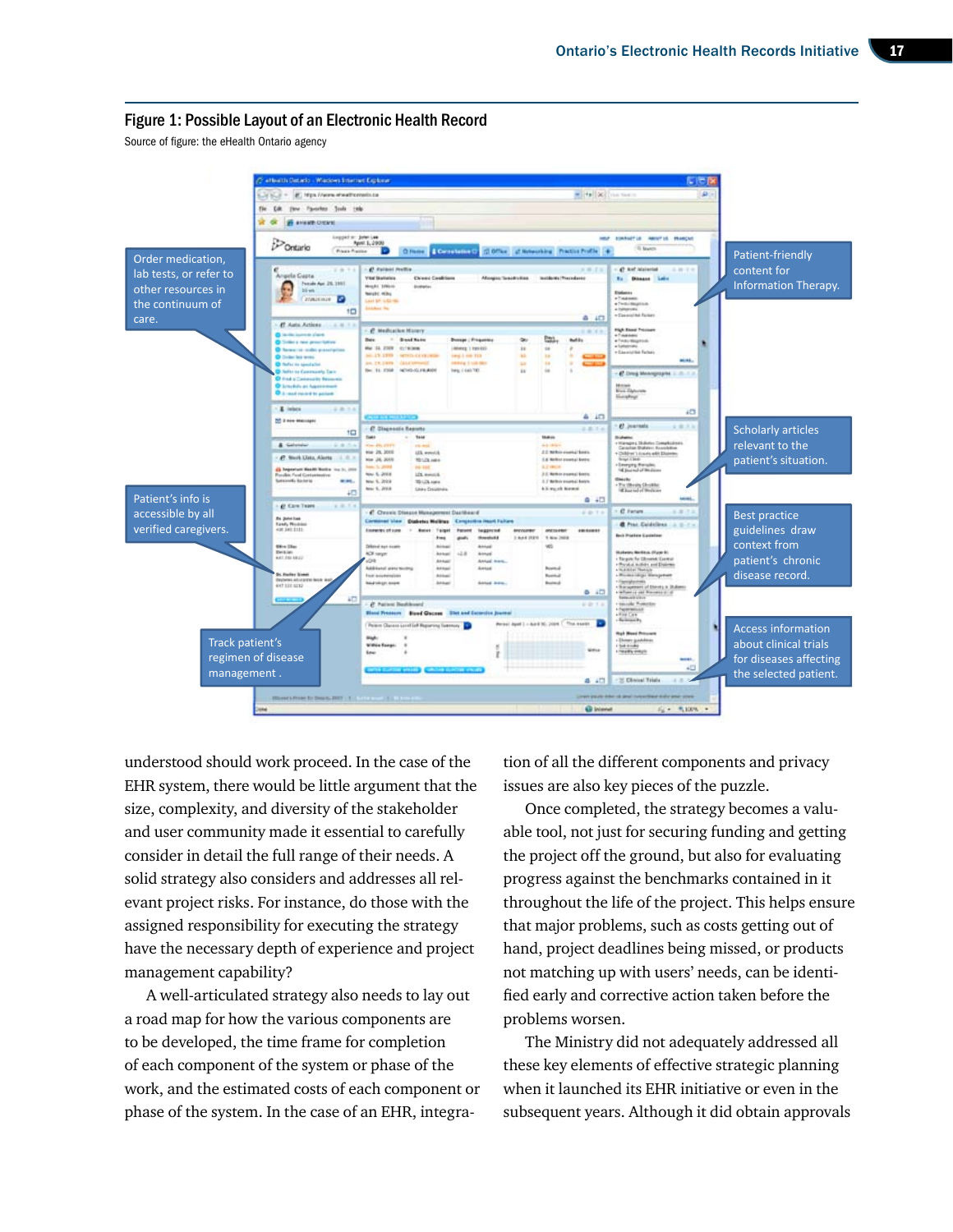<span id="page-19-0"></span>for certain projects that were in support of eHealth and an eventual EHR, the Ministry acknowledged as late as 2008 that finalizing the eHealth Strategic Plan was a work in progress. The Ministry informed us that it was given the go-ahead to develop a comprehensive eHealth strategy only when the government announced in 2007 that it would commit to an EHR by 2015. And only in 2009 was it provided with the significant funding from the 2009 Ontario provincial budget to enable it to move ahead. The eHealth Strategic Plan was formally approved by the government in 2009.

# Consequences of Not Having a Strategic Plan—2002 to 2008

The Ministry had drafted various eHealth strategic documents from 2002 onwards, but it did not obtain government approval for any of them.

In fall 2006, Deloitte Consulting completed an operational review of SSHA commissioned by the Ministry and SSHA's board of directors because of growing concerns about SSHA's slow progress. Among the problems Deloitte identified was the absence of a comprehensive government eHealth strategy, which resulted in SSHA not being clear on its role and not being able to complete its own strategy. In 2007, we reviewed SSHA's efforts to address certain key Deloitte recommendations. We expressed concern that an overall government eHealth strategy had still not been approved and that no timelines had been established for the development of the EHR.

In July 2007, the Ministry developed a draft strategy that explored the possibility of developing the EHR by expanding an existing system for pediatric patients run by the Hospital for Sick Children. This system was called the electronic Child Health Network. The strategy called for delivery of the EHR in three waves:

• 2007–2010: By the end of this period, most Ontarians would have an EHR. Many patients would be going on-line to update their own

data. Most clinicians would access patient information through the EHR.

- 2011–2012: By the end of this period, the EHR would be accessible throughout the primary care system. Chronic disease patients would be able to interact with their providers online. Ontarians would be referred between providers electronically.
- 2014–2016: By the end of this period, all Ontarians would be able to work with their care provider on-line. Ontarians would proactively manage appointments, tests, and prescription renewals, and medical information would follow the individual throughout the health-care information system.

This proposed strategy was never approved. One serious consequence of the absence of an approved eHealth strategic plan was that, even though SSHA spent \$800 million building and running a network (now run by the eHealth Ontario agency), this work was not well co-ordinated with ministry efforts. There were few clinical applications available to enable the sharing of EHR data and few databases available to feed these applications. Returning to the earlier analogy, there were few vehicles on the highway, and even those that existed were carrying few if any of the goods that the highway was built to carry. Although some of the broader EHR applications were begun earlier, many of the critical projects were not begun until 2008. The Ministry is responsible for this significant lag—until the formation of the eHealth Ontario agency, the Ministry was responsible for the eHealth strategy and ensuring that applications and data of value to health-care providers were developed. An effective strategy would have planned for a more co-ordinated delivery of the network and the applications and data content, so that stakeholders would see the network's value and want to be on it. In reality, however, the network today sits for the most part underutilized, with significant excess capacity, while time and technological progress erode its value and necessitate continual reinvestments to keep it available for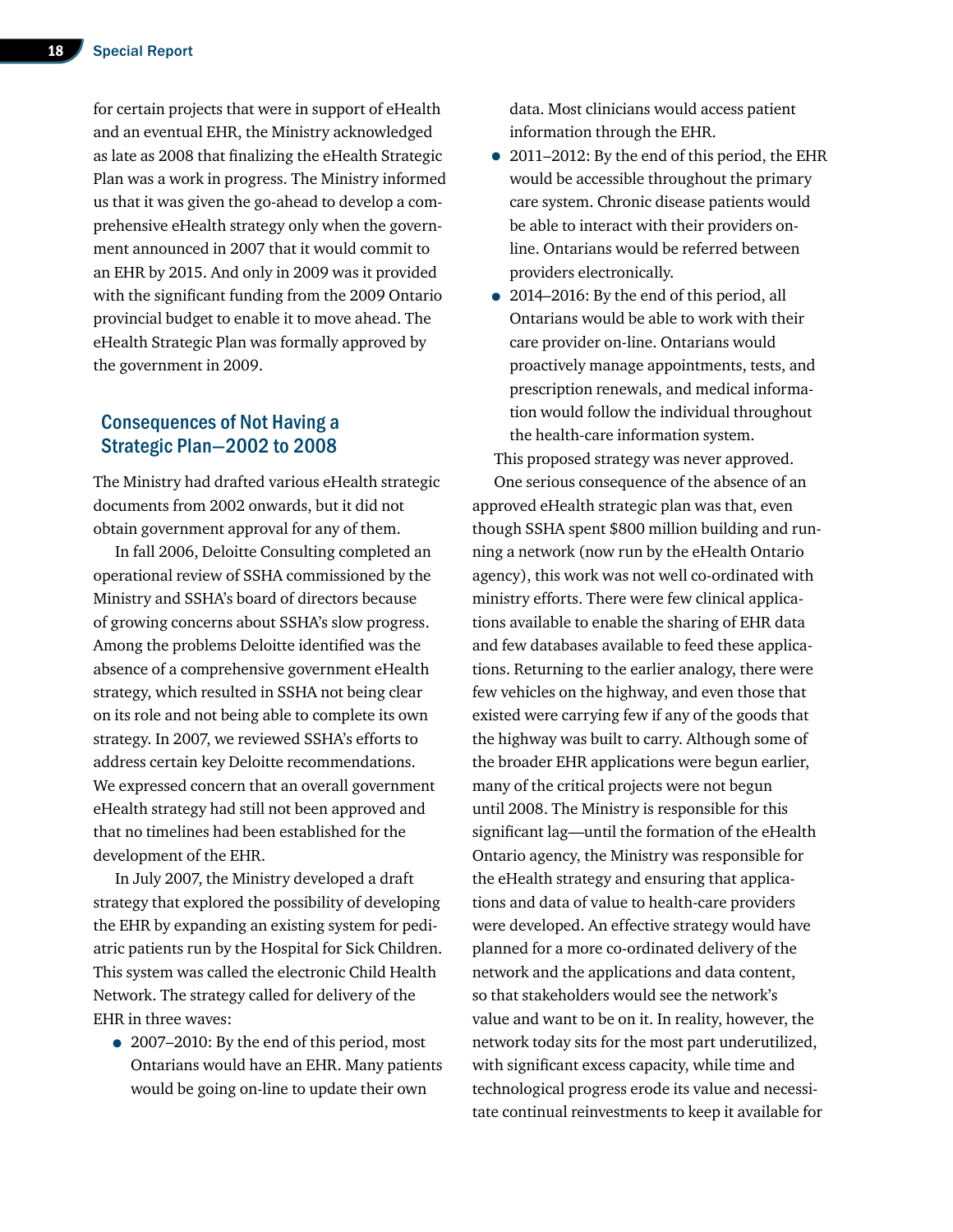<span id="page-20-0"></span>when the vehicles and goods are eventually ready to travel on it.

A second consequence of the absence of a strategic plan is that work on the EHR initiative proceeded without adequate planning for a means for all Ontario citizens to access the network. SSHA built a private network that is currently usable only by the health-care community. In the same way that it is inconceivable that every Ontarian's driveway could be directly connected to an onramp of a 400 series highway, the network itself can never grow large and intricate enough to provide the connections that will enable all Ontarians to directly connect to it. Rather, other networks, and the Internet generally, will need to be used and connected to the network SSHA built. Since the Internet is for the most part an unregulated, open, and unsecure environment, appropriate technical safeguards need to be in place to protect the confidential data travelling through it. Interception of the data will be a constant concern, so providing these connections while at the same time protecting patient security and the privacy of extremely personal and confidential data is a key obstacle to overcome in completing the EHR.

#### The 2009 Strategic Plan

In 2008, the Ministry engaged the services of a health-care consulting firm to help develop an eHealth strategy that would be acceptable to the government. This resulted in an August 2008 ministry eHealth strategy submission to the government that sought approval for, among other things, "the establishment of an electronic health record of clinical information for every patient, and that could be controlled by the patient, by 2015." The submission was approved and, once the eHealth Ontario agency was formed in fall 2008, an eHealth strategy document consistent with this submission was completed, publicly released for comment in January 2009, and published in final form in March 2009.

The Strategic Plan calls for the electronic health initiative to be implemented in phases, with three shorter-term deliverables identified as its top priorities:

- *The Diabetes Registry*—The government estimates that diabetes afflicts approximately 900,000 Ontarians, has increased by 69% over the last 10 years, and accounts for 3,200 deaths annually. One of the Strategic Plan's major initiatives is the creation of a Diabetes Registry. The Registry is to compile diabetes patient and health-care-provider data, enable electronic monitoring of adherence to best diabetes-management practices, and provide alerts to providers when best practices are not being followed.
- *The ePrescribing and Drug Information System*—The Ministry reports that the fourth-largest cause of death in Ontario is preventable adverse drug reactions and that having an incomplete medication list is the primary source of medical error. The Strategic Plan calls for a system that allows doctors to prescribe medications electronically, generates patient medication profiles, checks for allergy and drug-to-drug interactions, eliminates errors resulting from legibility problems, reduces dosing errors, and improves the management of complex therapies. It is also intended to provide patients and their families with their medication history and the ability to record and track personal medical data such as their blood-sugar readings.
- *The Wait Times Initiative*—Unlike the other two priorities, this initiative does not directly relate to the EHR. As the name suggests, it is aimed at reducing wait times for key health services and making wait times available to the public on a government website designed to track access to those health services.

One aspect of the Strategic Plan that we particularly welcomed was the robust and detailed description of activities to be conducted from 2009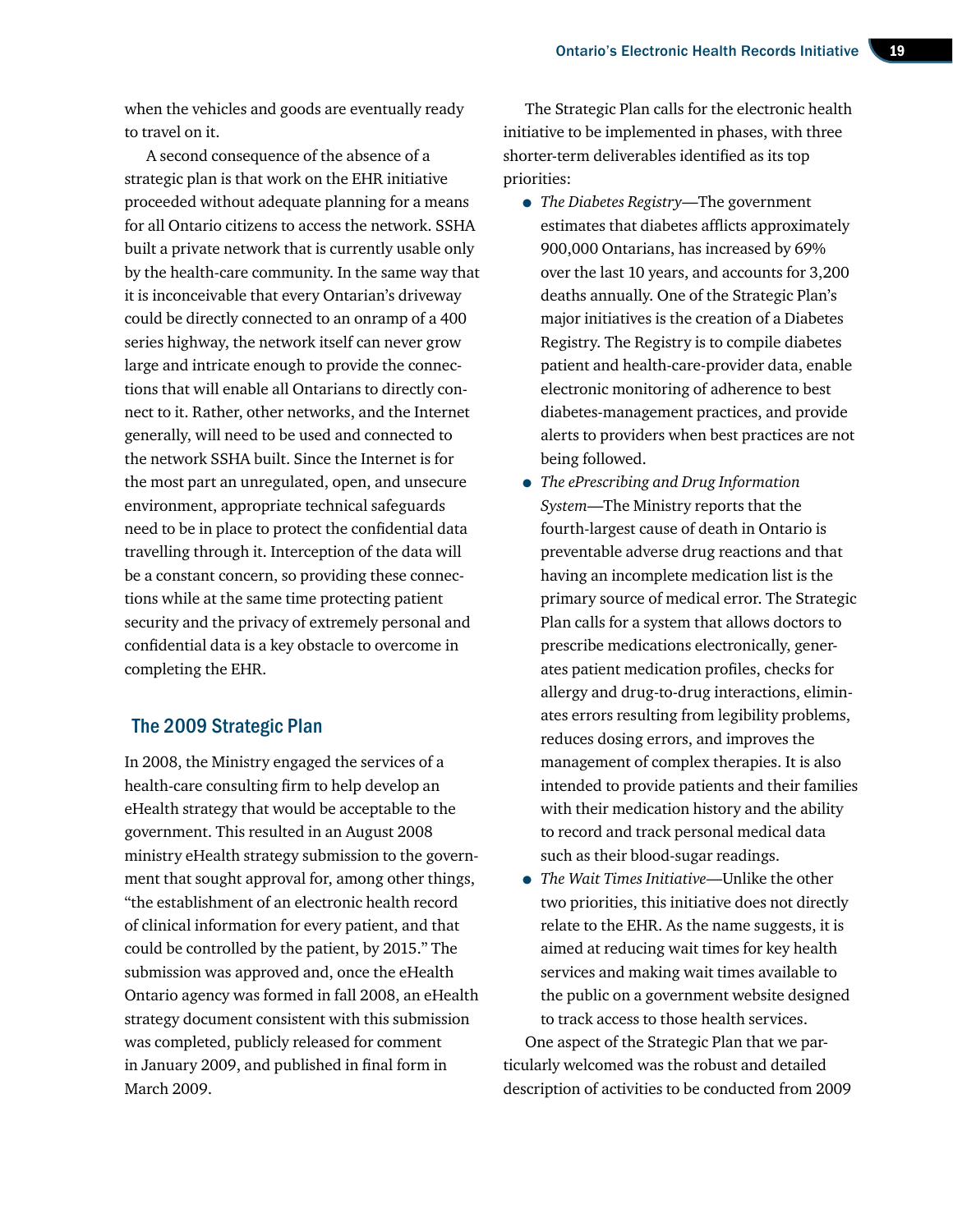through 2012. To its credit, the Plan sets out a number of concrete targets and deliverables on each of the key EHR components. It thus represents a major step forward in crystallizing the government's eHealth priorities and plans, and communicating these to stakeholders.

That said, there are areas where we believe more strategic attention is required. The Strategic Plan envisions its three priorities as "quick-win" projects with immediate clinical value. Although we certainly understand the desire to complete shorterterm "quick wins" to gain health-care-provider support for the EHR agenda, we are concerned that this new focus means the goal of delivering an EHR by 2015 is being, in the Ministry's words, "de-emphasized." In other words, there is a risk that these three priorities are being emphasized at the expense of addressing how the eHealth Ontario agency will deliver a fully functional EHR for all Ontarians by 2015.

Another area of concern related to the Strategic Plan providing details on the work planned through to 2012 only. By the end of 2012, there will still be considerable work to do to achieve a fully functioning EHR, even if every piece of work planned for in the Strategic Plan is completed on time and with its intended functionality fully achieved. The Strategic Plan does not indicate how close the government will be in 2012 to the actual deployment of the EHR; nor does it specify what the major remaining pieces of the puzzle will be at that point in time, how much work they will require, and what the government plans or will need to do to complete this work over the following three years.

We specifically raised this issue when we met with the consulting firm engaged to help draft the Strategic Plan. In response, the firm provided us with a May 2009 document it had prepared to outline the gaps it expected would remain in 2012 once work under the Strategic Plan is completed. This document outlined the activities expected to be incorporated into the next eHealth Strategic Plan covering the period from 2012 through 2015

to close these gaps. However, this document has not been released to stakeholders or the public and does not have any official or approved status with the government.

# Recommendation 1

The eHealth Ontario agency should develop a comprehensive strategic plan that specifically addresses the Electronic Health Record (EHR) target, takes Ontario beyond 2012, and lays out the path for the implementation of the EHR by 2015. The plan should also address the challenge of ensuring that the disparate EHR applications are appropriately integrated and that suitable privacy controls are built into the development process.

### ministry response

In 2007, the government announced that it would develop an Electronic Health Record for all Ontarians by 2015. The 2009 Ontario Budget also provided approximately \$2 billion over the next three years to allow the province to move ahead in a co-ordinated and meaningful way.

Ontario's plan towards an EHR has three components: building a technology infrastructure; developing clinical applications; and creating the EHR itself and its supporting technology.

Ontario has directed its efforts toward all three areas. As have other jurisdictions, Ontario has decided to use a specific clinical priority —diabetes—as a focus point in the creation of an EHR. Achieving EHRs for diabetes patients will provide a foundation for achieving EHRs for patients with other chronic diseases. From there, EHRs can be extended to all Ontarians.

The Ministry recognizes that more work is required to meet the government's commitment to an EHR for all Ontarians by 2015, and will continue to work with eHealth Ontario to meet this commitment.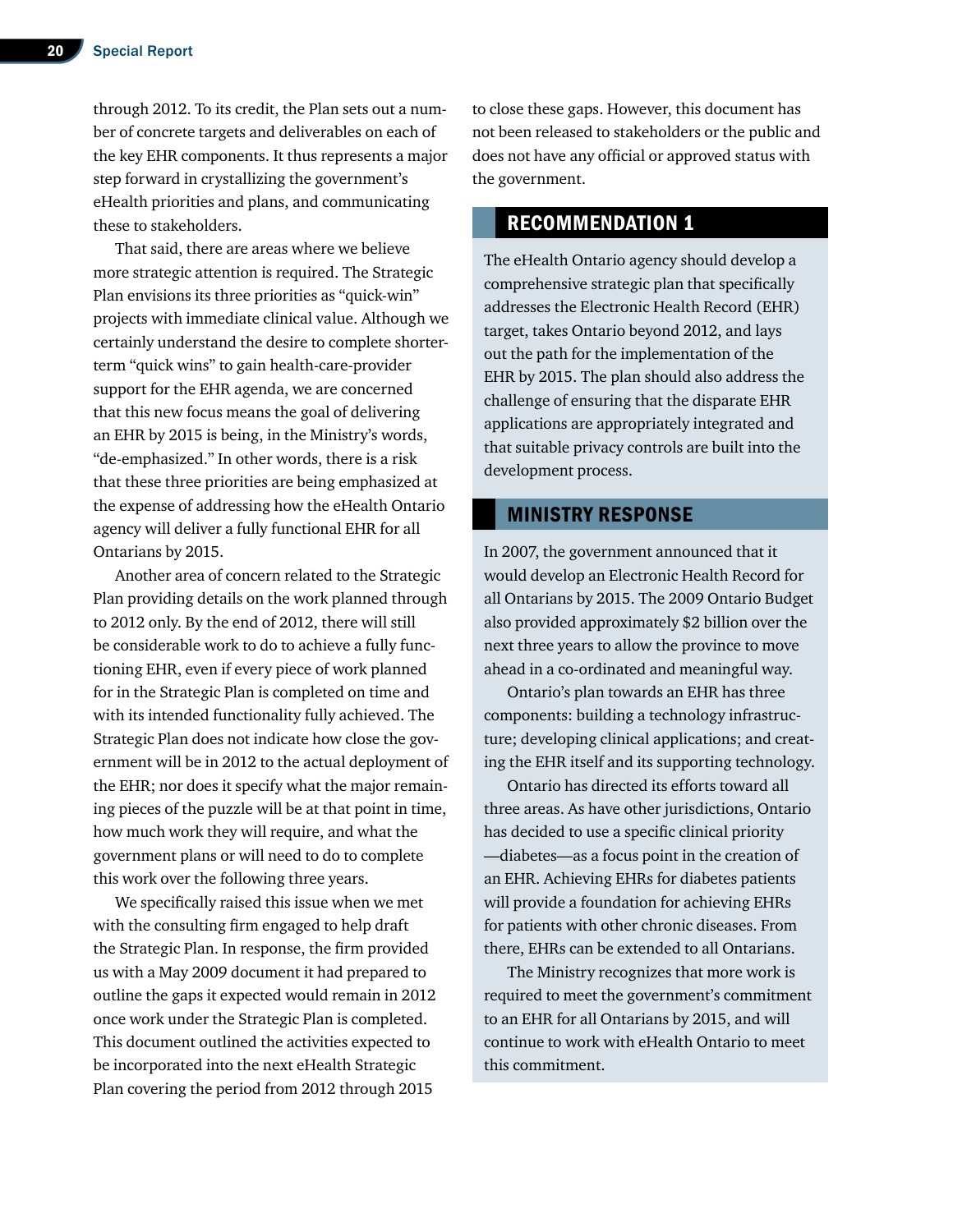# <span id="page-22-0"></span>ehealth ontario response

Over the last number of months, eHealth Ontario has completed its detailed business plan, which relates Ontario's eHealth Strategy 2009–2012 to the daily activities of the organization that are under way in support of system development and operations. Foundational priorities in the Strategic Plan that are essential to the Electronic Health Record are integral to this plan.

With this important piece of work completed, the organization, under the leadership of the board of directors, will now commence a process to develop a plan that takes the organization beyond 2012. This plan will lay out a road map that specifies deliverables, risks, timelines, privacy measures, and how the various applications will be integrated.

This planning process will have to be a collaborative one between eHealth Ontario and the Ministry of Health and Long-Term Care. It will also require the active engagement of key stakeholders across the province.

# **OVERSIGHT**

# Ministry and SSHA Roles and Responsibilities

Most of the public criticism for the lack of progress on the EHR initiative has been directed at SSHA. In our view, this is not entirely fair. We clarify here the roles and responsibilities of the Ministry and SSHA with respect to the EHR agenda.

SSHA was established in 2002 as a provincial agency by regulation under the *Development Corporations Act*. Its initial mandate was to support specific ministry programs, but the regulation was amended in 2005, and SSHA's mandate was clarified as being to:

- provide and operate secure infrastructure to enable secure transfer of personal health information among sector providers; and
- host personal-health-information applications, including core provincial systems that are the source of information for the EHR.

In September 2007, the Ministry and SSHA signed an Affirmation of their Memorandum of Understanding that reinforced their mutual understanding of their respective roles and responsibilities. It indicated that SSHA's mandate was to provide "the secure, integrated, province-wide information technology infrastructure to allow electronic communication among Ontario's health service providers." The components of this infrastructure were:

- a managed private network;
- security infrastructure;
- physical facilities;
- secure messaging service and on-line directories;
- data and technology standards; and
- a Voluntary Emergency Health Record (to provide health-care providers with critical personal health information in times of emergency).

SSHA's Accountability Agreement with the Ministry for the 2007/08 to the 2010/11 fiscal years contained the Ministry's performance expectations for SSHA for just the 2007/08 fiscal year. These expectations also made it clear that the Ministry saw SSHA as an IT infrastructure provider and not a strategic partner in delivering the full eHealth agenda. Except for some deliverables relating to recommendations arising from two external reviews (one by Deloitte Consulting in 2006 and the other by the Information and Privacy Commissioner in 2007), the deliverables were technical in nature and reflected existing plans to expand the network.

The Ministry's eHealth Program Branch monitored SSHA's operations and approved its budgets. The Ministry was also responsible for developing the overall eHealth strategy and setting SSHA's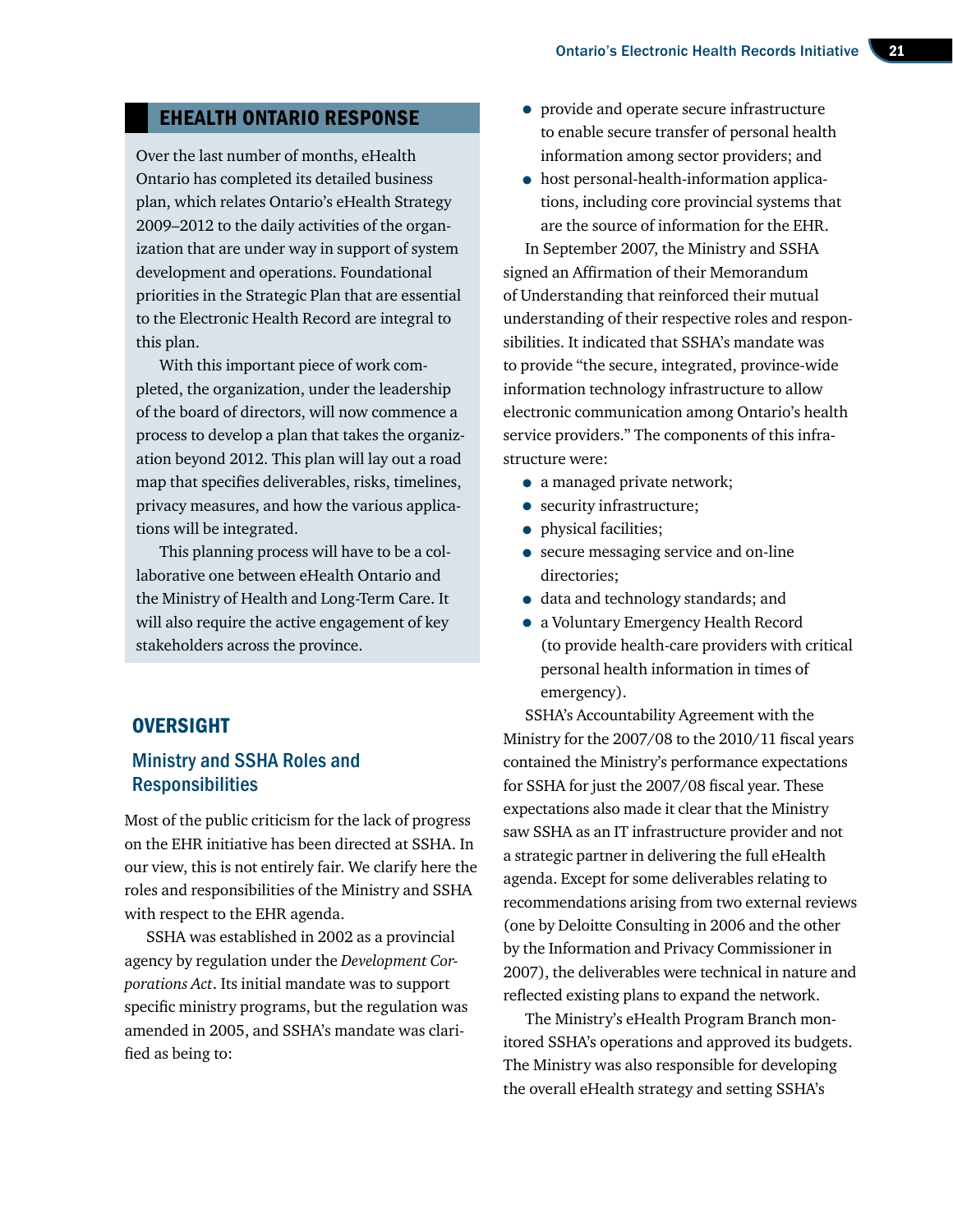<span id="page-23-0"></span>direction and business priorities. Of particular significance were its responsibilities for co-ordinating the development of the applications and databases that would enable health-care practitioners to share health-care data on SSHA's information highway. The lack of an approved strategic plan until 2009 undoubtedly contributed to the Ministry's inability to effectively deliver on these responsibilities.

It has been said that shared accountability means no accountability; the relationship between the Ministry and SSHA may be a textbook example of this. By all accounts, it was not a true partnership and was marred by a lack of collegiality and confusion over each party's respective roles and responsibilities. The Ministry and SSHA blamed each other for many of the failures and delays in system implementation.

A telling example of how the Ministry was not working hand in hand with SSHA involves key SSHA employees leaving SSHA to work for the Ministry. Former SSHA executives advised us that they often faced operational problems as a result of employees moving to the Ministry to take consulting contract positions at significantly higher compensation levels. SSHA's board minutes support this complaint; in one of his reports to the board, the SSHA Chair noted:

> The [Ministry's eHealth Program Branch] has 10 [to] 11 people that came from SSHA. Some were forced out of SSHA because of contract versus employment issues, but others left because they were aware of lucrative contracts at the [Ministry's eHealth Program Branch]. Several others were recruited by the [Ministry's eHealth Program Branch]. In some cases, staff that were employees at SSHA became contractors at [the Ministry's eHealth Program Branch].

#### Ministry Oversight of SSHA

From its inception, SSHA grew rapidly, with its spending on EHR initiatives increasing from \$13.6 million in its first year of operations (2002/03) to \$213 million in the 2008/09 fiscal year. In total over this period, SSHA spent more than \$800 million, primarily on building a secure data-transmission network, connecting many of the estimated 24,000 publicly funded health-care sites in Ontario to this network, and working to provide the estimated 150,000 people working in the health-care system with email accounts on this network.

We assessed the oversight of SSHA operations and spending by the Ministry's eHealth Program Branch and saw little evidence that this monitoring responsibility had been adequately fulfilled.

SSHA was required to provide monthly financial reports and quarterly performance reports to the Ministry's eHealth Program Branch, and we asked to review these. The Ministry's eHealth Program Branch could locate only the February 2009 monthly financial report. The reports for all other months from 2003/04 through 2008/09 could not be located. Ten of the 23 quarterly performance reports for the same six-year period could also not be located.

With the formation of the eHealth Ontario agency, the Ministry began rebuilding its oversight unit, and the organizational structure of this unit has yet to be finalized.

#### eHealth Ontario Agency Governance

To a large extent, the sole-sourcing of a number of significant consultant contracts at the eHealth Ontario agency is an indication of financial governance problems at the agency. The agency's first CEO wielded considerable power to make unilateral decisions and essentially ignored procurement policies. There are a few possible reasons for this:

• The board did not adequately oversee the CEO's actions and decisions in this area. It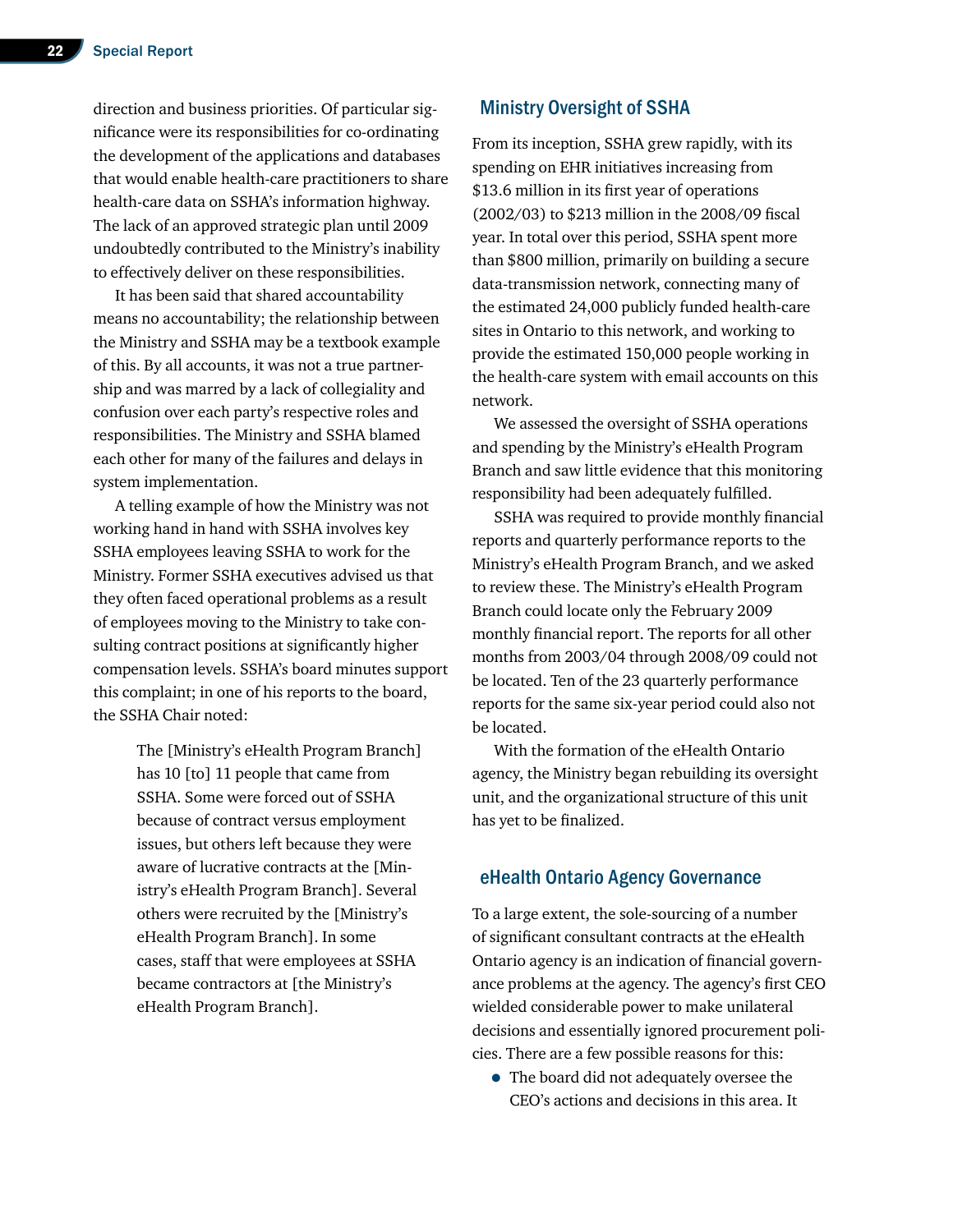appears to have accepted the CEO's assertion that government and agency procurement policies were being followed, without getting sufficient details as to what that meant. For example, it never asked whether any contracts were sole-sourced and, if so, why, and what the value of such contracts was.

- At the same time that a great deal of power was concentrated in the CEO's hands, the agency was faced with the challenge of accelerating progress on the EHR initiative, considered by many to have suffered when it was managed by SSHA and the Ministry's eHealth Program Branch. It was during this period, from October 2008 to June 2009, that millions were paid to consultants who had not been competitively procured. In other words, it was during this time of transition that the CEO and her executive management overrode the normal procurement and contract management controls that SSHA's procurement department had in place. Our discussions with the CEO indicated that urgency and the implied authority she thought she had been given justified and warranted this.
- The Chair told us that the Premier had personally asked him to chair the eHealth Ontario agency. He further informed us that he had told the Premier that his acceptance of the position was largely conditional on his being able to choose the CEO and the agency having the autonomy to act without significant government interference. We were advised that the Premier met with the Chair's choice for the new CEO to impress upon her the importance of her upcoming work. Given that it had no input into the appointment of the CEO, and understanding that the Chair had personally chosen the CEO with the support of the Premier, the board may have had a perception that its oversight role with respect to the CEO was more limited than it would be in normal circumstances.

The board's approval of a performance bonus for the CEO midway through her first year on the job is an example of the extent to which the board may have felt it had little power to oversee matters relating to the CEO or question how she should be treated. There are two issues with respect to this bonus—the amount paid and the fact that it was awarded after only four months on the job.

The amount of the bonus paid to the CEO was \$114,000, which was 30% of her salary. The maximum bonus rate under eHealth Ontario policy was 15%. However, the CEO had negotiated her 30% maximum bonus as one of the conditions of accepting the job, and it was included as part of her employment contract, approved by the Minister and authorized by an Order-in-Council. Although the bonus was significantly higher than what government Deputy Ministers can receive, we recognize that the government has to have some latitude with respect to executive compensation. The board therefore had no say with respect to the bonus available. It did have a responsibility, however, to assess whether the CEO's performance justified the full 30% and whether the full bonus was warranted only four months into the job.

We noted that the board approved payment of the \$114,000 annual bonus on March 4, 2009. We were advised that the Chair of the Board recommended that the CEO be paid the full amount of the annual bonus because, in addition to having performed in an exemplary manner, she had foregone the bonus she could have earned as of March 31, 2009, if she had continued to be employed by her former employer, Cancer Care Ontario (CCO). However, the maximum allowable bonus at CCO was 15%, and in the previous year at CCO she had received a much smaller bonus of \$38,000.

Although we were advised that the board did discuss the CEO's bonus, we saw nothing in the board minutes to indicate that the board formally questioned whether awarding the CEO the full amount of the annual bonus after only four months was appropriate.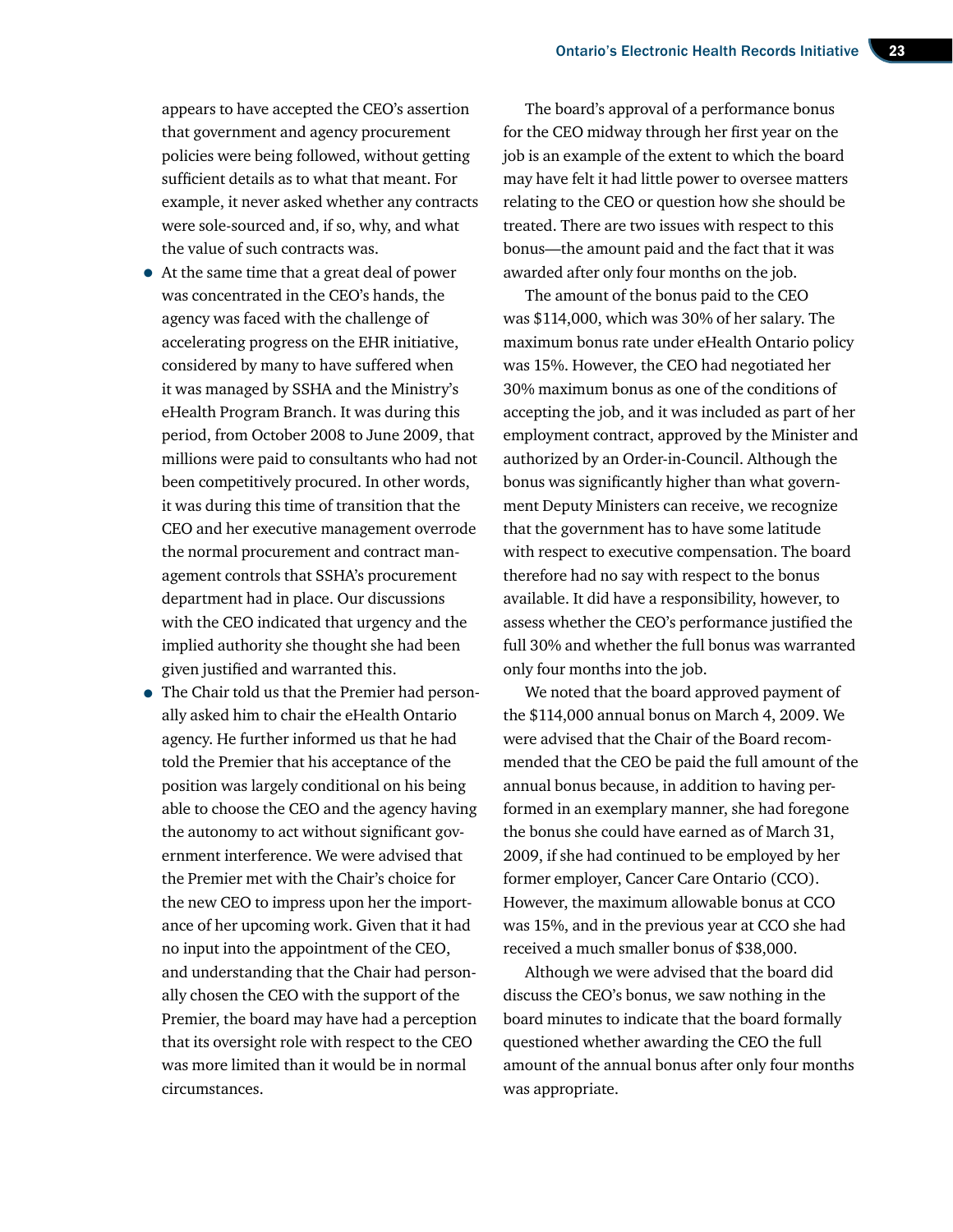# <span id="page-25-0"></span>Recommendation 2

To ensure that governance arrangements for the eHealth Ontario agency allow the government and the agency's board of directors to exercise informed oversight while allowing management the day-to-day operational autonomy needed to fulfill the agency's mandate, the following three accountability mechanisms should be implemented:

- The eHealth Ontario agency's board of directors should clearly specify the performance, operational, and financial information they need to obtain regularly from agency senior management to enable them to meet their oversight responsibilities.
- Specific targeted goals or benchmarks for the agency, including timelines and estimated costs, should be established and regularly reviewed to enhance the oversight of agency operations by the agency's board and the Minister of Health and Long-Term Care.
- Progress towards these targeted goals along with details of major issues, risks, and explanations for variances—should be succinctly communicated in writing to, and discussed in periodic briefings with, the agency's board and the Minister of Health and Long-Term Care.

# ministry response

The Ministry of Health and Long-Term Care and the Smart Systems for Health Agency have had an accountability relationship since 2003. In April 2009, the Ministry and eHealth Ontario signed a Memorandum of Understanding and a Transfer Payment Accountability Agreement. These documents provide clear accountability and reporting frameworks.

The Ministry has recently formed an eHealth Liaison Branch within the Ministry to formally oversee eHealth Ontario. The Ministry and eHealth Ontario are eager to work together to

ensure that proper procurement policies and procedures are in place and that regular compliance monitoring is undertaken.

### ehealth ontario response

Building on the annual business plan, the board approved a Balanced Scorecard Framework to ensure that management will provide quarterly status reports on the progress of initiatives to the board. These reports will include performance against specific targeted goals, financial targets, project timelines, and outcome measures. The scorecard has been developed not only as a mechanism for the board to provide stewardship and oversight, but also as a communications tool to government and the public.

At the September board meeting, the board also approved a policy on risk management that clarifies its oversight responsibility for risk management.

# Progress on EHR Projects

In this section, we discuss the application and data projects (for example, registries, information systems, and portals) that make up the EHR initiative, their status, and project-management issues that will need to be proactively managed if Ontario is to meet its commitment of completing the EHR initiative by 2015.

Canada Health Infoway tries to ensure that the separate EHRs being developed in each jurisdiction are compatible across Canada. It also issues technical standards, guidelines, and toolkits, and funds up to 75% of the cost of provinces' and territories' approved projects. The Infoway has been monitoring the progress of Canadian provinces and territories in implementing EHRs, focusing its assessment on the following six key components:

• *A Client Registry*—Each jurisdiction is attempting to develop a single patient directory that will contain, for each member of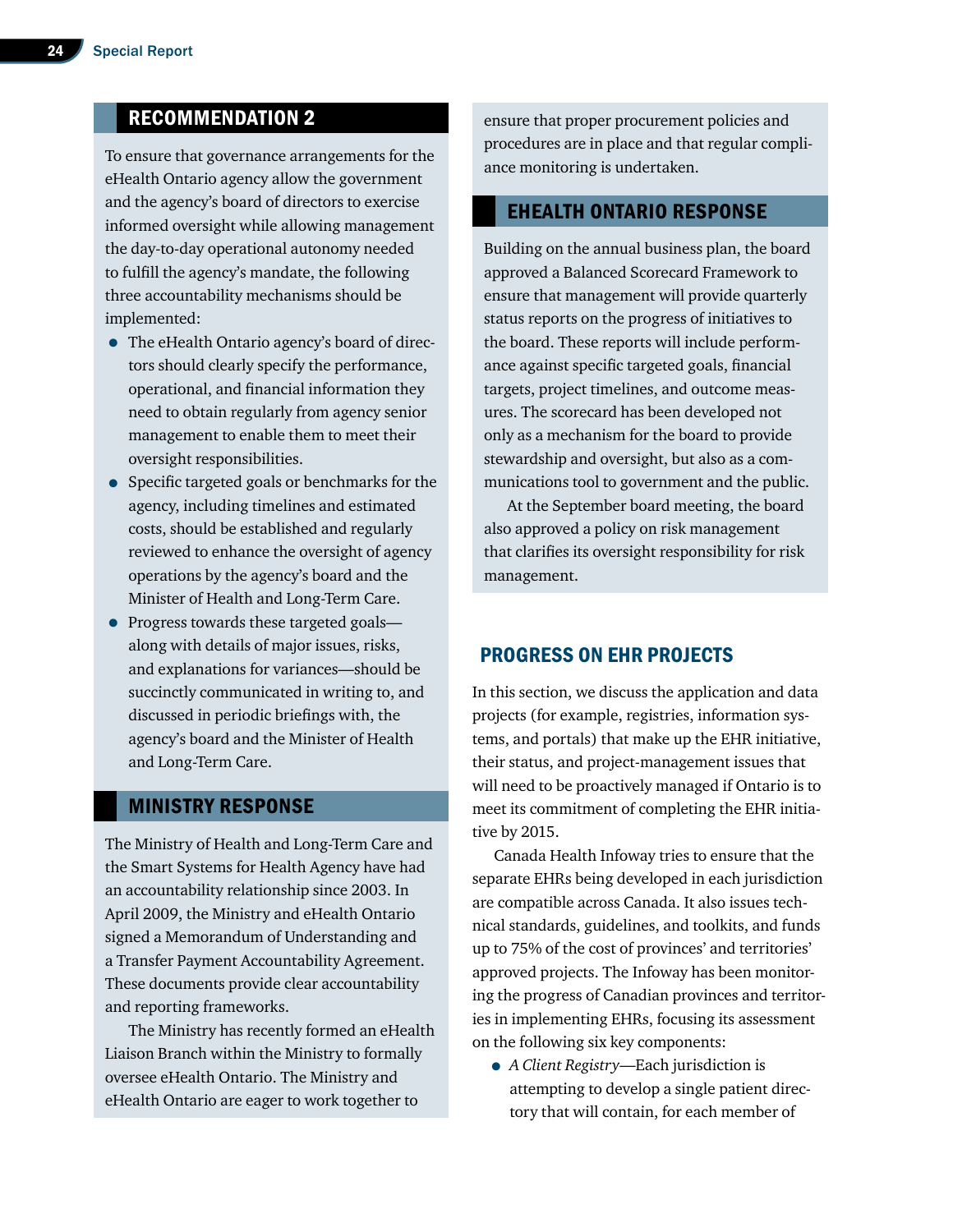the population, a unique health identification number, along with current and historic demographic information such as the individual's name, address, and birth date. It is critical to the success of the EHR initiative that the information in this registry be complete, accurate, and updatable, and, further, that the registry be designed to ensure that each individual's information remains strictly confidential.

- *A Provider Registry*—Each jurisdiction is attempting to develop a single health-careprovider directory that will contain a full list of health-care professionals (including physicians, dentists, pharmacists, nurses, and others) authorized to access the EHR system.
- *A Diagnostic Imaging System*—Each jurisdiction is attempting to develop an information system that will collect and store all diagnostic images such as Magnetic Resonance Imaging (MRI), Computed Tomography (CT), X-ray, and ultrasound test results entirely in digital format, without the need for film. The system is meant to allow practitioners to manage, distribute, and view these images regardless of where they are located or where they were obtained.
- *A Drug Information System*—Each jurisdiction is attempting to develop an information system that will allow health-care providers to access, manage, and share their patients' medication history, including prescribed and dispensed drugs, allergies, and ongoing drug treatments. It is hoped that the system will enable drug-interaction checks to be performed automatically to assist physicians and pharmacists with their prescribing and dispensing decisions and to help reduce the number of adverse drug interactions.
- *A Laboratory Information System*—Each jurisdiction is attempting to develop an information system that will allow authorized practitioners to order laboratory tests for their patients and to view the results of these tests

electronically from their offices regardless of where the test was conducted.

• *Clinical Reports or Immunization*—Additional client and practitioner information systems, for example, an application to deal with immunizations, fall into this sixth category.

In its 2007/08 corporate business plan, the Infoway ranked Ontario ahead of the territories and the provinces of Nova Scotia, Quebec, and New Brunswick, but behind all six remaining provinces. It further projected that Ontario will have slipped behind the provinces of New Brunswick and Quebec by March 31, 2008, and thus only be ahead of the Northwest Territories, the Yukon, and Nunavut. Figure 2 shows the Infoway's latest assessments of jurisdictional progress as of March 31, 2009. The Ministry indicated that the Infoway's approach to measuring EHR progress might not necessarily reflect all the work required to develop an EHR, especially in a large province like Ontario. However, we believe the Infoway's assessment provides a useful benchmark. As well, although Figure 2 indicates that Ontario's Client Registry and Diagnostic Imaging System are both 95%–100% complete, our work indicated that these systems are likely not that far along in their development. We discuss this in more detail later in this section.

One factor contributing to Ontario's slippage has been that the data and application projects were delayed from October 2008 through June 2009, while the eHealth Ontario agency was getting established. A number of EHR projects were put on hold awaiting clarification of their scope and direction, and revised project charters for all EHR projects were not completed until July 2009. This has contributed to the pushing back of a number of expected completion dates for various projects.

Although Ontario's EHR projects partially align with those identified by the Infoway, the Ministry is working on a number of other applications and registries, several of which are essential to the eventual realization of an EHR. These include:

• *Electronic Medical Record Systems*—Worldwide, primary-care physicians are automating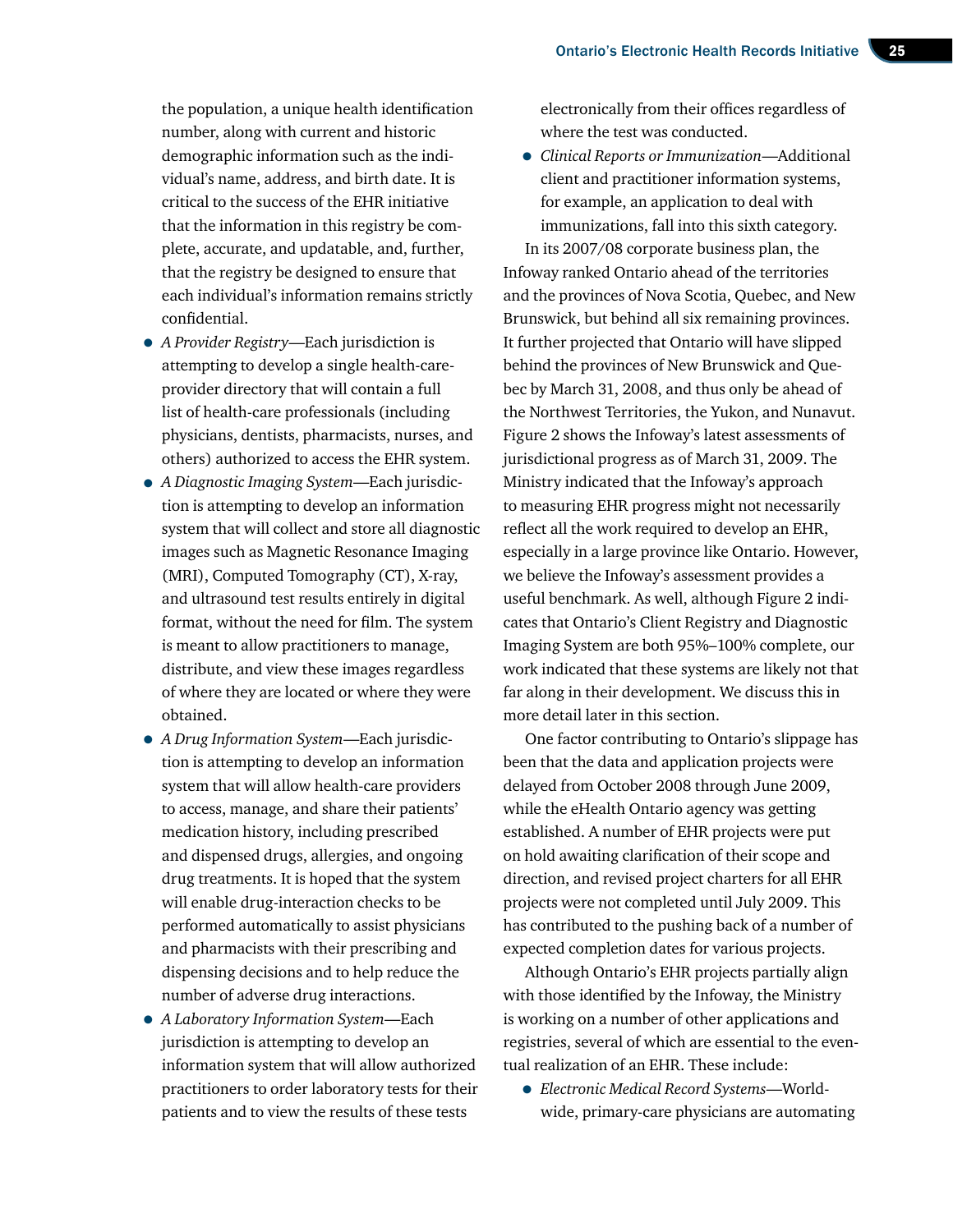#### Figure 2: Jurisdictional Progress on Six Key EHR Deliverables as of March 31, 2009

Source of data: Canada Health Infoway

|                     | <b>Information System</b> |                 |                                     |                                   |                                         |                                      |
|---------------------|---------------------------|-----------------|-------------------------------------|-----------------------------------|-----------------------------------------|--------------------------------------|
|                     | <b>Client</b>             | <b>Provider</b> | <b>Diagnostic</b><br><b>Imaging</b> | <b>Drug</b><br><b>Information</b> | <b>Laboratory</b><br><b>Information</b> | <b>Clinical</b><br><b>Reports or</b> |
| <b>Jurisdiction</b> | <b>Registry</b>           | <b>Registry</b> | <b>System</b>                       | <b>Systems</b>                    | <b>Systems</b>                          | <b>Immunization</b>                  |
| PE                  |                           |                 |                                     |                                   |                                         |                                      |
| AB                  |                           |                 |                                     |                                   |                                         |                                      |
| BC                  |                           |                 |                                     |                                   |                                         |                                      |
| SK                  |                           |                 |                                     |                                   |                                         |                                      |
| <b>NL</b>           |                           |                 |                                     |                                   |                                         |                                      |
| QC                  |                           |                 |                                     |                                   |                                         |                                      |
| MB                  |                           |                 |                                     |                                   |                                         |                                      |
| <b>NS</b>           |                           |                 |                                     |                                   |                                         |                                      |
| <b>NB</b>           |                           |                 |                                     |                                   |                                         |                                      |
| <b>ON</b>           |                           |                 |                                     |                                   |                                         |                                      |
| NT                  |                           |                 |                                     |                                   |                                         |                                      |
| YT                  |                           |                 |                                     |                                   |                                         |                                      |
| <b>NU</b>           |                           |                 |                                     |                                   |                                         |                                      |

95%–100% complete partially complete planning under way forecast

their patient records (including demographics, medical and drug history, and other information such as laboratory results and findings from diagnostic imaging). Systems for automating patient records are called "Electronic Medical Record" (EMR) systems. It is recognized that information from these systems will be the primary source for some of the significant data to be captured in the eventual patient EHR.

• *A Consent Directive and Privacy Audit Application*—This will include a registry of patientconsent data and an access log to maintain information on who has accessed data from a patient's EHR. This will be a particularly important system for protecting patient privacy and confidentiality, because it will give individuals some control over their personal

health information and allow them to monitor who is accessing it.

- *A Diabetes Registry*—This registry is meant to compile diabetes patient and provider data, enable electronic monitoring of adherence to best diabetes-management practices, and provide alerts to physicians when best practices are not being followed.
- *An application that integrates all other applications and links them to a portal*—This will integrate the key applications that have been created so that they can communicate and share patient-record information with each other "behind the scenes." Once integrated, they must be linked to a central portal or "viewer" to enable authorized health-care providers to view patient data residing in a number of different databases on one screen,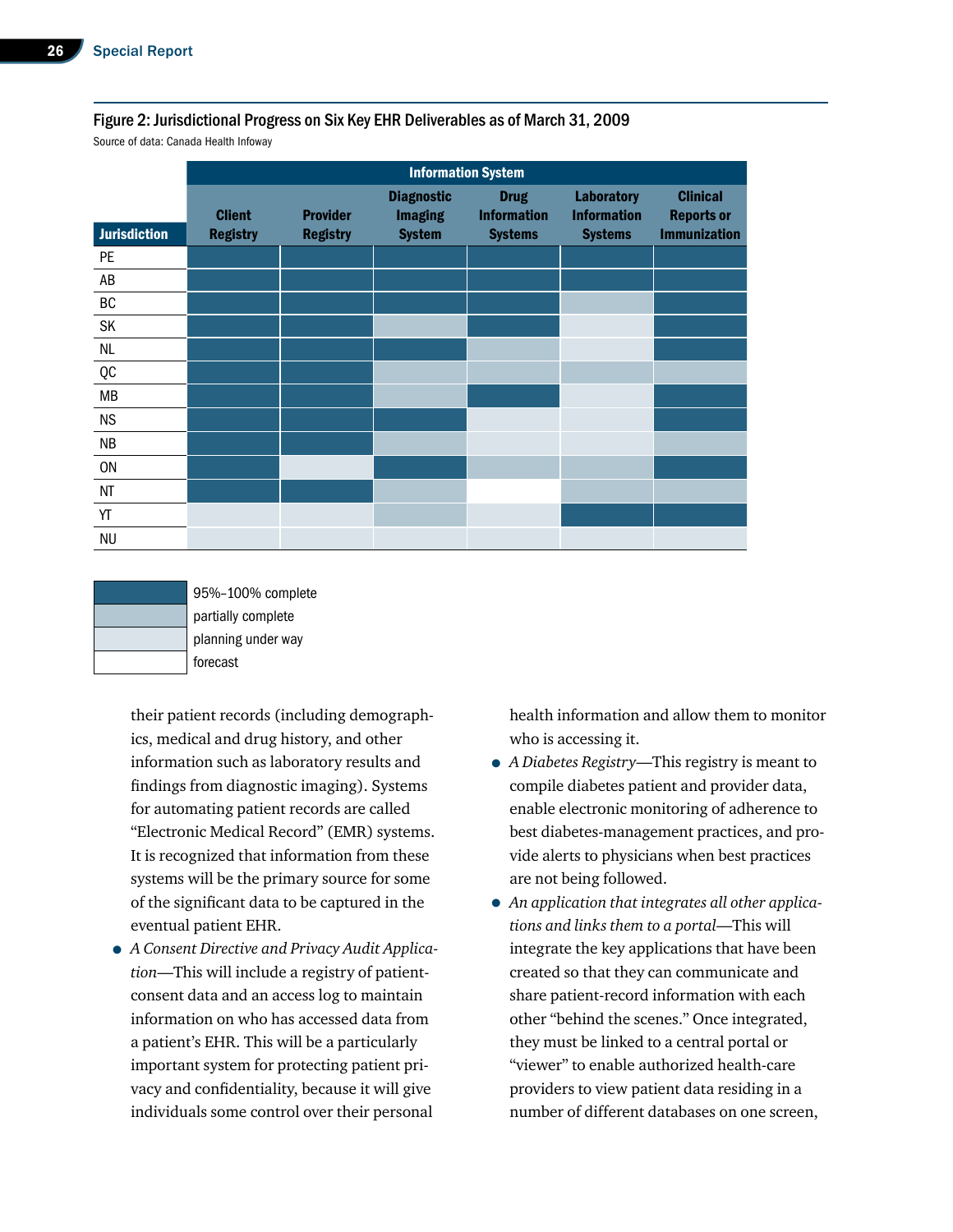<span id="page-28-0"></span>as illustrated in Figure 1. This will also enable health-care providers to update patient information on-line through a single interface. This end product will in essence be a "one-window" view of all the key clinical and personal health information for a patient.

• *An implementation and adoption project*—This project is meant to support the successful implementation and adoption of all the applications and information systems across Ontario's 14 Local Health Integration Networks (LHINs) and related communities.

Figure 3 summarizes total EHR expenditures to March 31, 2009—where possible, we have indicated amounts allocated to the various EHR component projects.

#### Project-management Concerns

We found few of the information-system and registry projects to be progressing well from the standpoint of completing their various phases on

time and, as yet, delivering the required functionality to meet user needs. Projects were also typically started before all of the resources required to complete them had been identified and procured. For example, a complete analysis of staff and consultant hours and other input costs, such as the hardware or software acquisitions needed to complete the project, were often not determined. Once projects had started, project expenditures and deliverables were not being adequately tracked to give management assurance that the deliverables were being attained as the related costs were being incurred. We also found that the whole issue of integrating all these systems and addressing the privacy issues for each will require significantly more attention.

The following sections outline our observations on the most significant EHR projects under way.

# The EHR Network and Related Products and Services

The network and the two data centres that were to underpin the EHR were developed by SSHA and

Figure 3: Expenditures<sup>1</sup> on EHR Projects and Initiatives (\$ million), 2002/03-2008/09

| <b>Project/Initiative</b>                          | 2002/03 | 2003/04 |     | 2004/05 2005/06 2006/07 2007/08 2008/09 |              |     |     | <b>Total</b> |
|----------------------------------------------------|---------|---------|-----|-----------------------------------------|--------------|-----|-----|--------------|
| SSHA <sup>2</sup>                                  | 12      | 85      | 87  | 111                                     | 125          | 173 | 224 | 817          |
| Ministry's eHealth Program<br><b>Branch</b>        |         |         | 3   | 4                                       | 5            | 9   | 5   | 26           |
| Diagnostic Imaging System                          |         |         | 10  | 10                                      | $\mathbf{1}$ | 23  | 25  | 69           |
| <b>Drug Information Systems</b>                    |         |         | 3   |                                         | 3            |     | 5   | 18           |
| Laboratory Information<br>Systems                  |         |         | 8   | 21                                      | 28           | 32  | 7   | 96           |
| electronic Child Health<br>Network <sup>3</sup>    |         |         |     |                                         |              | 9   | 9   | 18           |
| <b>Identity Access and Privacy</b>                 |         |         |     |                                         |              |     | 19  | 19           |
| <b>Diabetes Registry</b>                           |         |         |     |                                         |              |     | 5   | 5            |
| integrating all systems and<br>linking to a portal |         |         |     |                                         |              |     | 10  | 10           |
| implementation and adoption                        |         |         |     |                                         |              |     | 11  | 11           |
| <b>Total</b>                                       | 12      | 85      | 111 | 153                                     | 162          | 246 | 320 | 1,089        |

Source of data: Ministry of Health and Long-Term Care

1. These expenditures include overhead, salary, and administrative spending in additiion to spending on EHR projects.

2. SSHA expenditures include spending on the network.

3. The electronic Child Health Network is an EHR system for children under 19 years of age that the Ministry had planned to expand in 2007 but for which future plans are now unclear under the new 2009 eHealth Strategic Plan.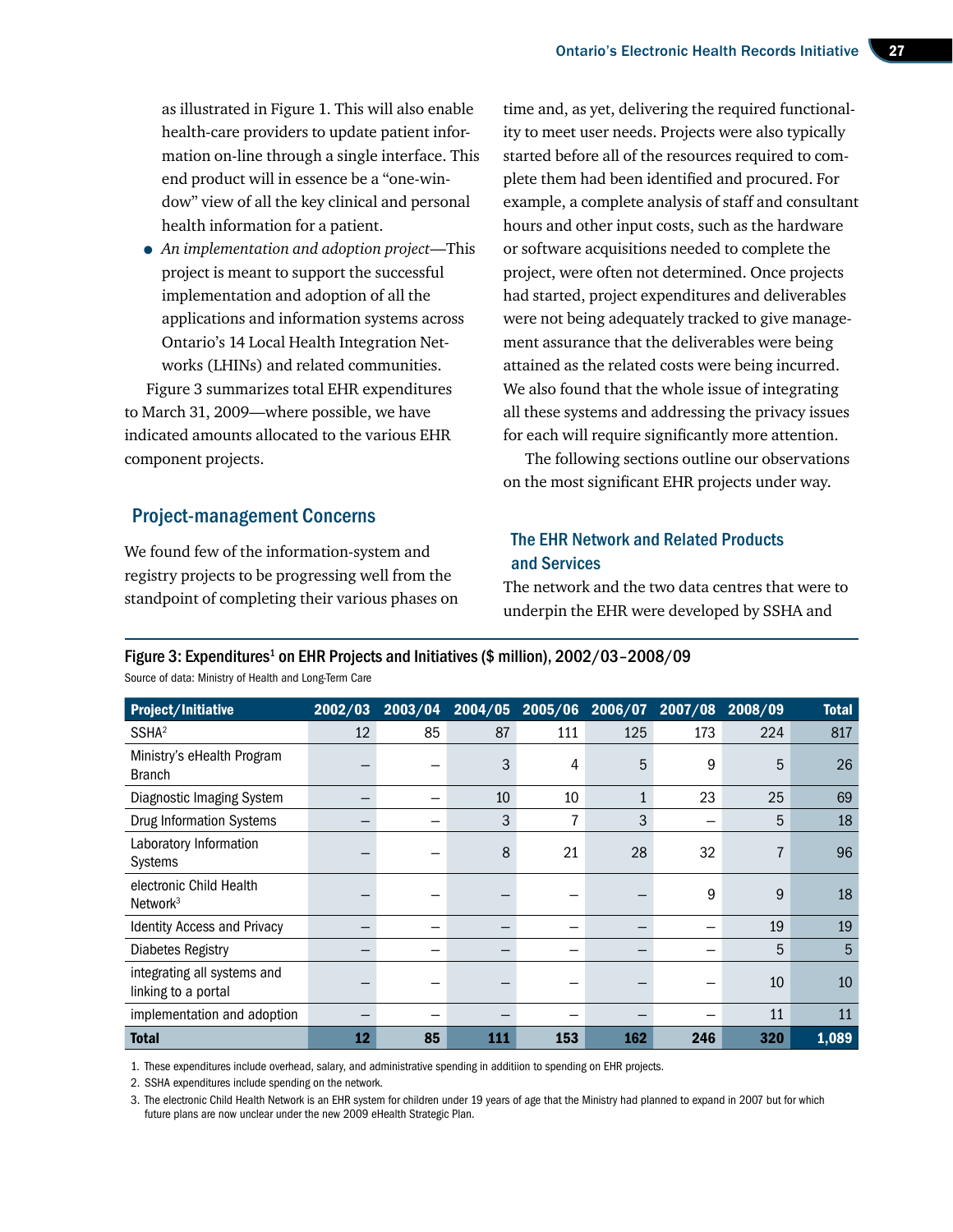are now the responsibility of the eHealth Ontario agency. As of December 2008, the data centres housed an estimated 1,300 servers, and the network connected some 3,500 clients. Clients include all Ontario's public hospitals, public health units, community care access centres, and retail chain pharmacies; many of the province's continuing-care organizations; and some physician offices. Network services were outsourced to two vendors that are providing the circuits connecting the medical community to the network. SSHA did not adequately manage these vendors—for example, penalties for poor performance were not built into one of the service-level agreements, which impaired the government's ability to ensure that appropriate performance standards were met.

Throughout the first half of 2008, problems with the data centres resulted in services often being unavailable to clients. The problem was particularly acute in May, with service outages occurring intermittently over a period of two weeks. In an August 19, 2008, report to the board, SSHA's Chair noted that there had been five significant service interruptions since January. Upon investigation, it was determined that most of the incidents were caused by issues with the data centres rather than with the broader network. We were advised that the problem was fixed, and service disruptions were significantly reduced by the second half of 2008. However, a consulting firm hired to review three of the most significant service interruptions and make recommendations to restore stability concluded that the network continued to be at high risk of incurring significant business outages because of:

- a lack of standards and operational processes;
- conflicting priorities (focus on expanding the network at the expense of operational performance);
- immature capacity and performance capability;
- the absence of an infrastructure lifecyclemanagement process;
- a lack of meaningful metrics to monitor system performance;

• an aging network core approaching the end of its useful life (the core was built in 2002). The 2009 eHealth Strategic Plan acknowledges that "major portions of the infrastructure are out of date and prone to failure" and notes that the arrangements with the two outsourced firms operating the network are not being adequately managed.

An SSHA product developed for the network is its email service, called "ONE Mail," built at an estimated cost of \$16 million. At the time of the eHealth Ontario agency takeover, ONE Mail had 225 organizational clients and 120,000 individual clients, and it was targeting annual expenditures of \$4.4 million for additional deployments. It is interesting to note that, as early as 2006, only approximately one-third of ONE Mail accounts were estimated to be in active use, and 53% of clients responding to a survey said they were not satisfied with it. When the eHealth Ontario agency was formed, it assessed ONE Mail as being inferior to commercially available email offerings and assessed ONE Mail's dependency on the SSHA network as a fatal flaw—whenever there was a network outage, all email accounts were impacted. ONE Mail deployments were also significantly behind schedule.

We found the network to be both expensive to operate and significantly underutilized, with no effective cost containment strategy in place. Of the \$72 million in operating costs incurred annually to maintain the network, \$30 million (or \$2.5 million per month) was being incurred to provide communication lines that carry little or no traffic. We analyzed traffic on the entire network, covering the circuits provided by both vendors, and observed the following:

• For the most part, the network is simply not being used. On average throughout the network, clients are using only 0.5% of the available bandwidth, and the average peak usage is only approximately 16 % of the available bandwidth.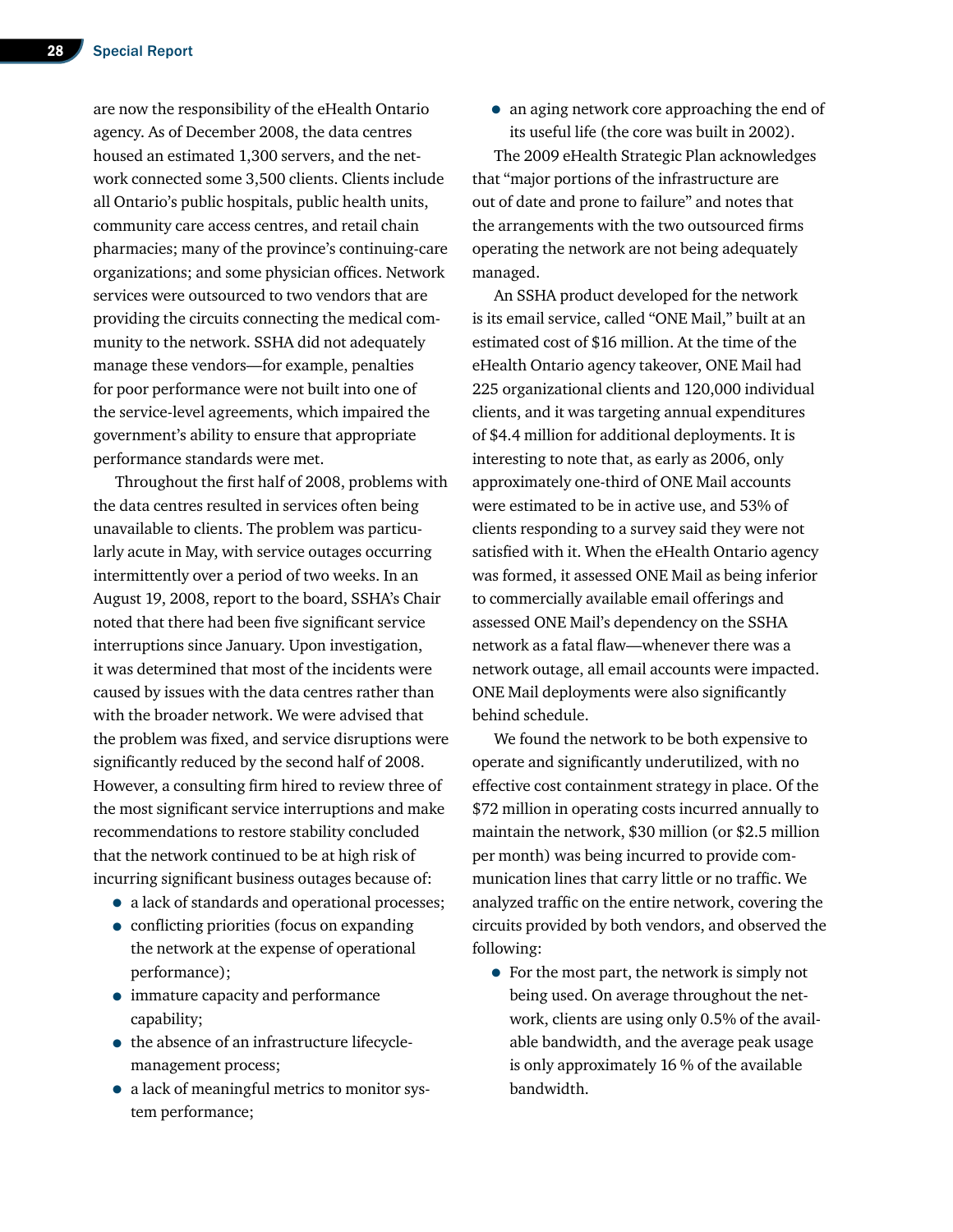- <span id="page-30-0"></span>• Even though vendors were supposed to monitor network traffic, they were not identifying individual circuits that were inactive or underutilized. Monitoring was limited to identifying only the busiest circuits to assess whether they should be upgraded. Of 4,178 circuits, we estimated that only 116 may require such upgrades because peak usage was exceeding 70% of the available bandwidth. The current monthly costs associated with these particular highly utilized circuits is only \$90,400, or less than 2% of the network's monthly cost.
- The network's administrators have an "uplift process" to increase bandwidth to clients when required. In our view, there is therefore no reason to provide excessive bandwidth in advance of need. We found, however, that out of the 4,178 circuits deployed, 1,386 circuits are totally inactive, almost inactive, or significantly underutilized. The eHealth Ontario agency is paying more than \$2.5 million per month to maintain these circuits—more than half the total monthly cost of operating the network. Specifically:
	- 198 circuits had absolutely no traffic.
	- 782 circuits were almost inactive, with an average peak utilization of less than 1% of the available bandwidth. The traffic we did note on these circuits was so sparse it may well have been generated by the network's own monitoring software.
	- 406 circuits were significantly underutilized, with an average peak utilization of less than 10% of the available bandwidth.
- We further found that the devices that compiled and provided data to the network's monitoring and reporting software had been configured incorrectly and were not producing accurate data. Specifically, the system was overstating the usage of 405 of its circuits. Without accurate usage data, management cannot appropriately address utilization issues.

We also noted that, in 2001, consistent with federal-government and industry standards for security, SSHA acquired 150,000 Public Key Infrastructure (PKI) certificates (tools for ensuring that users can securely communicate with each other and be sure of the identity of the party they are interacting with), planning to provide them to all end users. However, this approach to secure communications was abandoned after the purchase, with only an estimated 2,500–3,000 PKI certificates being issued. Despite this, the agency continues to pay an annual licence fee to maintain these certificates. Some \$2.4 million in such fees had been paid at the time of our audit.

#### The Client Registry

As mentioned, a complete and accurate Client Registry is considered an essential precondition to the creation of EHRs. The cost of developing the Client Registry is estimated at \$44.8 million.

Both SSHA and the Ministry have struggled with an appropriate approach to developing the Registry. When we first reviewed SSHA's operations, the idea of building the registry using Ontario Health Insurance Plan (OHIP) records as a base had been rejected because of the incompleteness of these records and because the data were considered to be of questionable reliability. However, developing the registry via an independent process proved too challenging, and the current plan calls for building the Client Registry from OHIP's Registered Person Database, which includes all Ontarians currently covered by OHIP. The first release of the Client Registry was planned for June 2009, but this has been delayed partly because of difficulties in reaching a data-sharing arrangement with OHIP agreeable to both the Ministry and the agency. The data quality of the Registered Person Database also remains an issue, and the identification of the approximately 4% of Ontarians who are not covered by OHIP has yet to be resolved.

Some milestones originally scheduled for completion in 2009/10 have been pushed back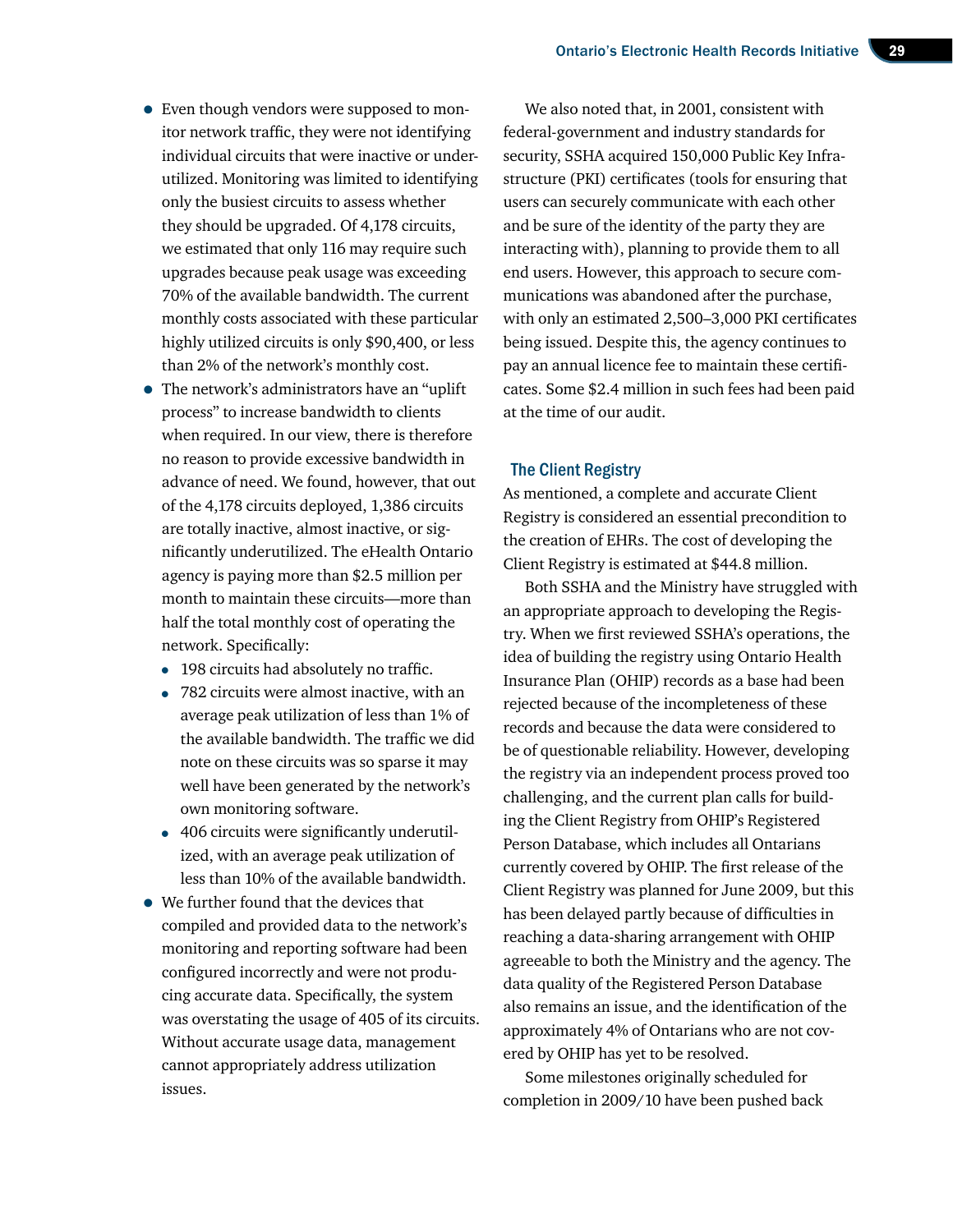<span id="page-31-0"></span>one year, and the detailed timelines for deliverables have been revised. Only one Client Registry deliverable is now slated for 2010/11 and none for 2011/12. These setbacks are of concern because a fully functional and secure Client Registry is an essential building block in the development of a province-wide EHR system.

#### The Diagnostic Imaging System

This project essentially started when the Ministry began supporting regional initiatives aimed at migrating from film and paper formats for diagnostic images (such as x-rays, ultrasound images, and CT and MRI scans) and their associated reports to a digitized format and storing them in regional repositories. The project now aims at making the digital images and reports available to health-care providers at the point of patient care. Ultimately, the regional repositories are to be expanded and integrated into the provincial EHR. At the time of our audit, there were four regional repositories in place that allowed for the storage, retrieval, distribution, and presentation of diagnostic images. A key project target is that 100% of diagnostic images taken by hospitals will be digitally stored and shareable among health-care providers by fall 2011.

The first half of this key target has been met, and efforts at enabling image-sharing are ongoing. Total project costs are projected to be \$280 million, \$107 million of which it is hoped will be provided by Canada Health Infoway. The initial targeted completion date for the system of March 2009 has been pushed back several times. For example, when we began our audit, the expected completion date had been set back 18 months to September 2010, when it was decided to consolidate the original plan for six repositories and instead develop four repositories to realize project savings estimated at \$14 million. We also noted at the time of our audit that project plans did not include having some 700 independent health facilities linked to the repositories—even though 40% of the province's

diagnostic images are currently maintained by these facilities.

#### The Drug Information System

The Drug Information System is the second of three priorities in the eHealth Ontario agency's 2009 Strategic Plan. eHealth Ontario expects that, if it is delivered as planned, a medication-management system has the potential to save an estimated \$350 million annually in health-care costs.

The Strategic Plan describes four activities being undertaken as part of this project:

- a demonstration of electronic prescribing;
- expansion of an existing drug-profile viewer;
- a computerized medication-ordering system for oncology clinicians; and
- the procurement of a drug-information system to provide clinicians with a medication profile of all Ontario residents and their pending prescriptions and to provide patients with their medication history and the ability to record and track certain medical data such as blood-sugar readings.

The project is planned to be completed over four years, at a total cost of \$150.3 million. The first activity, the demonstration of electronic prescribing, has been completed. Next, the existing drug-profile viewer is to be expanded from its current availability in hospital emergency departments. Then, patient medication profiles are to be developed by capturing dispensing events from community pharmacies. Physicians are then to be connected to the system and, finally, other healthcare providers are to be connected.

We also noted some slippage on this project. Installation and testing targets scheduled for April 2009 had not been met, and work on the capture of dispensing events, slated to begin in April 2010, has been delayed. Infrastructure Ontario will be responsible for procuring the drug-information system, which is to contain a full medication profile of Ontarians. The eHealth Ontario agency expects this procurement to take place in October 2010.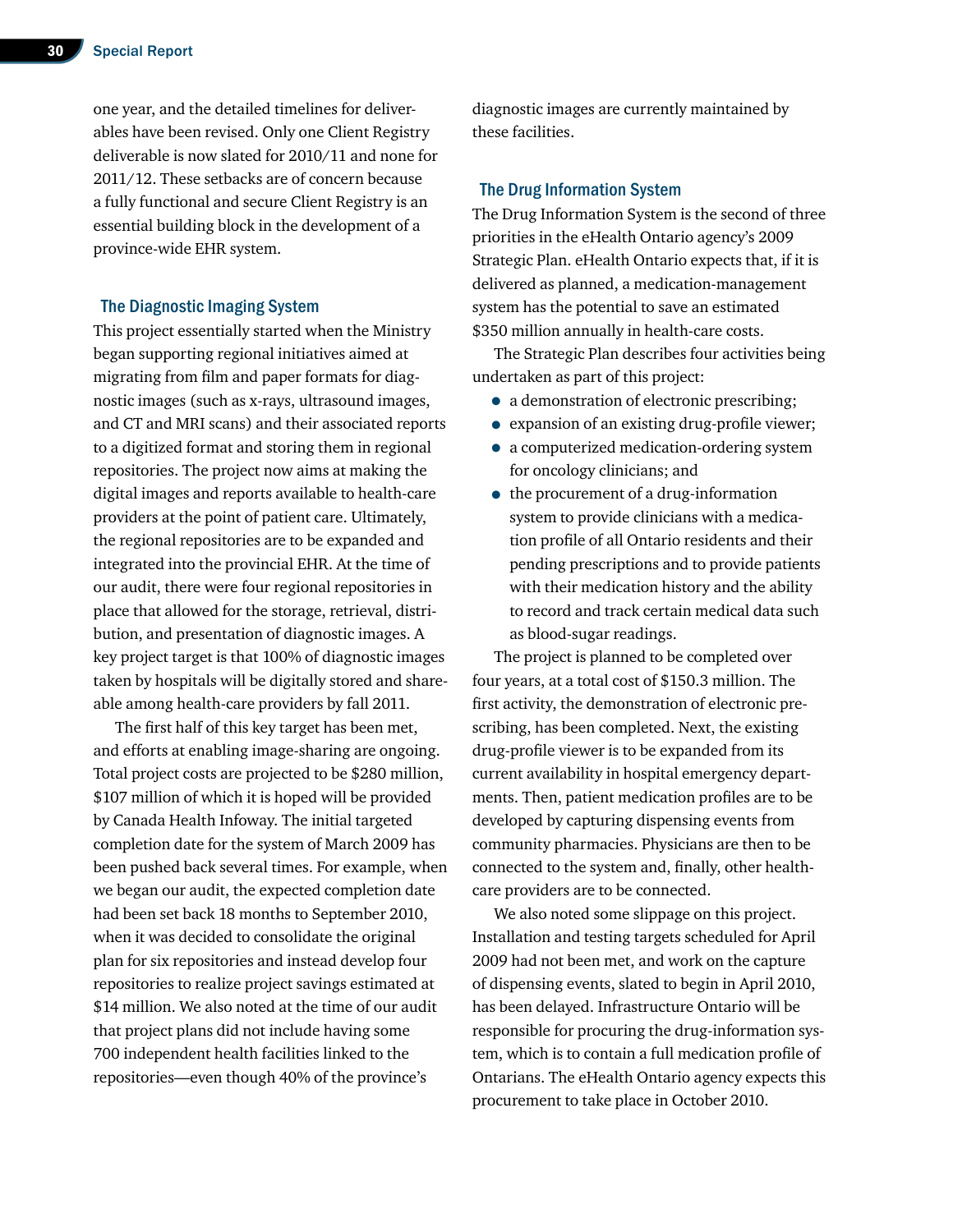#### <span id="page-32-0"></span>The Laboratory Information System

This project is aimed at the development of a centralized repository of laboratory test results that will allow authorized practitioners from across the province to both order and view laboratory test results electronically. This project actually began in the late 1990s, and it now collects and stores a large and growing proportion of test results from hospitals and commercial labs.

If completed as planned, clinicians will be able to view on-line laboratory results and reports from all hospital, community, and public health laboratories regardless of where the test was conducted. The results are to be linked to, and form part of, patients' EHRs. It is expected that a fully functional system will reduce unnecessary duplicate tests and help speed diagnosis and access to appropriate care. Some \$96 million had been spent on the system at the time of our audit, and \$210 million in total is expected to be spent by 2012. This amount includes the costs of implementation and adoption as well as the costs of ongoing operations and maintenance.

In our review of this project, we found that it is not yet working as intended, particularly because statutory authority enabling the sharing of data is currently lacking. Our specific concerns were as follows:

- Although the original project approval projected that 80% of laboratory test results would be recorded in the system by March 31, 2009, only 51% were actually being recorded by that time. In addition, the original project approval called for 60% of the province's laboratory test results to be accessible by users by that date, but none are as yet accessible.
- The system was developed primarily by a consulting firm, which delivered its final product to the Ministry in August 2007. However, at that time both the Ministry and the firm realized more functionality was required to meet the needs of medical practitioners, and a number of gaps and defects in the system were identified. During the warranty period,

the Ministry focused its efforts on having the firm develop some of this additional functionality rather than fix product defects. In March 2008, when the warranty expired, the system still had 139 identified defects, 40 of which were classified as "requirements" defects because they were associated with the attempts to add more functionality to the original design. Another 72 were considered major defects. The Ministry advised us that it, rather than the consulting firm, had to address almost all of them.

- The system, although technically ready to do so, was not yet providing any data to clinicians. Also, some of its deficiencies were immediately apparent. Although the database had correct data, the viewer often showed errors or blanks, its response times were slow, and at times it displayed the data incorrectly. Early users at hospitals and community labs were experiencing a range of difficulties with the interface, including outright application failure, non-responsiveness, and formatting problems. The Ministry was aware of the poor quality of the system's viewer and informed us that it would not have released it to users if it had been able to develop a better one in time. But because it did not want to delay the current validation work being done at hospitals and community laboratories, it deployed an interface that it called the "viewer of last resort."
- A key objective of the project is for community laboratories, hospitals, and other service providers to be able to share test results regardless of where the test was conducted. No data are currently being shared, however, because the consent management protocols and practices needed to enable such sharing while protecting patient privacy and confidentiality are not in place. As a result, the laboratories and hospitals participating in the early adopter project are doing little more than feeding data into the system and occasionally using it to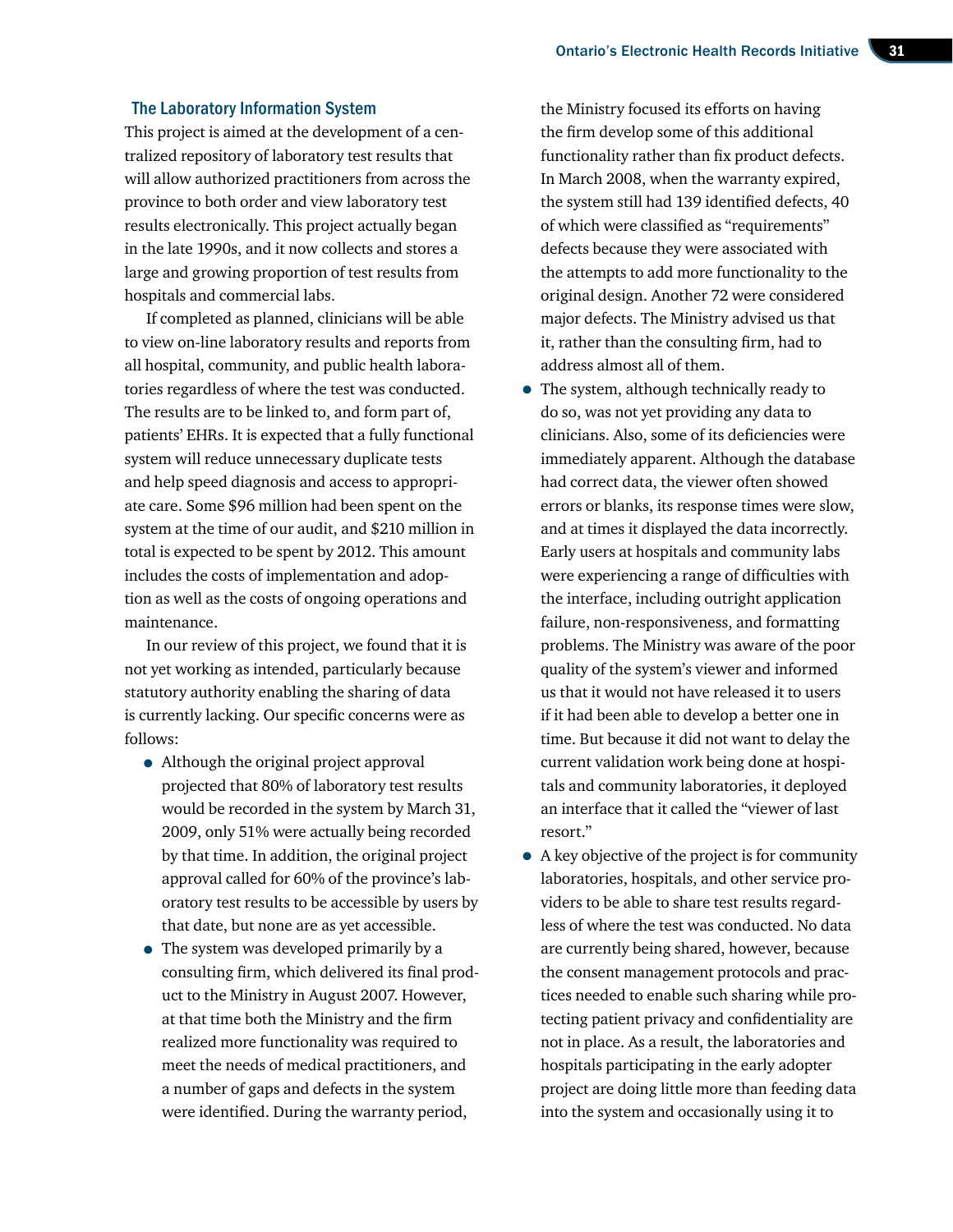<span id="page-33-0"></span>check their own data. The system is not giving them any access to laboratory tests conducted elsewhere.

- The provincial roll-out of the system, originally scheduled for fall 2007, is significantly behind schedule. Project staff are still working with a group of three community laboratories and four hospitals to complete an early adopter project that was originally expected to be completed in March 2008.
- The deliverables for the laboratory information system are still evolving, even though the system itself has been developed and is now in the implementation and adoption phase. Two significant recent deliverables added to the project were enabling patient access to the system and integration with the Diabetes Registry, both of which were not originally contemplated.

#### Electronic Medical Record Systems

In a 2006 Commonwealth Fund Survey of seven countries, Canada had the lowest percentage of primary-care physicians with EMRs (23%), with only 6% fully utilizing the EMR's potential. The Infoway reports similar data, estimating that fewer than 20% of Canada's primary-care doctors have implemented an EMR system to help manage their practice. Although the use of EMR systems is on the rise (National Physician Survey results for 2004 and 2007, respectively, indicate that the percentage of Canadian physicians using an EMR system has risen from 18% to 26%), it is nowhere near the levels required for the EHR initiative to be fully realized.

In May 2008, the Ontario College of Family Medicine released a discussion document that expressed concern over the lack of an eHealth strategy to ensure that EMRs will integrate effectively with other EHR initiatives. In its view, a key driver of efficiencies from EMRs is interoperability. It also reported that many physicians were unwilling to adopt EMRs because they did not think the network that SSHA built was reliable.

The Ministry indicated that it recognizes that not enough physicians have adopted EMRs and that it has been working to improve the adoption rates for some time. In 2005, in partnership with the Ontario Medical Association, it provided funding to enable an estimated 30% of Ontario's primarycare physicians, or 3,300 of them, to acquire EMR systems. This made Ontario's EMR penetration rate comparable to the average rate of other Canadian jurisdictions.

More than 1,700 additional primary-care physicians had applied for funding by the time the government's initial EMR funding ran out in April 2009. The board of the eHealth Ontario agency recently approved another \$100 million in EMR support to continue this initiative. The eHealth Strategic Plan targets a 65% EMR adoption rate by primary-care physicians by April 2012, which it projects will require further funding of \$50 million in 2011 and \$77 million in 2012. Achieving the target is thus expected to cost more than \$225 million.

We acknowledge that primary-care physicians are the most logical current target for EMR adoption strategies. However, there are an estimated 12,700 practice-based physicians (representing close to 56% of the province's physician population) who do not have an EMR system. This includes practice-based specialists who are currently excluded from applying for funding to help them acquire EMR systems. It is believed that some 5,000 of them will eventually require such systems.

An estimated \$28,000 subsidy per physician is available under the current EMR funding model. The subsidy covers an estimated 75% of the costs of EMR software and software maintenance, office equipment such as computers and printers, secure network connectivity, and EMR training. If all practice-based physicians are eventually supported under this or a similar program, the total cost to the government of supporting physician adoption of EMRs will approach \$450 million.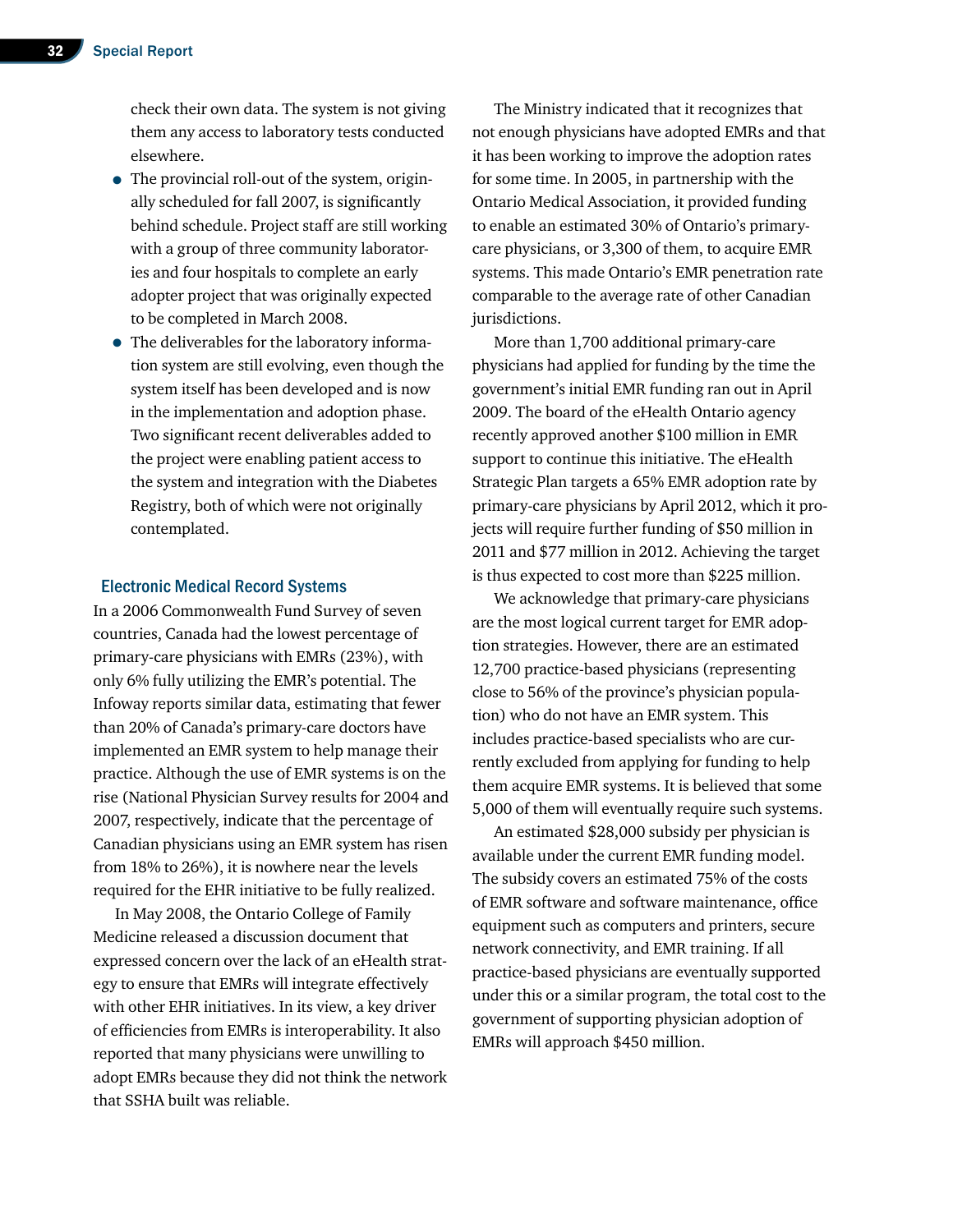#### <span id="page-34-0"></span>The electronic Child Health Network

The electronic Child Health Network (eCHN) is an EMR system originally developed in 1999 under the direction of the Hospital for Sick Children. It provides EMRs for patients under 19 years of age, and by the 2005/06 fiscal year, it was in use at 64 Ontario hospitals. That same year, Ontario launched a project to expand eCHN's availability to key pediatric hospitals, community care access centres, children's treatment centres, physicians, and other health-care professionals. For each patient in its records, eCHN records and stores admission, discharge, and transfer information for all hospital encounters, laboratory test results, diagnostic image reports, other reports (such as those arising from visits to clinics), and a record of medications administered during the patient's hospital stay.

The Ministry provided eCHN with about \$28.5 million in funding from 1998/99 through 2005/06. Under its current agreement with the Hospital for Sick Children, the Ministry is providing eCHN with an additional \$8 million annually for operational expenses and \$200,000 for each new hospital or site connected to it. As of March 31, 2009, 100 hospitals had been connected.

In 2007, SSHA conducted a study to explore the feasibility of expanding the use of eCHN to include the adult population and develop it into the "first-generation" EHR. Although this is still under consideration, the 2009 Strategic Plan is unclear on how eCHN will fit into the EHR initiative.

#### The Diabetes Registry

The Diabetes Registry is projected to cost \$54 million. The government's original target date for the first release of the Diabetes Registry was April 2009, as indicated in a July 12, 2008, press release announcing its launch:

> The strategy includes an on-line registry that will enable self-care by giving patients access to information and educational tools that empower them to manage their disease. The registry will also give

health-care providers the ability to easily check patient records, access diagnostic information, and send patient alerts. The registry is set to come on-line starting spring 2009.

However, this release has not occurred, and the proposed timing of this release of the Diabetes Registry has shifted regularly and significantly. For example, the following documents have provided the following dates for the proposed first release:

- in the August 2008 Report to Management Board of Cabinet—April 2009;
- in the November 2008 project charter—June 2009;
- in the March 2009 eHealth Strategic Plan-April 2010; and
- in the June 2009 eHealth Ontario "rebaseline exercise"—fall 2010.

The expected content of the release has also diminished over time. Original plans to have the first release of the registry available to all Ontarians have been adjusted to a "limited production rollout" to three sites within each of two LHINs. In short, deliverables have been significantly reduced since the government first publicly committed to the registry.

One of the first activities undertaken under the Diabetes Registry initiative has been the gathering of diabetes patient and provider data. This is being done under a sub-project known as the Baseline Diabetes Dataset Initiative (BDDI). Data are being collected under the BDDI manually, at a particular point in time. Unfortunately, there is no mechanism currently in place for updating the information gathered. It is assumed under this initiative that all providers across Ontario will voluntarily provide their patients' diabetes-related information in a timely manner and in the form required to populate the registry—something that remains to be seen. Also, it is not clear how and when the registry will be populated with the data manually gathered during the BDDI.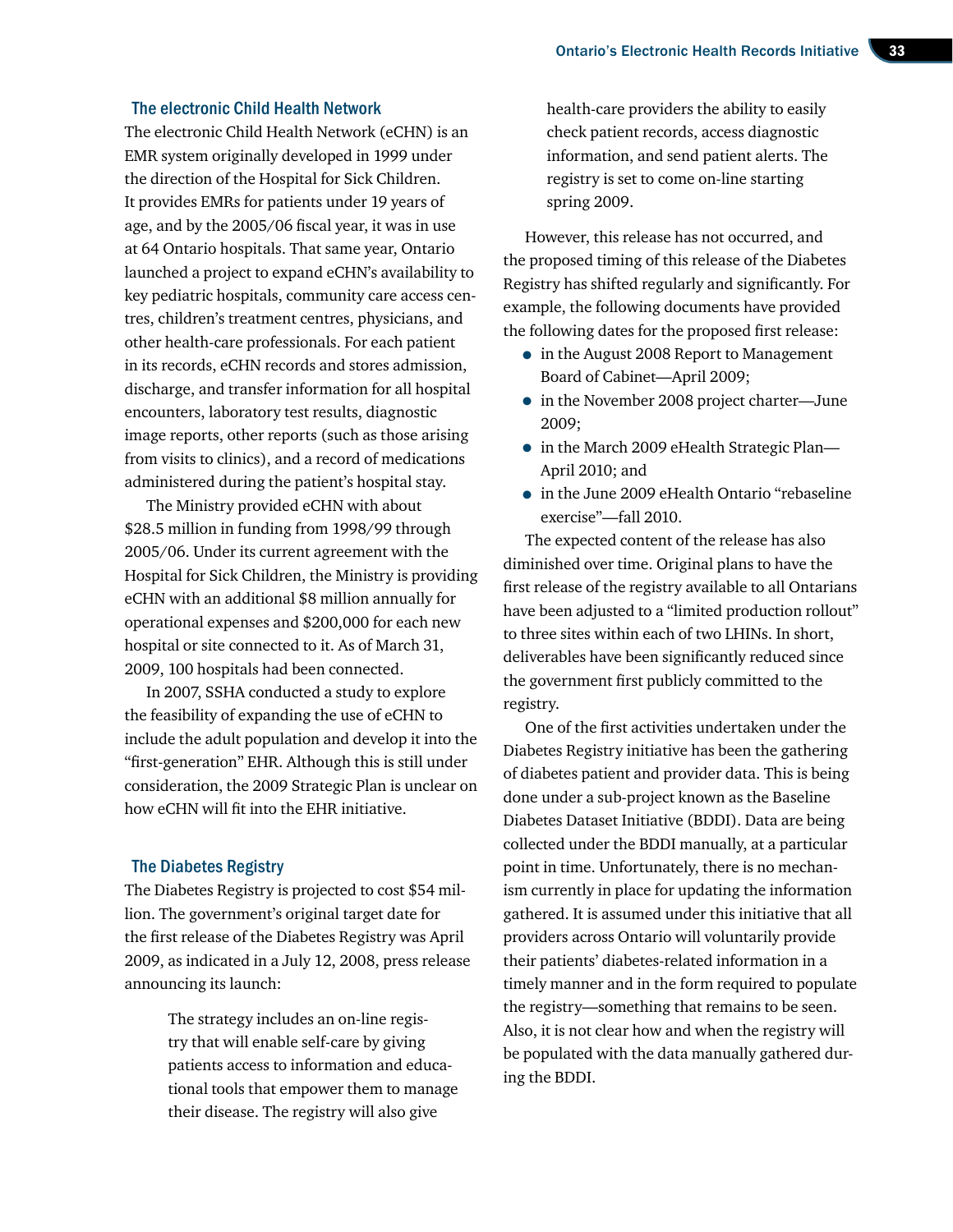<span id="page-35-0"></span>The Ontario College of Family Physicians expressed concerns about the Diabetes Registry in its *Discussion Document: eHealth and Family Medicine*. It noted that if the registry makes patient management more complex by requiring data to be entered twice (into the registry system as well as into the physician's medical record system, whether that be paper-based or electronic), "the uptake, regardless of incentives, will be limited."

The Diabetes Registry project currently excludes children and uninsured individuals from its scope. Children have been excluded because of unresolved consent-management issues, and we saw no plans for eventually including them in future. Uninsured individuals were being excluded because OHIP's claims information database is being used as the key source for the patient population. No provisions have yet been made to include in the registry, and ultimately in the EHR initiative, those individuals who are not covered by OHIP, such as those Ontarians who receive health-care coverage directly from the federal government (war veterans, inmates in federal corrections facilities, and members of First Nations, the RCMP, and the Canadian forces).

The agency has decided to involve Infrastructure Ontario in the procurement process and thereby attempt to finance the project through the government's Alternative Funding Procurement Model, which typically involves partnering and sharing financial risks with the private sector to the greatest extent possible. As a final point, at the time of our audit, the planned ratio of consultants to in-house staff working on the project of 75:25 has not been met. Reliance on consultants continued to be heavier than planned.

Integrating the Systems and Linking to a Portal

The system that will integrate the aforementioned applications and information systems and link them to a portal or viewer is known as the "Health Information Access Layer" (HIAL). Development of Ontario's HIAL is currently at the infancy stage.

In the absence of such a system, all of the various applications have been operating independently. One consequence of this is that each project team was incorporating its own privacy and consent controls into its systems, and these efforts were not integrated.

A \$237-million integration-services project to provide the foundation for the HIAL by ensuring that all EHR-related systems can share information had yet to start at the time of our audit. A consentmanagement module to allow patients to partially control how their health information is shared amongst the different systems had also yet to be developed. The request for quotations for building the backbone of this integration system had been rescheduled from January to June 2009, owing to the transition from SSHA to the eHealth Ontario agency.

The eHealth portal project is aimed at developing the on-line interface that will ultimately be the public window to EHR services. The project includes the establishment of standards and processes that will allow for an integrated view of clinical and personal health information. For example, the portal is being designed to make it possible for both clinicians and their patients to simultaneously access—from anywhere and at any time—laboratory test results from the Laboratory Information System and drug profiles from the Drug Information System.

The original plan was for the portal to be fully available by June 2009. This did not occur, and the current plan has revised this as follows:

• The consumer portal, to be focused on providing patients and their families with access to their personal health data and the ability to self-manage certain aspects of their health care, is now projected to be available sometime in early 2011 and as a limited production roll-out rather than the full roll-out originally contemplated. Achieving this will require the integration of registration and log-on services, laboratory test results, the patient's drug history, the Diabetes Registry, health-knowledge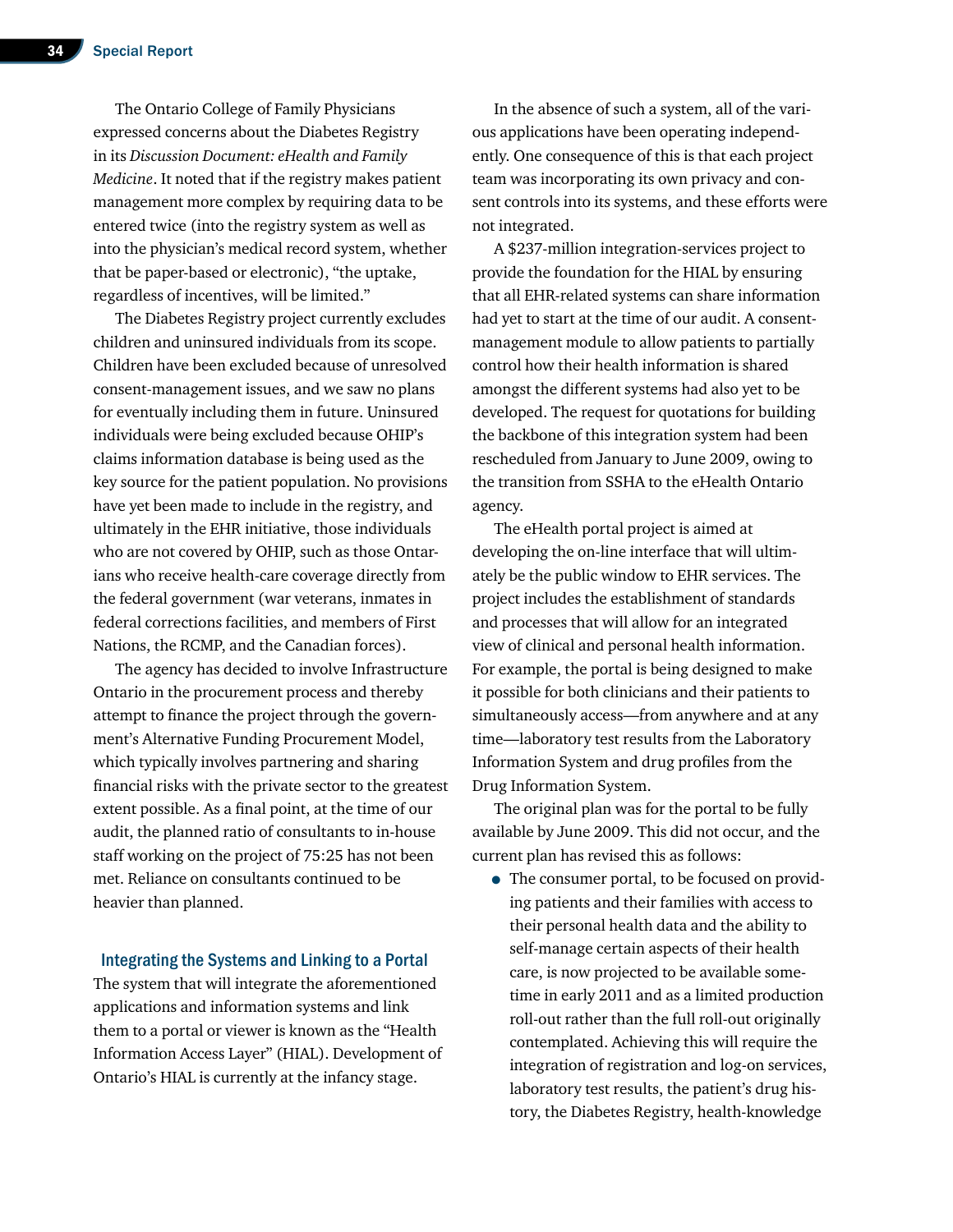<span id="page-36-0"></span>resources, diagnostic imaging, an application to deal with immunizations and vaccine orders and distribution, and an application for managing communicable-disease outbreaks. The next step in this complex process is completing a consumer strategy, slated for December 2009.

• The clinician portal, to be focused on providing clinicians with tools, knowledge, and access to a comprehensive medical history of their patients, is now to be rolled out to only 250 clinicians initially in spring 2010. With this roll-out, the agency plans to provide a more limited range of data than called for in the original plan. The integration of the portal with the Diabetes Registry is now planned to take place in the 2011/12 fiscal year.

#### Implementation and Adoption Program

The objective of this program is to support the successful implementation and adoption by the user community for each of the specific EHR applications. Its cost over the four-year period to 2012 is estimated to be \$340.6 million.

Originally, \$120 million was budgeted to be spent in the 2009/10 fiscal year to facilitate the April 2009 roll-out of the Diabetes Registry, the Client Registry, the Provider Registry, and the portal to all health-care providers in the diabetes circle of care (that is, the primary-care physicians and specialists involved in diabetes diagnosis, treatment, education, and related services) in Ontario's 14 LHINs. This roll-out was also to include consenting patients with diabetes across the province. However, since none of these applications are as yet completed, none of these implementation and adoption plans were under way at the time of our audit.

In summary, Ontario's EHR projects are behind schedule and struggling to deliver on their mandates. As well, integrating them so that they work together to collectively deliver an EHR to the medical community and all Ontarians remains a challenge.

# The Use and Procurement of Consultants

Typically, consultants are considerably more expensive than full-time employees—a consultant with a rate of \$300 per hour would collect more than \$500,000 over a full year. Even the most experienced full-time employees are paid considerably less. Consultants also often carry their knowledge out the door with them when their contract terminates. Ensuring a full and appropriate knowledge transfer from consultants to employees, to enable the employees to operate or continue to develop the systems the consultants worked on without the need for outside help, is often easier said than done.

The primary role of consultants should be to supplement internal resources and provide specialist expertise and advice, usually for short-term periods. Using a consulting firm to build and deliver a complete, fully functional system is also an option. It may in fact appear to be a preferred option in times of hiring freezes, where ministries find it challenging to acquire the resources they need to deal with new strategic initiatives such as eHealth. But this approach has its risks. When it is used, organizations need clear policies and processes for the use of vendors of record and for the competitive selection of consultants. Such policies should require that assignments and their deliverables be well defined up front and that consultants transfer their knowledge to internal staff. This reduces the organization's future dependency on consultants and the risk that consultants will hold the organization to ransom by threatening to walk out the door. In addition, payment arrangements are best based on achieved results rather than billable hours.

It is also critical for an organization to have sufficient technical knowledge in house to effectively oversee and manage the work of its consultants. In previous audits of major government IT projects, we have noted that this was often lacking. We have also noted that a tendency to acquire resources in reaction to immediate rather than long-term needs often contributes to an overreliance on consultants.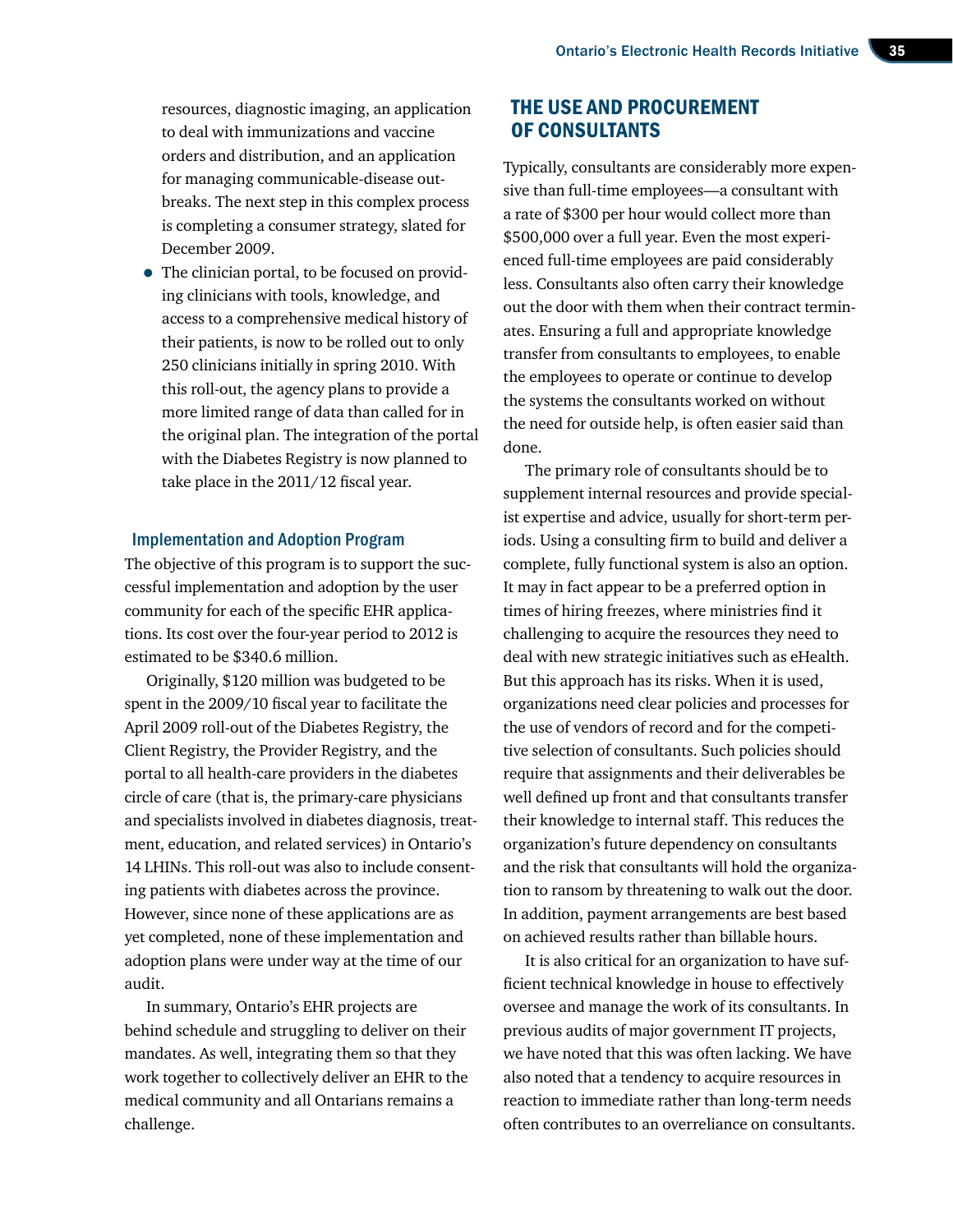#### <span id="page-37-0"></span>Extent of Reliance on Consultants

The Ontario government launched its EHR initiative in the early 2000s and the eHealth Program Branch was formed in early 2005. Yet we noted that even in 2009 the reliance on consultants at the Ministry and the eHealth Ontario agency was, and continues to be, very heavy. For example, at the time of its amalgamation into the eHealth Ontario agency in April 2009, the Ministry had more than 300 EHR consultants on contract, as compared to 27 eHealth employees. In a 2002 audit of government-wide consulting practices we were also critical of SSHA's reliance on consultants. Since that time, SSHA has improved in this regard and as of September 30, 2008, had approximately 560 full-time employees and 110 consultants. However, as shown in Figure 4, there has been a dramatic increase in the number and ceiling prices of consulting contracts awarded by the Ministry's eHealth Program Branch since the 2002/03 fiscal year, reflecting the Ministry's recent expanded efforts on EHR projects.

We believe overseeing and monitoring consultant performance should be the responsibility of government employees. However, in a number of cases, consultants have been planning, supervising, or managing the work of other consultants. Several ministry senior management positions were held by consultants. Over 40% of staff at eHealth Ontario were consultants, and consultants filled 25% of senior management staff positions. On a combined basis, many EHR consultants have been engaged for a number of years. We noted that a total of \$11.3 million has been paid for eight consultants who have been engaged on EHR-related projects dating as far back as 2001.

This use of consultants to fill senior management positions continued even after the eHealth Ontario agency was formed. During the eHealth Ontario agency's transition period, the CEO appointed four new senior vice presidents to report directly to her, and all four of these appointees were consultants. Of particular concern was that one of these consultants was a senior partner with the consulting

# Figure 4: Increase in Consulting Contracts at the Ministry's eHealth Program Branch, 2002/03–January 23, 2009

Source of data: Ministry of Health and Long-Term Care

| <b>Fiscal Year</b> | # of Consulting<br><b>Contracts</b><br><b>Awarded</b> | <b>Cumulative</b><br><b>Contract Ceiling</b><br><b>Price of New</b><br>Contracts (\$ 000) |
|--------------------|-------------------------------------------------------|-------------------------------------------------------------------------------------------|
| 2002/03            | 1                                                     | 375                                                                                       |
| 2003/04            | 3                                                     | 886                                                                                       |
| 2004/05            | 24                                                    | 4,872                                                                                     |
| 2005/06            | 18                                                    | 2,825                                                                                     |
| 2006/07            | 31                                                    | 4.772                                                                                     |
| 2007/08            | 81                                                    | 10,160                                                                                    |
| 2008/09*           | 328                                                   | 38,252                                                                                    |
| Total              | 486                                                   | 62.140                                                                                    |

\* to January 23, 2009

firm that had been and continued thereafter to be the beneficiary of significant consulting contracts. Specifically, this firm had already been hired by the Ministry to develop the eHealth Strategy. It had further been hired to lead the eHealth Ontario transition process and had also been awarded significant contracts for work on the Diabetes Registry project, the Drug Information System project, and the Client, Provider, and patient-consent registries. We questioned this particular appointment because, at a minimum, it created a perceived conflict of interest between this individual's role in representing and protecting the province's interests as a senior vice president of a Crown agency and the individual's role in furthering the interests of the consulting firm he worked for.

We were also concerned about the extent to which consultants have been engaged in administrative activities, many of which we believe could have more economically performed by salaried staff. Consultants have been paid, at high per diem rates, to prepare, review, and/or edit voice-mail greetings, thank-you letters, internal memos, Intranet pages, seasonal party communications, and documents prepared by other consultants.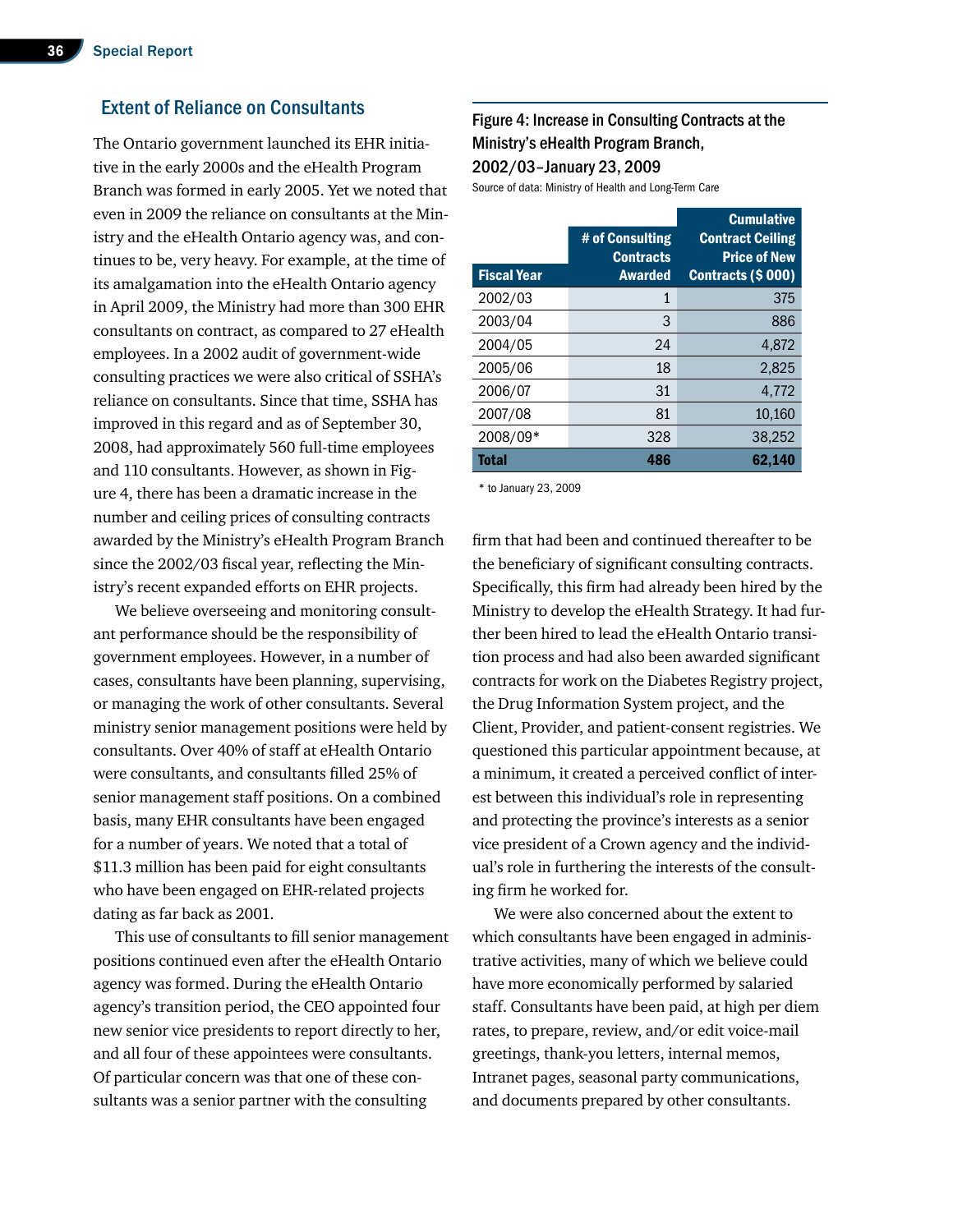<span id="page-38-0"></span>Professional editing services can be acquired on a contractual basis for rates ranging from \$50 to \$65 per hour. The eHealth Ontario agency was paying rates in the \$300-per-hour range for these services.

We believe the main reason that the Ministry overused consultants was its desire to immediately respond to project work needs. We saw little evidence of well-thought-out long-term planning, such as formal forecasting of the overall EHR resources needed—or even the resources needed on a projectby-project basis—so that the most economical procurement arrangements could be planned for and made in advance. There was no overall plan that combined all of the known future resource requirements over the full time frame of the EHR initiative, despite the initiatives being identified as a government priority as far back as 2000. The Ministry continuously engaged consultants to lead its various EHR project teams, with little effort made to hire internal resources or develop in-house capabilities for managing or executing the projects. In-house staff were regularly recruited only for work relating to administration, policy-making, or finance. And even in those areas, we noted that consultants prepared ministry Cabinet submissions and the budgets necessary to develop the Ministry's results-based plans.

We also looked at whether attempts were made to ensure that knowledge was transferred to in-house staff to reduce the future need for consultants. For 40 of 45 consulting contracts sampled at the Ministry, there was no attempt upon contract completion to assess or evaluate what, if any, knowledge transfer had occurred. We noted that ministry documentation repeatedly used the rationale of "urgency" or "shortage of internal resources with the required skills and knowledge" as a justification for renewing its consulting contracts.

#### Procurement at the eHealth Ontario Agency

The focus of much media attention and discussion at the Legislature has been the procurement of eHealth consultants between October 2008 and

June 2009. This was the transition period when SSHA's operations and the Ministry's eHealth Program Branch were being amalgamated into the new eHealth Ontario agency. Excluding the value of contract extensions when consultants under contract with the Ministry's eHealth Program Branch were taken over by eHealth Ontario, eHealth Ontario awarded \$5.6 million in consulting contracts during this nine-month period. None of these consultants were competitively procured, nor were there documented rationales prepared to justify sole-sourcing the work. The agency CEO arranged for 95% of it, with no procurement or human resources staff at the Ministry or the agency being involved. The CEO basically overrode all of the normal procedures and controls used by SSHA's procurement department. Most of the contracts were signed only after the work had actually begun. One of the most questionable of these contracts was with a recruiting firm hired for \$1 million to assist in the filling of 15 senior management positions. This work could clearly have been put out to tender or, at the very least, given to several firms who specialized in recruiting for different functional areas. As well, a typical practice for such contracts is to pay a part of the fee up front, part upon the shortlisting of appropriate candidates, and part upon the client's hiring the successful candidate. However, this firm was paid most of the full fee up front. We noted that only five of the 15 positions were filled when the contract was terminated, yet no money was requested by, or returned to, the agency.

The eHealth Ontario agency's procurement policy did require that the CEO "ensure that there are adequate processes relating to procurement and, in particular, to non-competitive procurement." The circumstances allowing for non-competitive procurement were, quite rightly in our view, very limited. They included "an unforeseeable situation of urgency or emergency," situations where "a competitive procurement process could reasonably be expected to compromise eHealth Ontario's confidentiality, cause economic disruption, or otherwise be contrary to the public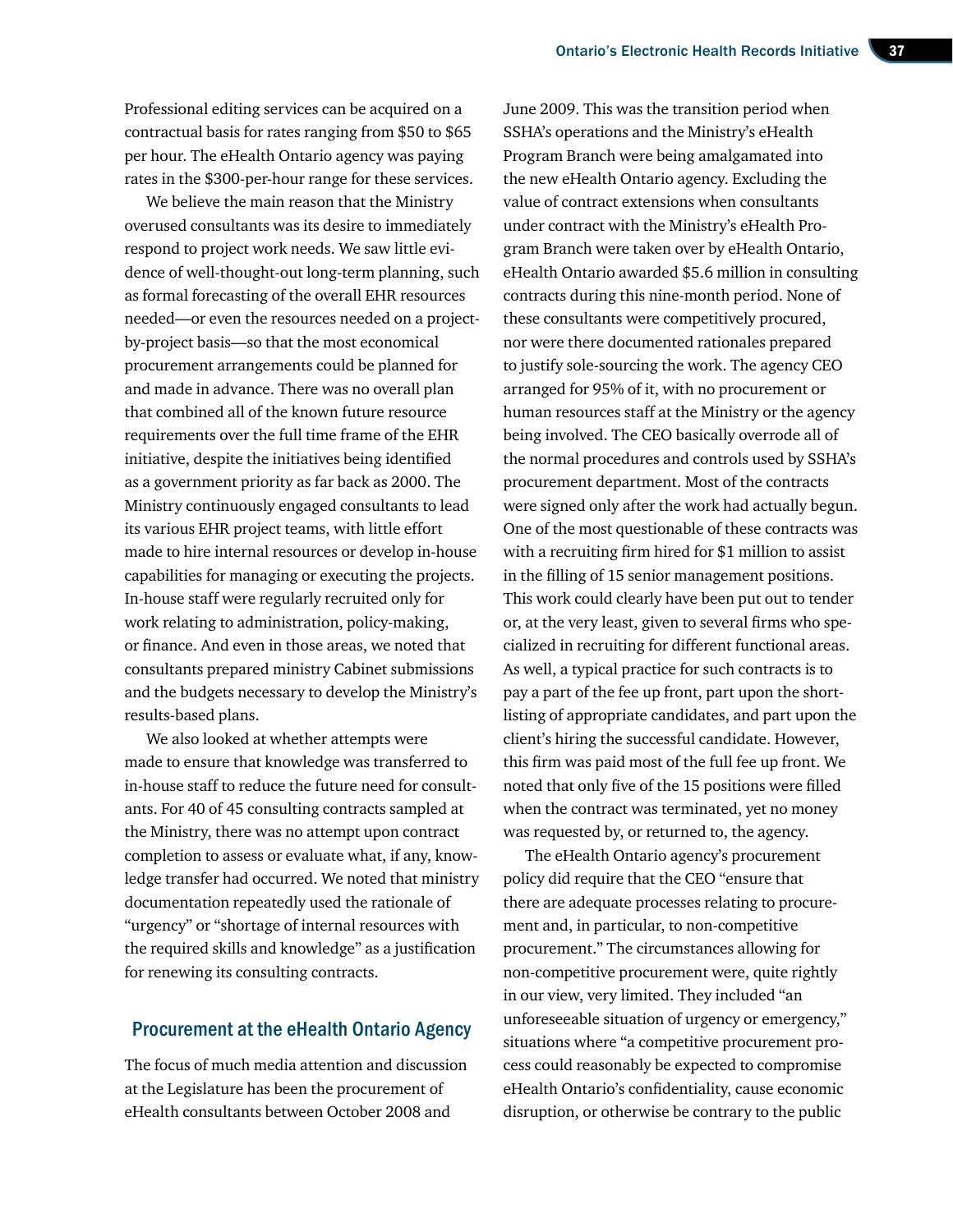interest," situations where it is necessary "to recognize exclusive rights, such as exclusive licenses, copyright and patent rights," and situations where "the goods or services can be supplied only by a particular vendor and no alternative or substitute exists." However, the policy did not require that the rationale behind any decisions to procure services non-competitively be documented. The policy also did not require that management decisions to forego competitive bidding, even for significant contracts, be disclosed to the board or to a committee of the board. Accordingly, the rationale for these decisions was either poorly documented or not documented at all, and the CEO applied these exemptions very liberally.

During the months that the CEO was authorizing these procurements, the board was provided with very little information about them. As indicated by eHealth Ontario's board minutes, on November 26, 2008, the CEO advised the board that "procurement of transition-team resources is being managed according to legacy (SSHA) organizational policies and Management Board of Cabinet principles." We found this to have been somewhat misleading, since the board was unaware that it was the exemptions to these policies that were being applied as opposed to the policies' regular competitive procurement provisions. In this regard, we noted that at the same meeting, the board approved a guideline for the delegation of signing and spending authority, requiring that all commitments and payments with a value greater than \$1.5 million be approved by the board. Commitments and payments for lesser amounts could be approved by the CEO alone. However, the guideline also stated that:

> The CEO shall report to the board in writing all commitments and authorization of payments since the last report to the board with a value exceeding \$1,000,000 as well as any commitments made and authorization of payments approved of particular importance regardless of value that:

- 1. present unusually high business, reputational, or legal risks;
- 2. could bring the Agency under public scrutiny;
- 3. could affect the reputation of the Agency;
- 4. involve controversial matters; or
- 5. involve matters that are not within the ordinary course of business of the Agency.

Despite this clause, the CEO brought none of the sole-sourced contracts that she personally arranged and awarded to the board's attention.

We met with the full board and asked about the extent to which it had been apprised of how these procurements of consultants were being handled. Members of the board advised us that they assumed procurements were being made through standard competitive processes until they became aware of sole-sourcing issues raised in the media.

Although the board was unaware that these transition-related procurements were being solesourced, it was aware of a number of ministry consulting contracts being extended without competition upon their transfer to eHealth Ontario. The agency's board was somewhat reluctant to accept these contract extensions, as evidenced in the board minutes for April 8, 2009, which noted:

> a six-month contract extension was provided to consultants who were on contract with the Ministry of Health and Long-Term Care in its eHealth Program. The extension was important to allow for business continuity by enabling eHealth Ontario to retain resources that were deployed in "in flight" projects….The total value of the extended contracts was \$36.6 million….The Directors expressed concern over the quantum of the extended contracts inherited from the Ministry.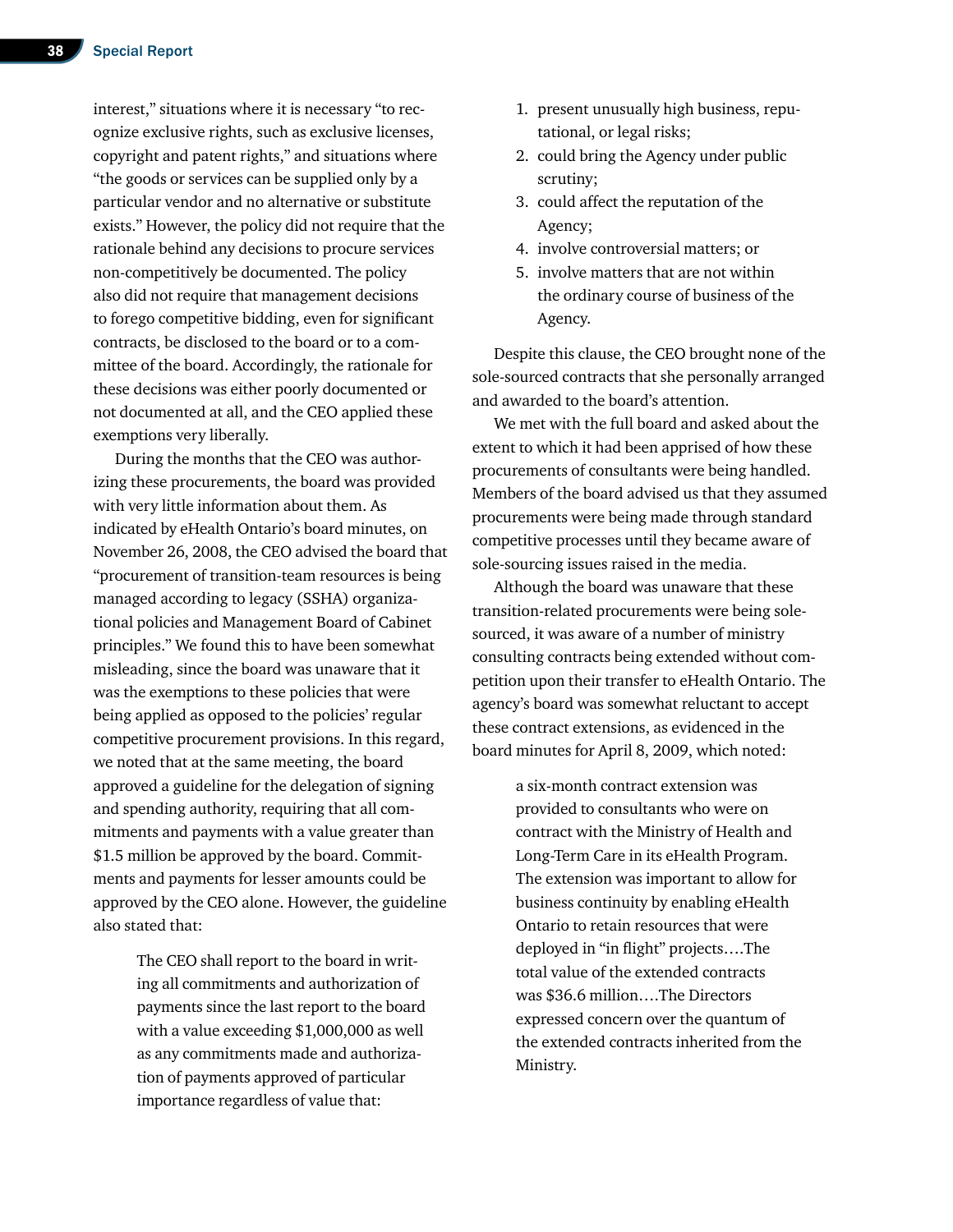Aside from the aforementioned transitionperiod transactions, one of eHealth Ontario's most questionable contracts involved a request for resources issued for privacy work. Not only did the request not clearly disclose the evaluation criteria and their respective weighting, but one of the firms bidding was aware of additional pertinent information that had not been disclosed to the other vendors. This firm had already been paid \$25,700 under an earlier sole-sourced engagement with eHealth Ontario. This previous work was intended to be related to communications, but we noted that the actual work done was entirely privacy-related.

This firm was selected as the successful bidder even though its bid price of \$3.1 million was more than 500% higher than another qualified bidder's price of \$570,000. The bid price was also much higher than the approved budget for the project of \$700,000. The eHealth Ontario agency asked only the selected firm to submit a second bid more in line with the approved budget. The firm sent in a revised proposal, reducing its total proposed price to \$737,000, reducing the time frame over which the work would be performed from April–December 2009 to April–June 2009, and significantly reducing the resources it would devote to the two main deliverables originally requested in the tender document. We found the scope of one of the main deliverables to be so significantly reduced in the revised proposal that, in our view, it was no longer possible to fairly evaluate it against the original request for resources issued or the proposals submitted by other bidders. However, no such evaluation was in fact attempted, nor was there any communication of the reduced scope of the work to the other bidders to give them an opportunity to likewise revise their submissions. We therefore found the competition process to be unfair.

Further, the firm's original proposal was to employ eight full-time resources (essentially all of its available staff) at rates per person ranging from \$2,360 per day for three senior staff, \$2,000 per day for three intermediate staff, and \$1,600 per day for two junior staff. The revised proposal removed

three of these personnel. However, at almost the same time that it submitted the revised proposal, the firm emailed eHealth Ontario an unsolicited proposal that would engage the three consultants removed from the original proposal. The next day, eHealth Ontario prepared an exception-tocompetitive-procurement request, and these three consultants were procured on a sole-source basis for \$594,000 to work on the additional work proposed in the email, with the work to commence on the same date as the work under the first contract.

The eHealth Ontario procurement policy clearly addressed unsolicited proposals, stating that they are "generally an attempt to obtain a sole source contract from the government and must adhere to the restrictions set out in Section 4.2.7 [the section that sets out the circumstances under which non-competitive procurement is allowed—such as emergency or urgent situations]." The unsolicited proposal for privacy-related services, in our view, fit none of the section's special circumstances and should not have been simply accepted.

There was absolutely no segregation of duties in the process of awarding this work. The same eHealth Ontario executive, who was one of the consultants appointed to be a senior vice president by the CEO, was responsible for the preparation of the business case, the request for resources, the evaluation of the proposals, and the exception-tocompetitive-procurement request.

Another issue that concerned us with respect to procurement at eHealth Ontario involved the arrangements for two of the consultants whom the CEO personally hired to serve as senior vice presidents. The CEO set their compensation levels. Each billed \$2,700 daily for their services, plus charged for regular flights from Alberta (where they lived), for accommodation in Toronto, and for other expenses such as meals and incidentals. These two consultants were effectively paid at a rate of more than \$700,000 annually before expenses for their services until they were abruptly terminated when their compensation arrangements became known to the media. One of them, who was also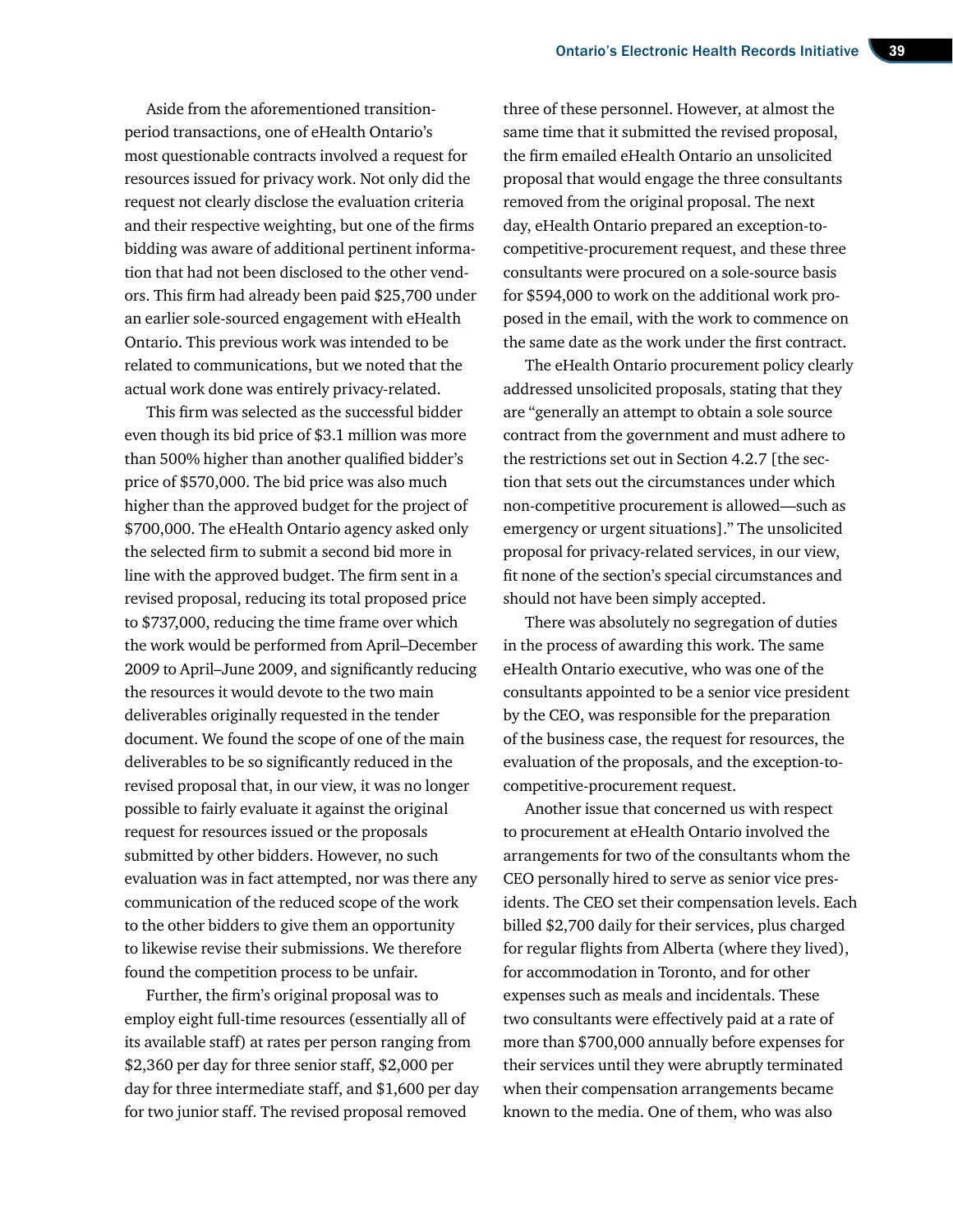<span id="page-41-0"></span>paid a total of \$78,500 for personal expenses, was afforded especially favourable treatment, in that his contract overrode the agency's Travel and Expenses Policy for employees. This can best be illustrated by comparing his arrangements with those of the other Alberta consultant. eHealth Ontario paid for a "deluxe" one-bedroom apartment for this consultant while the other consultant stayed in a standard one-bedroom apartment. This consultant's daily allowance for living expenses was \$75 while the other consultant received \$50 (agency policy for employees is a \$45 per diem). The first consultant was also paid \$1,600 for business-related meals before repaying this amount after a new Travel, Meal, and Hospitality Policy prohibiting consultants from being reimbursed for meals was approved in May 2009. He was further reimbursed for three conference fees, totalling \$8,600, and incurred excessive flight expenses. We estimate that if this consultant had travelled as economically as the other consultant, the travel expenses would have been about 20% less, saving the agency \$15,500. Both consultants were also reimbursed for a total of \$7,300 in personal liability insurance and were granted significant corporate signing authority.

# Procurement at the Ministry's eHealth Program Branch

The Ministry was required to follow the government's established competitive procurement policies. We noted that the Ministry's process for procuring consultants was often more form than substance or was otherwise questionable. For instance:

• Vendor proposals were not properly evaluated for a significant number of the contracts we sampled, and most were approved without sign-off by all appropriate parties. We noted that a single ministry manager chose which vendors to invite and made the sole decision on whom to hire for more than 30% of contracts sampled. Further, some contracts were signed on the same date as the closing

date of the request for services. This again suggests that the competition was more procedural than a true search for the best service provider.

- Seven of a sample of 11 IT architecture work contracts, worth almost \$2 million, were awarded to a firm associated with a consultant who had been working with either the Ministry or SSHA since February 2000. This consultant was involved in five of these seven procurements by either approving the underlying business case or submitting the resource request form. The total value of these five awarded contracts was \$1.3 million. The individual who signed off on one contract, for \$687,000, did not have the signing authority for either the contract or the business case. This was detected only when ministry staff attempted to enter the contract into the government's central accounting system and the system rejected it because it was for more than the individual's signing-authority limit. Another of the contracts was awarded after an evaluation that included another consultant from the selected firm as one of the evaluators. This entire process had the appearance of a conflict of interest, and we were surprised that it was allowed to occur.
- The vendor evaluation for six of 12 highly technical IT architecture contracts sampled was performed solely by an administration manager instead of technically qualified staff.
- We noted contracts where the ministry staff who signed them were not properly authorized to do so and where the authorizations were not properly documented. One individual signed 12 contracts totalling \$2.6 million that were above his signing-authority limit of \$100,000. As with the example noted earlier, this was detected only when the contracts were entered into the government's central accounting system, which rejected them because their amounts exceeeded the individual's signing-authority limit.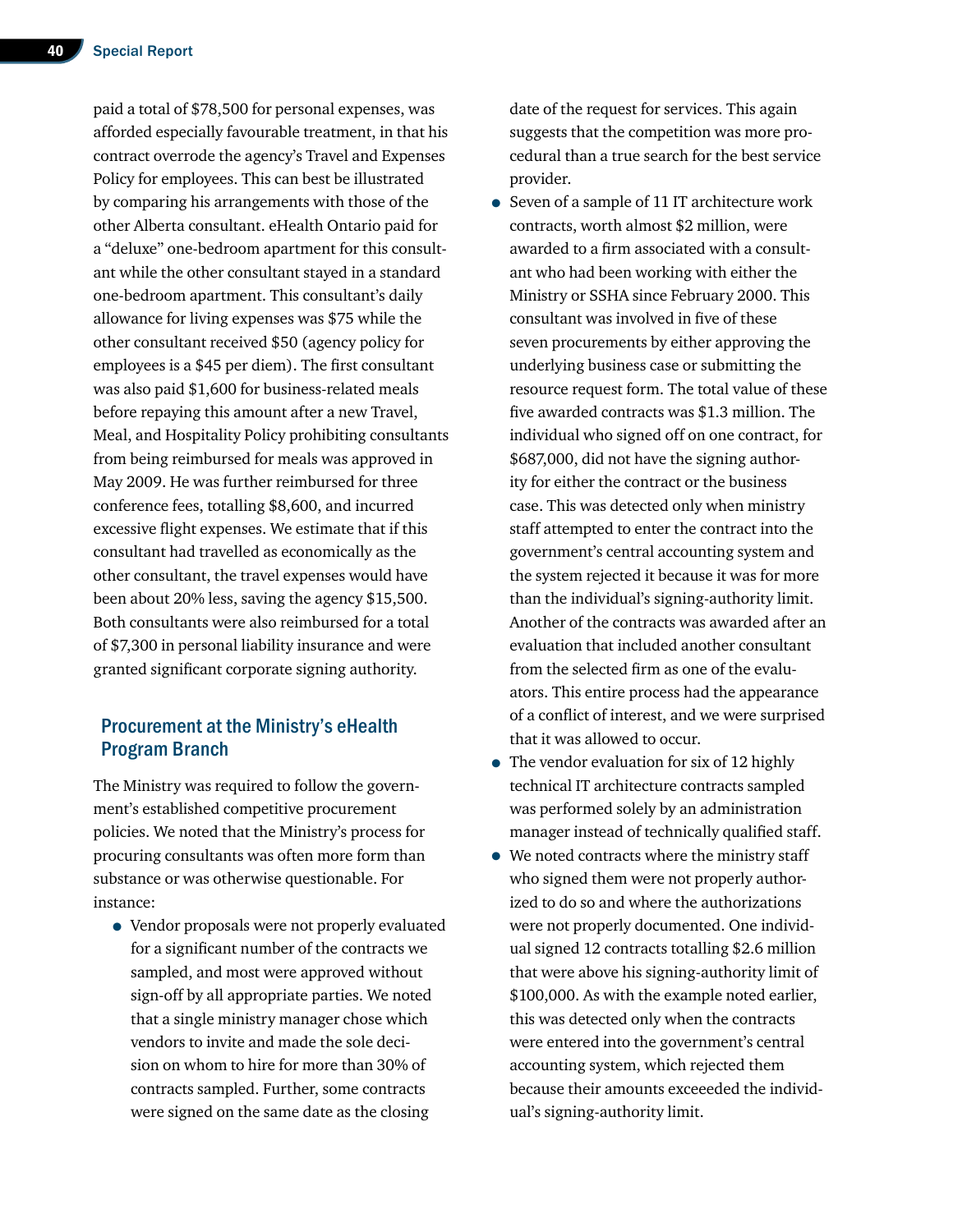• Some consultants claimed and were paid for hours worked on statutory holidays, without documented prior approval as required by policy. We noted the Ministry's eHealth Program Branch office was closed and it was not the norm for these consultants to work overtime hours from home.

We also had concerns about a Management Board exemption from competitive procurement that allowed one consulting firm to get a "foot in the door," which in turn led to its receiving additional contracts. Although this firm was undoubtedly well qualified to assist the Ministry on eHealth matters, the inside position that this firm attained at the Ministry and, later, at eHealth Ontario gave it an advantage over other firms vying for EHR business. For example, this firm helped to develop the eHealth Strategy and led the eHealth Ontario transition process, and a senior partner with this firm acted for a time as a senior vice president of strategy and portfolio management at eHealth Ontario. The details of these arrangements are as follows.

In August 2008, Management Board approved an exemption that allowed for a three-month waiver from competitive tendering for the acquisition of \$4.9 million worth of consulting services for contracts relating to the Diabetes Registry, the Drug Information System, the Client Registry, the registry of patient-consent data, and the work needed to integrate the applications and information systems and link them to a portal. The consulting firm in question was initially awarded almost \$1.8 million in contracts under this exemption—specifically, a \$530,000 contract for work relating to the Drug Information System, two contracts totalling \$474,000 for work relating to the Diabetes Registry, and a \$789,000 contract for work relating to the Client, Provider, and patient-consent registries.

We noted that this firm was subsequently awarded, through the Ministry's vendor-of-record process, the bulk of the ongoing work for both the Diabetes Registry and Drug Information System projects as they moved from one phase to another. The Ministry parsed this work into multiple small contracts of less than \$300,000, thereby bypassing certain ministry procurement requirements (contracts for more than \$300,000 required review by the Supplies and Services Branch and, until July 1, 2008, sign-off at the assistant deputy minister level, and contracts for more than \$750,000 had to be tendered for open competition rather than be awarded via the Ministry's vendor-ofrecord process). Over a 24-month period, the firm was awarded 10 of 13 Drug Information System contracts—with a value of \$4.1 million out of a total \$4.3 million worth of work—and, over an eight-month period, eight of 11 Diabetes Registry contracts—with a value of \$2.9 million out of a total \$3.2 million worth of work. If all of the work on each project had been combined, the Ministry would have had to use an open tendering process.

In addition to our concerns about the practice of splitting work on each project into a number of smaller lower-value contracts, we had other concerns with the Ministry's procurement practices relating to this firm:

- The requests for services for two of the Diabetes Registry contracts did not adequately describe the scope of the proposed work. As a result, the bid prices received varied widely—between \$60,000 and \$600,000 on one contract. The consulting firm in question submitted the highest bid and was awarded the contract. The Ministry had minimal documentation to justify its awarding the contract to the highest bidder.
- For five of the awarded contracts, the Ministry was billed and paid \$490,000 for work done prior to the contract start dates, with work commencing as far back as two months before the contract start dates. Work being performed prior to contracts being awarded is an indication that a competition is more of a formality than a true search for the best service provider.
- We noted for the Drug information System contracts that only one of the competitions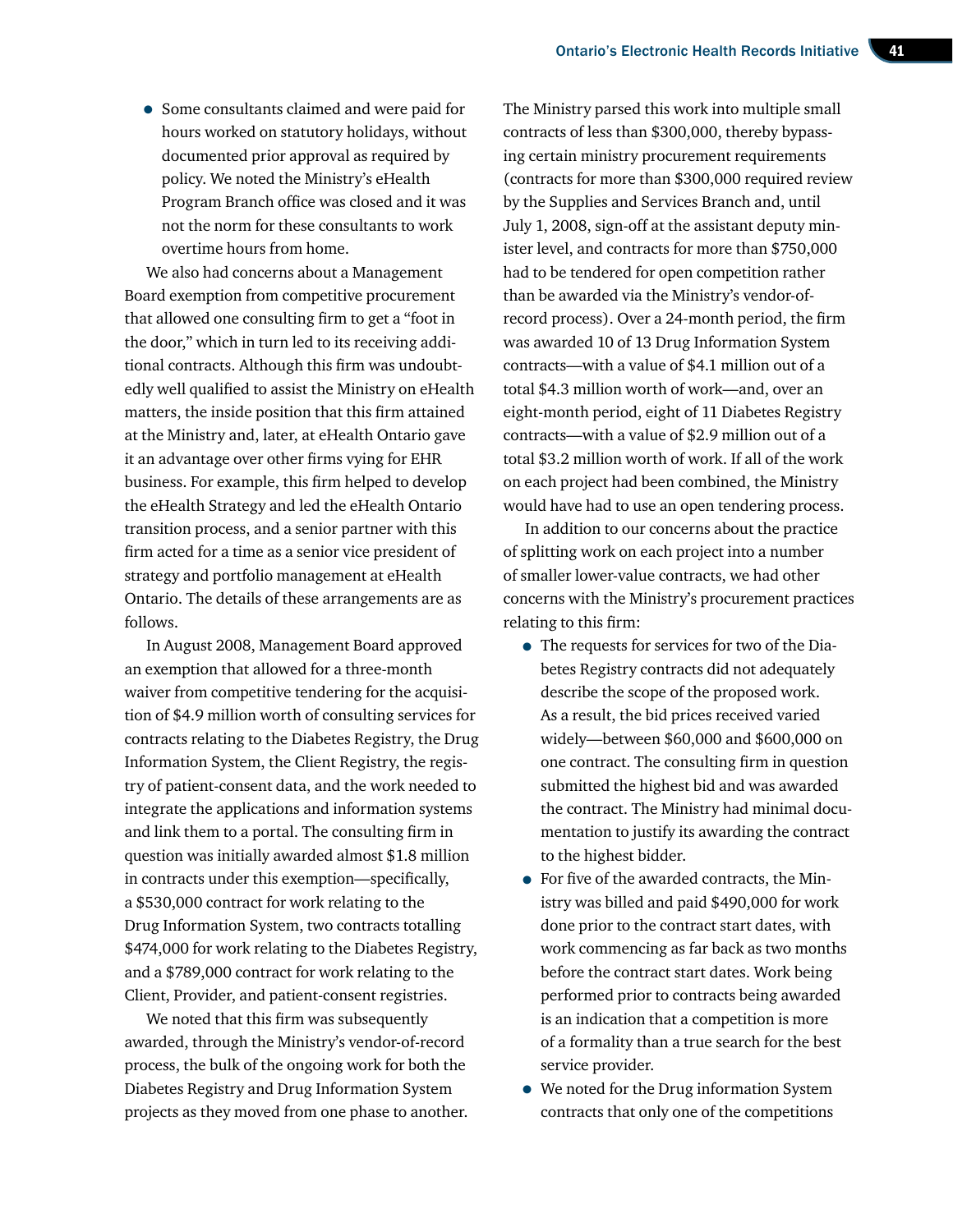<span id="page-43-0"></span>went beyond the first evaluation stage and the questions asked of bidders in this competition largely related to work done under a previous contract that had been awarded to the consulting firm. This put that firm at a considerable advantage in the competitive process. We also noted that the price quoted was not considered as a factor in the final evaluation, even though this is required by Management Board directives and the requests for services scoring information provided to vendors indicated that the price would be considered. The successful bidder, which again was the consulting firm in question, initially quoted a total fee that was higher than both the competing bid and the amount that the approved business case said was needed to obtain the deliverables. The firm was awarded the contract regardless and subsequently reduced its fees to align with the business case.

- We also noted that the firm being awarded this work was at times in communication with ministry management about upcoming contracts and contract renewals before the requests for services were released to other service providers.
- When an organization becomes heavily reliant on a particular consulting firm, there is always the risk that the firm will be able to use its privileged position to increase its fees. We found this to be the case here. In September 2008, new vendor-of-record arrangements were put in place, and we noted that the firm raised all of its vendor-of-record per-diem rates by between 34% and 87%, depending on the position. For example, one consultant's per diem increased at that time from \$1,523 per day to \$2,850 per day, with the justification being that the consultant was working on higher-valued services. It is extremely difficult for ministries or agencies to challenge fee increases by entrenched consultants given the threat that they might walk off the job and leave the project in limbo.

To sum up, although the Ministry's eHealth Program Branch seldom sole-sourced, we noted far too many instances where the competitive process for procuring consultants was more form than substance. Also, recurring contract renewals were all too common. In these instances, the two most common justifications for renewing contracts with the incumbent consultants were:

- the consultants were already familiar with eHealth operations; and
- rehiring the consultants would mitigate the risk of project delays or diminished service levels.

In most of these instances, we did not agree that these almost routine renewals met the intent of the government's policies on the use of consultants. The end result of the repeated use of these justifications was that qualified consultants who were not already working on the EHR initiative were unable to compete fairly for contracts.

#### Procurement at SSHA

SSHA also relied heavily on consultants, but much less so than the eHealth Ontario agency or the Ministry. In our view, SSHA was making the most concerted attempts of the three organizations to minimize its use of consultants and become an organization predominantly staffed by full-time employees.

Nevertheless, we found that SSHA did not always follow proper competitive procedures when acquiring consultants. We reviewed a sample of files having a value of \$11 million, where \$10.5 million was for consulting services and \$500,000 was for goods and services. About 70% of these purchases—valued at \$7.4 million—were sole-sourced. In our view, this non-competitive procurement was adequately justified for only three of these files, worth \$2.7 million. The justifications provided for sole-sourcing the remaining \$4.7 million of procurements did not meet the requirements of SSHA's sole-source procurement policy. For about \$1 million of these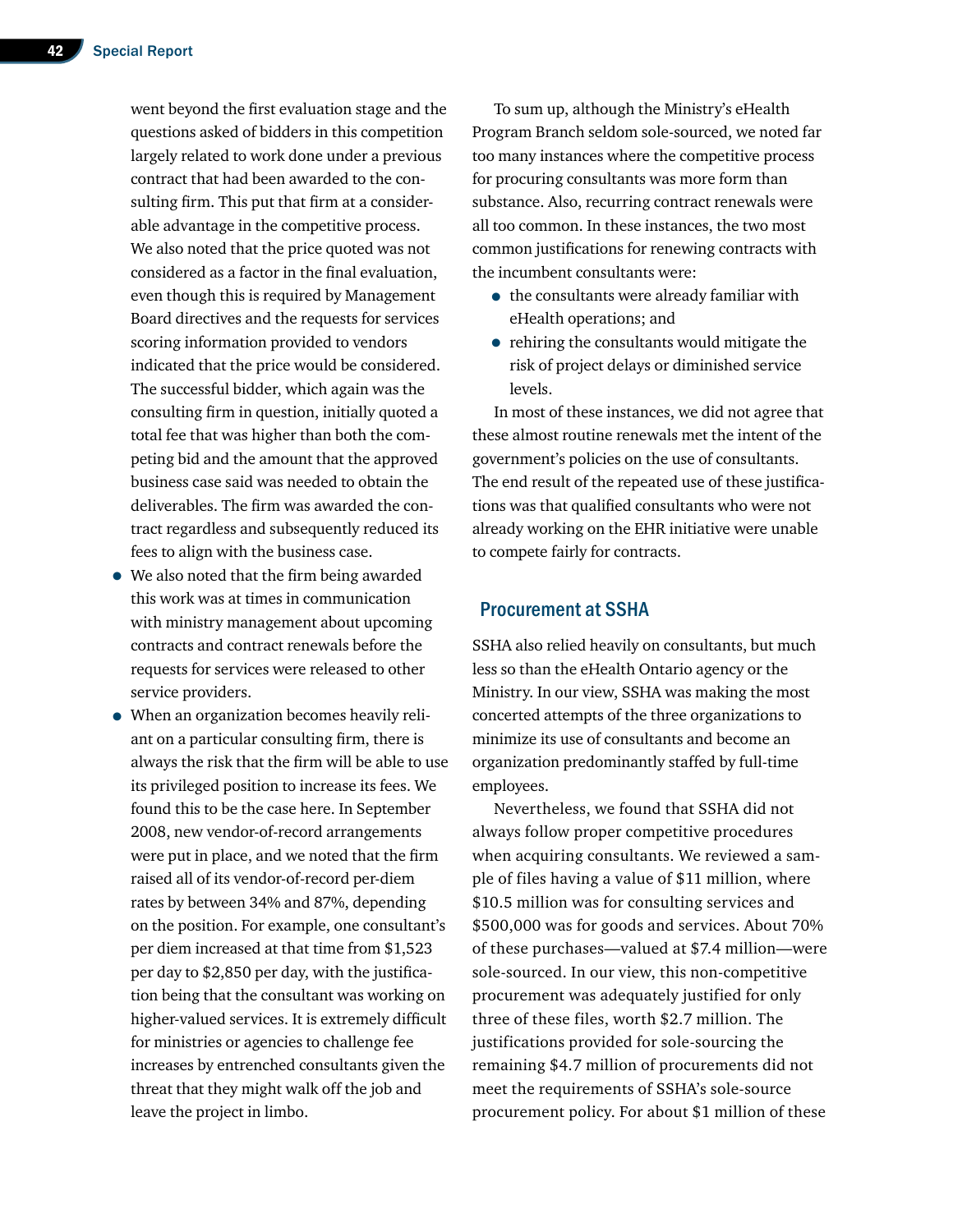procurements, there was no documentation justifying the sole-sourcing. For another \$1 million, the only reason cited was "urgency," and in those cases we did not accept that these "urgent" situations could not have been foreseen (under SSHA's policies, sole-sourcing was allowed for only those urgent situations that were unforeseeable). The reason for sole-sourcing the remaining \$2.7 million was the consultant's previous experience with and knowledge of the project. This was not a sufficient justification for non-competitive procurement under SSHA's policies.

We also noted that for over 20% of these procurements, there was no business case or any other evidence that SSHA had considered other options before deciding to hire consultants. And for 25% of the procurements, neither the contract nor the business case (if there was one) had specified deliverables. For another 30% of the procurements (covering six files), the contract deliverables were too vague for consultants not already familiar with SSHA's operations to knowledgeably bid on the work.

Finally, we also found that consulting contracts were repeatedly extended or renewed. Almost 40% of the consultants contracted by SSHA that we reviewed had been with SSHA for a considerable length of time, with the average being two years. Our concerns included the following:

- SSHA initially engaged one consultant for a \$32,000 deliverable. It then continued to renew his contract over a two-year period, eventually paying the consultant over \$500,000.
- SSHA initially engaged one consulting firm on a contract valued at \$86,000. This firm was awarded renewals and extensions worth more than \$600,000 over the following year. It was eventually paid a total of \$710,454 over the period from June 2006 through March 2007, with no documented justification for any of the additional work beyond the initial contract.
- Some consultants appeared to, in effect, arrange their own contract renewals. One

consultant who started working in December 2006 on a three-month contract, and who had her contract previously renewed several times, proposed her own deliverables for her October 2007 contract renewal. These were accepted as written. Another consultant submitted suggested deliverables that were then copied into the ministry business case justifying his hiring. The process was repeated when his contract was renewed.

• Purchase orders, which should be issued before a contract is finalized, were often approved after contract work had commenced. We found this to be the case in over 30% of purchase orders reviewed. For example, one purchase order for \$271,000 was approved in April 2007 but all contract costs were incurred before March 31, 2007. Another purchase order for \$737,000 covered contract costs for the period from April 2007 through September 2007 but was not approved until June 1, 2007. A third purchase order for \$44,100, for contract work taking place from August 1, 2007 to October 4, 2007, was approved on the date the contract expired. A fourth purchase order was approved on November 21, 2008, for \$107,000—but the work it covered began more than seven weeks earlier, on October 1, 2008 (extending to March 31, 2009). We also noted invoices paid that were for higher amounts than the purchase order specified. In one case, the invoice amount exceeded the purchase order by \$8,700.

We further tested 280 invoices from 15 different consultants associated with 64 purchase orders issued from April 2006 to March 2009, and we noted that only 16 of the purchase orders were original requests for consulting services, with the remainder being contract extensions. The extensions involved increases in both the scope of the work and the time and resources allotted to complete the work. In one case, SSHA had acknowledged as early as June 2006 that it was overrelying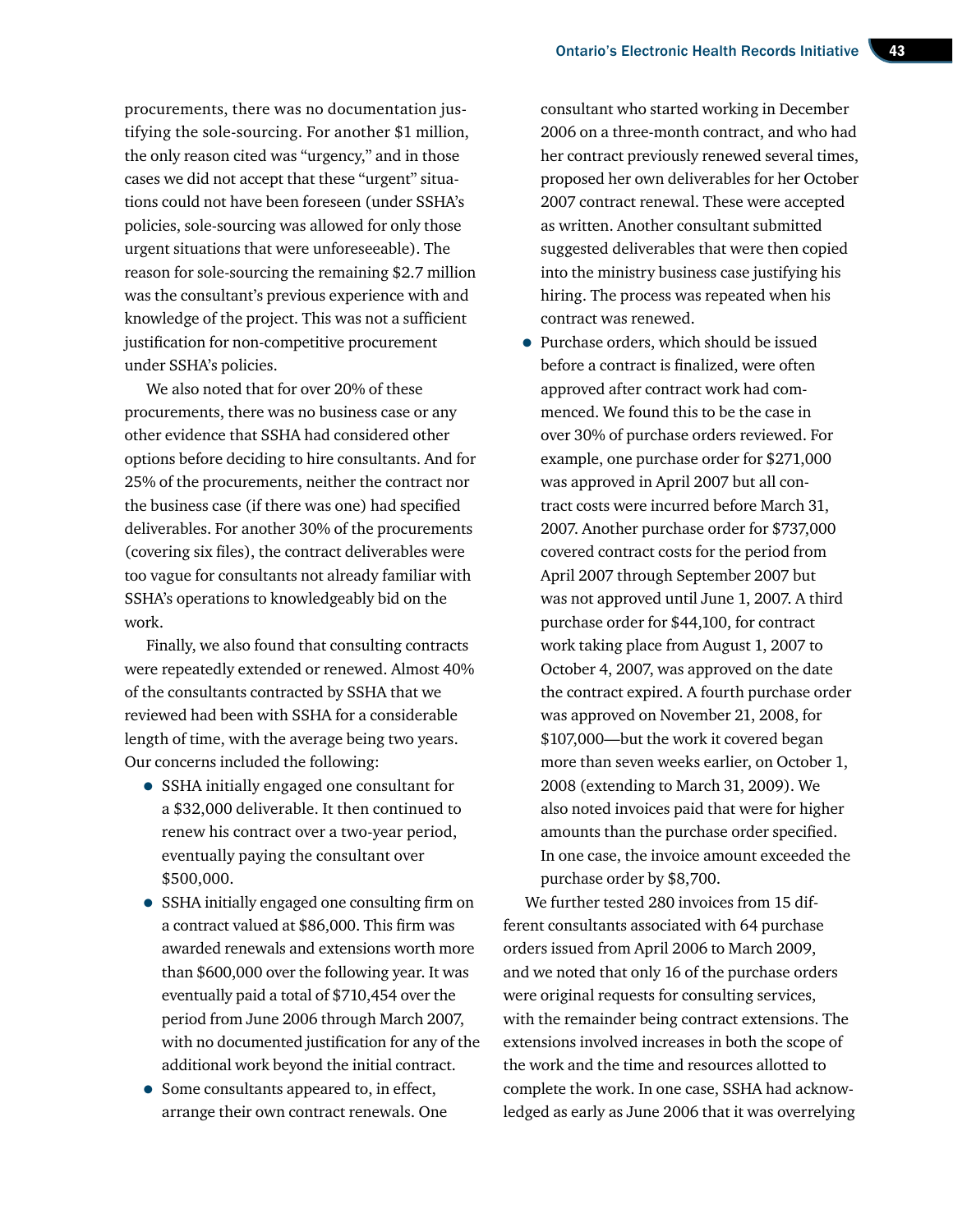on consultants for the work on a certain project and that it should try to complete the project with internal staff—yet it continued to extend consultant contracts until March 2008.

# Recommendation 3

The eHealth Ontario agency and the Ministry of Health and Long-Term Care should develop a project-resourcing plan that ensures that, over time, internal staff with an adequate depth of technological expertise are hired to oversee the completion of the Electronic Health Record initiative. The plan should incorporate the following principles:

- Requests for proposals for consulting services should include clear project deliverables with expected time frames for their completion so that all bidders have sufficient information to make informed proposals.
- Formal information technology life-cycle development processes—including processes for identifying project risks and developing strategies to effectively mitigate those risks—should be in place.
- There should be oversight of consultant billings and the billings should be evaluated against project progress. Consultant contracts should also be structured such that significant payments are contingent on satisfactory delivery and that consultants share the risk if commitments regarding deliverables are not met.

# ministry response

The Ministry and the government acknowledge that sound controllership and accountability are critical to proper financial management and expenditure control. As a result of recent events, the government, the Ministry, and eHealth Ontario have implemented a number of policy and procedural changes to improve accountability and restore the public's confidence.

Beginning in 2007, the Ministry consolidated eHealth-related initiatives across the Ministry under the authority of a single assistant deputy minister. The Ministry acknowledges that feefor-service consultants were engaged to support both the planning and implementation of these initiatives. Recently, the Ministry created an eHealth Liaison Branch to provide ongoing oversight of eHealth initiatives. This branch will be staffed by employees of the Ontario Public Service. eHealth Ontario is also in the process of reducing its reliance on consultants through a fee-for-service conversion process and a recruitment drive.

The Ministry has already begun to address and correct all of its procurement practices: it has created the Financial Management Branch to provide oversight of consulting services, restructured its Supply and Financial Services Branch to enhance oversight capacity for all procurement within the Ministry, and instituted mandatory procurement training for all management staff.

#### ehealth ontario response

The eHealth Ontario board's approved annual business plan will serve as the foundation for all project resourcing. Included in the development of this document was a staffing review where the workforce was examined and positions that had previously been held by fee-for-service consultants were targeted for conversion to full-time employment status. This re-balancing of the workforce will provide eHealth Ontario with the appropriate depth of expertise in its workforce and ensure continuity of knowledge transfer in a complex technology environment.

The board has also approved procurement policies that lay the foundation for improved articulation of expected consultant performance and evaluation of consultant work. These expectations are now documented in contracts with consultants. Financial controls have also been put in place to ensure that payments are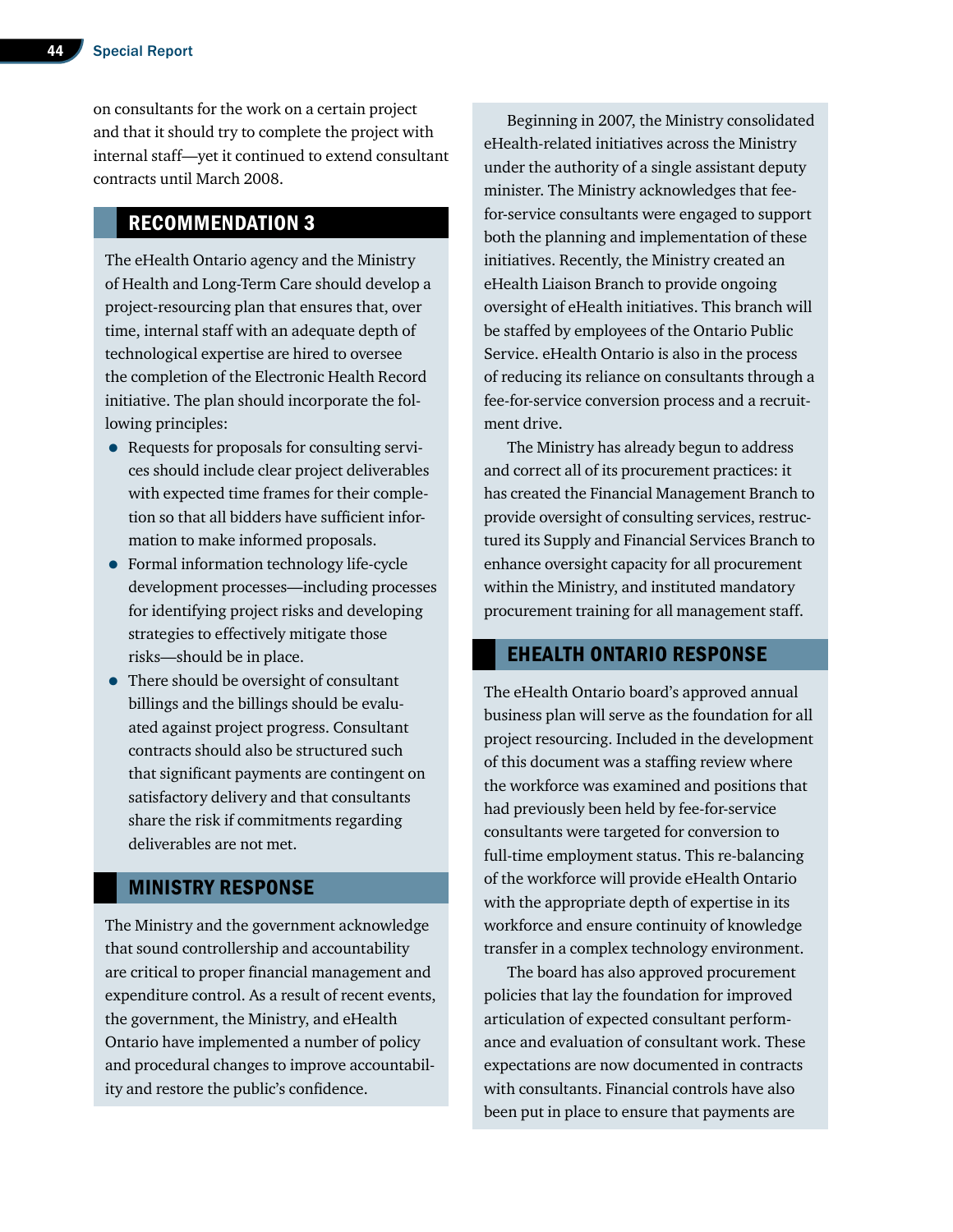<span id="page-46-0"></span>based on performance and the achievement of results by consultants as described in the contract and in compliance with eHealth Ontario's procurement policies.

In spring 2009, the board also approved the I & IT Gateway Policy, which provides a gating mechanism to ensure large, complex technology projects meet specific project objectives as they move through the appropriate phases of the project life cycle.

## Expenditure management

Neither the Ministry's eHealth Program Branch, SSHA, nor the eHealth Ontario agency had properly functioning systems for approving and monitoring payments. For example, we found that over 20% of the invoices paid for transition expenditures by the eHealth Ontario agency from October 2008 to June 2009 were not properly approved or were paid without proper documentation being obtained to ensure that contract deliverables had been completed.

We also tested a sample of expense transactions at SSHA for the period from April 2006 through March 2009. We found that in almost 40% of the cases where an assessment of alternative vendors was warranted, the documentation available was insufficient to support the vendor selected. These contracts were worth \$1.8 million. In addition, procurement records were poorly organized. Many of the business cases or other supporting documents could not be found.

We noted similar results in our test of 280 invoices paid by SSHA reported on earlier. Specifically:

- The procurement records were poorly organized. Staff could not locate 22 of the 280 invoices. Consequently, we were unable to verify whether these payments had been properly authorized or recorded.
- The majority of the documents supporting invoice payments consisted of timesheets

with little explanation of what work had actually been done by the consultants. Most timesheets simply identified the role of the consultant in the project, making it difficult for management to determine whether the consultant met his or her targets and what work had actually been accomplished.

- We also noted billing rate increases and billing errors as contracts were extended and renewed:
	- One consultant's rates increased from \$1,100 per day to \$1,500 from one purchase order to the next with no reason provided.
	- One consultant had been charging and was being paid \$1,500 per day since March 2007. His contract was for \$1,300 per day. SSHA staff noticed the overpayment in November 2007 and identified a total overpayment of \$30,050. But management decided that no action should be taken and continued to pay the higher rate to the consultant until the contract ended in March 2008. The total amount of the overpayment was \$45,750.
	- A contract with one consulting firm allowed it to charge \$1,160 per day for one consultant and \$1,060 per day for the others. However, we noted that two consultants were charging and being paid the higher rate.
	- One consultant charged for the same day on two different invoices, and both invoices were paid.
	- Over a six-month period, one consultant was paid a total of \$42,000 to be on call. The eHealth Ontario agency used what we believe to be a more appropriate formula for calculating the amount to be paid for such work, and over a comparable sixmonth period, payments to the same consultant for being on call dropped to \$1,900.
	- As noted earlier, project expenditures and deliverables were tracked separately. The absence of a high-level process to facilitate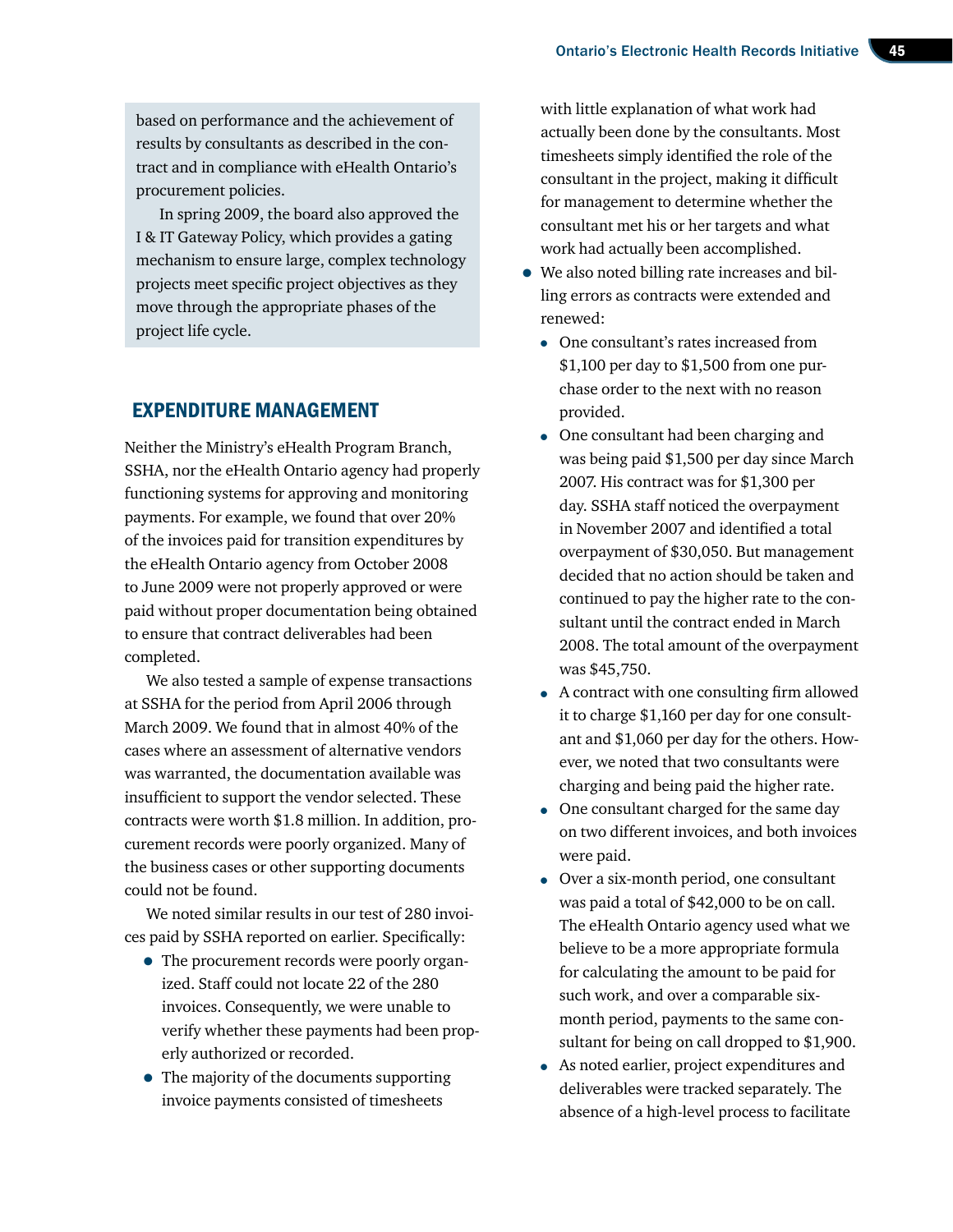comparison of costs to work completed made it all the more essential that adequate oversight mechanisms be in place to ensure that consultants were completing the work they were being paid for. In far too many cases, the necessary review and approval controls were lacking.

Other examples of bypassed controls and lack of appropriate expenditure management included the eHealth Ontario CEO regularly approving her own expense claims rather than submitting them to the Chair or the board. As well, \$197,000 was paid to a consultant, at a rate of \$1,710 per day, for providing "executive assistance" to the CEO. She was terminated only after this arrangement was reported in the media.

We also sampled 20 jobs at the eHealth Ontario agency, comparing their rates of pay with those for similar jobs in the Ontario Public Service (OPS). For 19 of them, the maximum of the eHealth Ontario job's salary range exceeded that of the comparable OPS job by an average of 31%.

These and the examples provided earlier have damaged the reputation of the eHealth Ontario agency. The agency is now faced with regaining the support and trust of clients and other stakeholders. It must also repair the morale of staff, who have lived through extended periods of uncertainty during which the agency's governance and senior management structure has frequently changed. Improved procedures and policies must be formulated and adhered to. A start was made in July 2009, with Management Board of Cabinet's approval of a new Procurement Directive requiring, with few exceptions, that all consulting services, irrespective of value, be competitively procured, and an addendum to the Travel, Meal and Hospitality Expenses Directive that prohibits ministries and agencies from reimbursing consultants for meal, hospitality, and incidental expenses. As discussed earlier, eHealth Ontario management has also taken a number of steps to improve the agency's practices in these and other areas.

But most importantly, eHealth Ontario, with appropriate oversight and guidance from both the Ministry and what we believe to be a well-qualified board, must now work at overcoming the challenges of completing and integrating the many application and database projects for which it is responsible so it can achieve the goal of delivering an Electronic Health Record system to Ontarians by 2015.

### Recommendation 4

The eHealth Ontario agency and the Ministry of Health and Long-Term Care should establish appropriate review and approval mechanisms to ensure that procurement policies are followed and that any exceptions to such policies are made for sound and defensible business reasons and approved at an appropriate level. Significant exceptions should require board approval and be reported to the Minister of Health and Long-Term Care.

### ministry response

The Ministry and eHealth Ontario fully support the findings of the Auditor General's report and have already made changes to policies and procedures relating to procurement.

#### ehealth ontario response

In the past months, strengthened procurement, conflict-of-interest, delegation-of-authority, and whistleblower policies, among others, have been approved. In addition, a review of current contracts has been conducted and a calendar of future procurements is being developed to ensure that, prior to the expiration of current agreements, a competitive procurement process can be conducted.

The Interim Chief Executive Officer will also develop a quarterly review process that will enable senior management to provide the board with a signed declaration that all policies relating to procurement have been followed.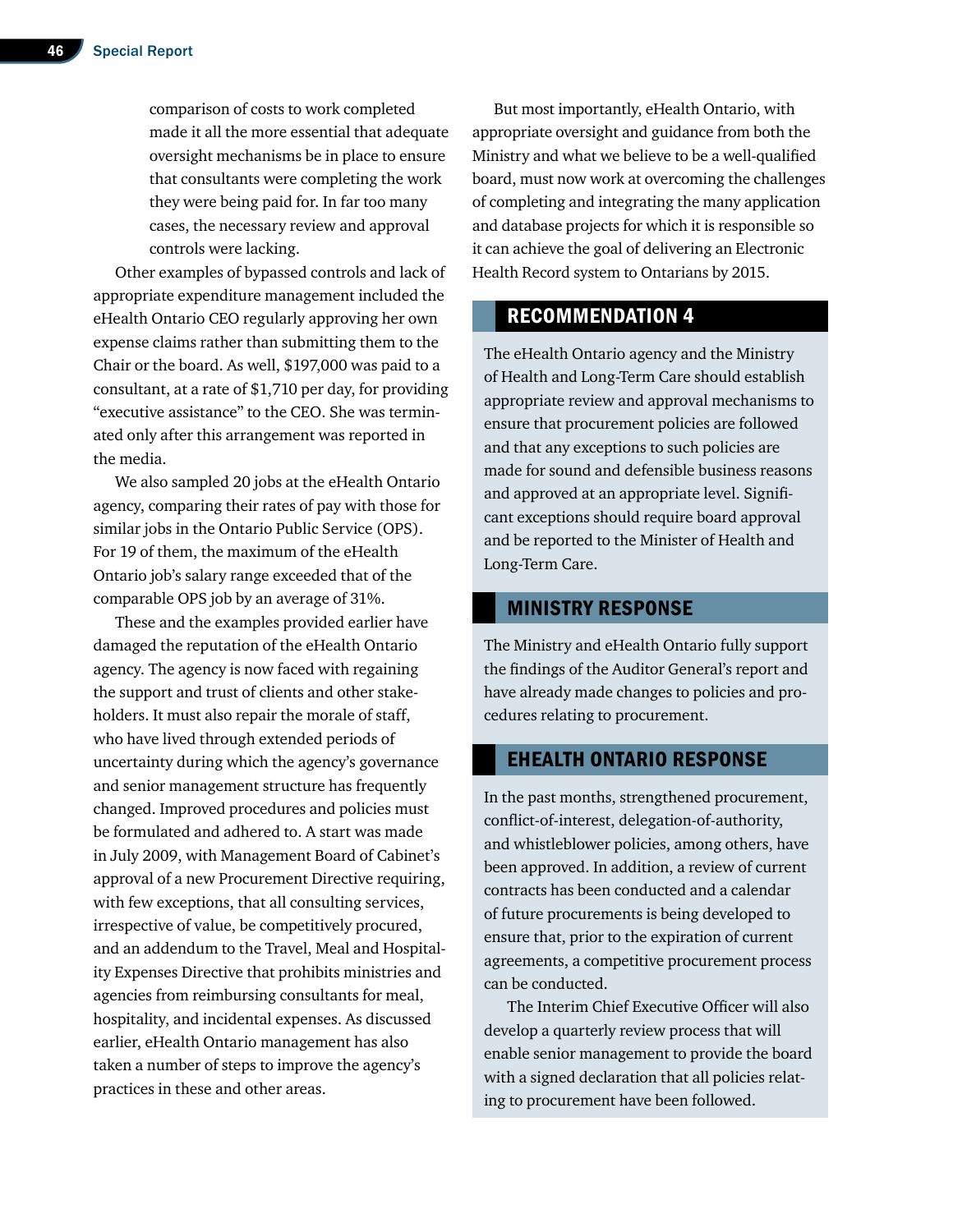# <span id="page-48-0"></span>Appendix—Chronology of Events Relating to the Electronic Health Record Initiative

| April 1996     | • Ontario government forms a Health Services Restructuring Commission to provide a framework<br>and make recommendations for restructuring Ontario's public hospitals and health service delivery<br>system                                                                    |
|----------------|--------------------------------------------------------------------------------------------------------------------------------------------------------------------------------------------------------------------------------------------------------------------------------|
|                | • Commission identifies lack of integration, lack of health information, and difficulty in sharing health<br>information as key problems                                                                                                                                       |
| June 1999      | • Commission submits the Ontario Health Information Management Action Plan to Minister of Health<br>and Long-Term Care                                                                                                                                                         |
|                | • Action Plan recommends acceleration of information and technology investments so that health-care<br>information can be better captured, shared, and analyzed                                                                                                                |
|                | • Action Plan envisions "an integrated health information network with an electronic consumer record<br>at its core"                                                                                                                                                           |
|                | • Action Plan also recommends creation of an independent, arm's-length entity to provide strong<br>central leadership, manage implementation of action plan, and allocate financial resources                                                                                  |
| September 2000 | • First Ministers agree "to work together to strengthen a Canada-wide health infrastructure to improve<br>quality, access, and timeliness of health care for Canadians"                                                                                                        |
|                | • First Ministers also commit to develop Electronic Health Records and the common standards<br>necessary to ensure the future compatibility of all the jurisdictions' health-information networks                                                                              |
| 2001           | government of Canada creates and funds Canada Health Infoway as an independent, not-for-profit<br>$\bullet$<br>Shared Governance Corporation                                                                                                                                   |
|                | • Infoway's members are Canada's 14 federal, provincial, and territorial deputy ministers of health<br>• Infoway's mission is to accelerate the development of electronic health information systems (such                                                                     |
|                | as Electronic Health Records) on a pan-Canadian basis<br>• Infoway's goal is that 50% of Canadians will have an Electronic Health Record by 2010 and 100%                                                                                                                      |
|                | will have an Electronic Health Record by 2016                                                                                                                                                                                                                                  |
| 2002           | • Ontario government creates the Smart Systems for Health Agency (SSHA) by regulation under the<br><b>Development Corporations Act</b>                                                                                                                                         |
|                | • SSHA begins operations in April 2003 with a mandate to support Ministry of Health and Long-Term<br>Care programs; it begins to build a private network to connect Ontario's medical community                                                                                |
| 2004           | • Ministry's eHealth Program Branch created to establish and maintain an eHealth strategy and<br>oversee its delivery, including the development of EHR applications and databases                                                                                             |
| 2005           | • SSHA's mandate clarified by regulation to one of providing and operating secure infrastructure to<br>enable secure transfer of personal health information among sector providers and hosting personal-<br>health-information applications                                   |
| November 2006  | • Deloitte Consulting completes critical operational review of SSHA, commissioned by the Ministry<br>of Health and Long-Term Care and SSHA's board of directors-by this time SSHA has some 1,400<br>network circuits deployed, costing more than \$500,000 monthly to maintain |
| March 2007     | • Infoway's 2007/08 corporate business plan projects that, in terms of EHR progress, Ontario will be<br>ahead of Northwest Territories, Yukon, and Nunavut but behind all provinces by March 31, 2008                                                                          |
| August 2007    | • Office of Auditor General of Ontario reviews SSHA's efforts to address certain of Deloitte's key<br>recommendations and notes progress made in some areas while more work required in others                                                                                 |
|                | • Auditor General's review identifies lack of an overall government eHealth strategy and Ontario's slow<br>progress in overall Electronic Health Records achievements as continuing issues                                                                                     |
|                | • federal and provincial Auditor Generals discuss possibility of collaborative audit of electronic health<br>records                                                                                                                                                           |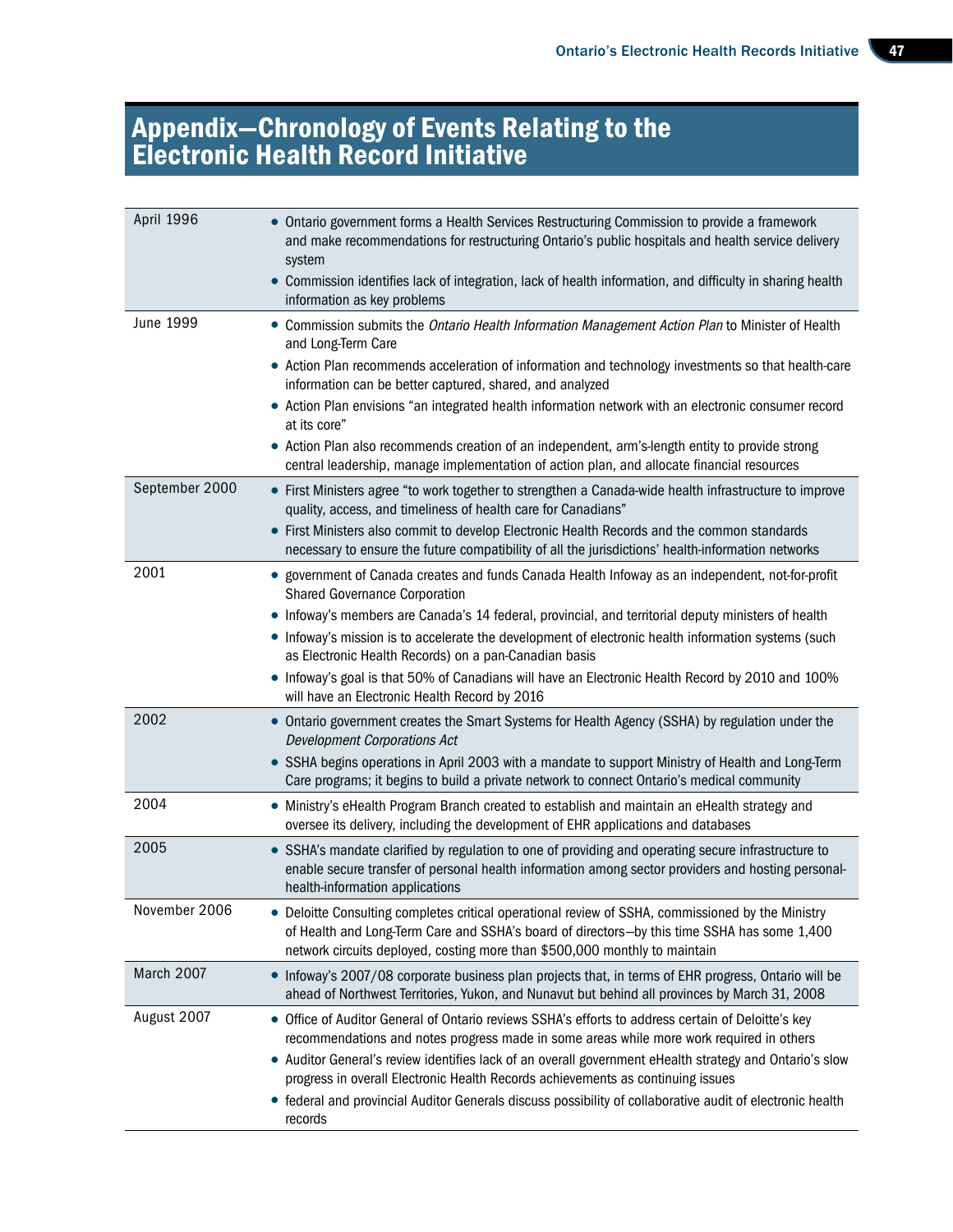48 Special Report

| September 2007   | • Ministry and SSHA sign an Affirmation of their Memorandum of Understanding<br>• SSHA's mandate is to provide "the secure, integrated, province-wide information technology<br>infrastructure to allow electronic communication among Ontario's health service providers"                                                                                                                                                                                                                                                                                                                                                                                                                 |
|------------------|--------------------------------------------------------------------------------------------------------------------------------------------------------------------------------------------------------------------------------------------------------------------------------------------------------------------------------------------------------------------------------------------------------------------------------------------------------------------------------------------------------------------------------------------------------------------------------------------------------------------------------------------------------------------------------------------|
| <b>June 2008</b> | • SSHA strikes a client experience task force to improve services to and relationships with clients,<br>which identifies SSHA's poor understanding of its customers and poor performance issues as key<br>problems                                                                                                                                                                                                                                                                                                                                                                                                                                                                         |
| August 2008      | Ministry makes submission to Management Board of Cabinet, seeking and obtaining approval for<br>"the establishment of an Electronic Health Record of clinical information for every patient, and that<br>could be controlled by the patient, by 2015"                                                                                                                                                                                                                                                                                                                                                                                                                                      |
| September 2008   | • federal and five provincial Auditor General offices agree to conduct a collaborative audit on<br>Electronic Health Records initiatives across Canada, with each jurisdiction issuing its own report<br>• federal Auditor General is to combine observations from these reports with its own work on Canada<br>Health Infoway operations and issue a Canada-wide report in 2010<br>• Ontario government creates the eHealth Ontario agency to combine the activities and responsibilities<br>of SSHA and Ministry's eHealth Program Branch into one organization responsible "for all aspects of<br>eHealth in Ontario, including creating an Electronic Health Record for all Ontarians" |
|                  | • Ontario government also forms the eHealth Ontario agency's first board; no members from SSHA's<br>board are invited to join the eHealth Ontario agency's board; Premier appoints board Chair                                                                                                                                                                                                                                                                                                                                                                                                                                                                                             |
| October 2008     | • Premier supports Chair's request regarding appointment of CEO after meeting with Chair's<br>recommended candidate<br>Order-in-council is issued making CEO's appointment official                                                                                                                                                                                                                                                                                                                                                                                                                                                                                                        |
| March 2009       | • Canada Health Infoway's 2009/10 corporate business plan shows Ontario still lagging behind all<br>provinces (although ahead of Northwest Territories, Yukon, and Nunavut) in developing Electronic<br><b>Health Records</b>                                                                                                                                                                                                                                                                                                                                                                                                                                                              |
|                  | • Canada Health Infoway's business plan indicates that 17% of Canadians have an Electronic Health<br>Record available to their health-care provider                                                                                                                                                                                                                                                                                                                                                                                                                                                                                                                                        |
|                  | • Ontario government's eHealth Strategic Plan published                                                                                                                                                                                                                                                                                                                                                                                                                                                                                                                                                                                                                                    |
|                  | • Strategic Plan describes activities to be undertaken from 2009 through 2012 and sets target of<br>delivering a fully functional Electronic Health Record system by 2015                                                                                                                                                                                                                                                                                                                                                                                                                                                                                                                  |
| April 2009       | • Ministry and eHealth Ontario sign a Memorandum of Understanding and a Transfer Payment<br>Agreement setting out their respective accountability                                                                                                                                                                                                                                                                                                                                                                                                                                                                                                                                          |
| May/June 2009    | • significant controversy over possible sole-sourcing of consultants and related costs erupts in the<br>Legislature and the media                                                                                                                                                                                                                                                                                                                                                                                                                                                                                                                                                          |
| <b>June 2009</b> | • eHealth Ontario agency's CEO and board Chair resign                                                                                                                                                                                                                                                                                                                                                                                                                                                                                                                                                                                                                                      |
|                  |                                                                                                                                                                                                                                                                                                                                                                                                                                                                                                                                                                                                                                                                                            |